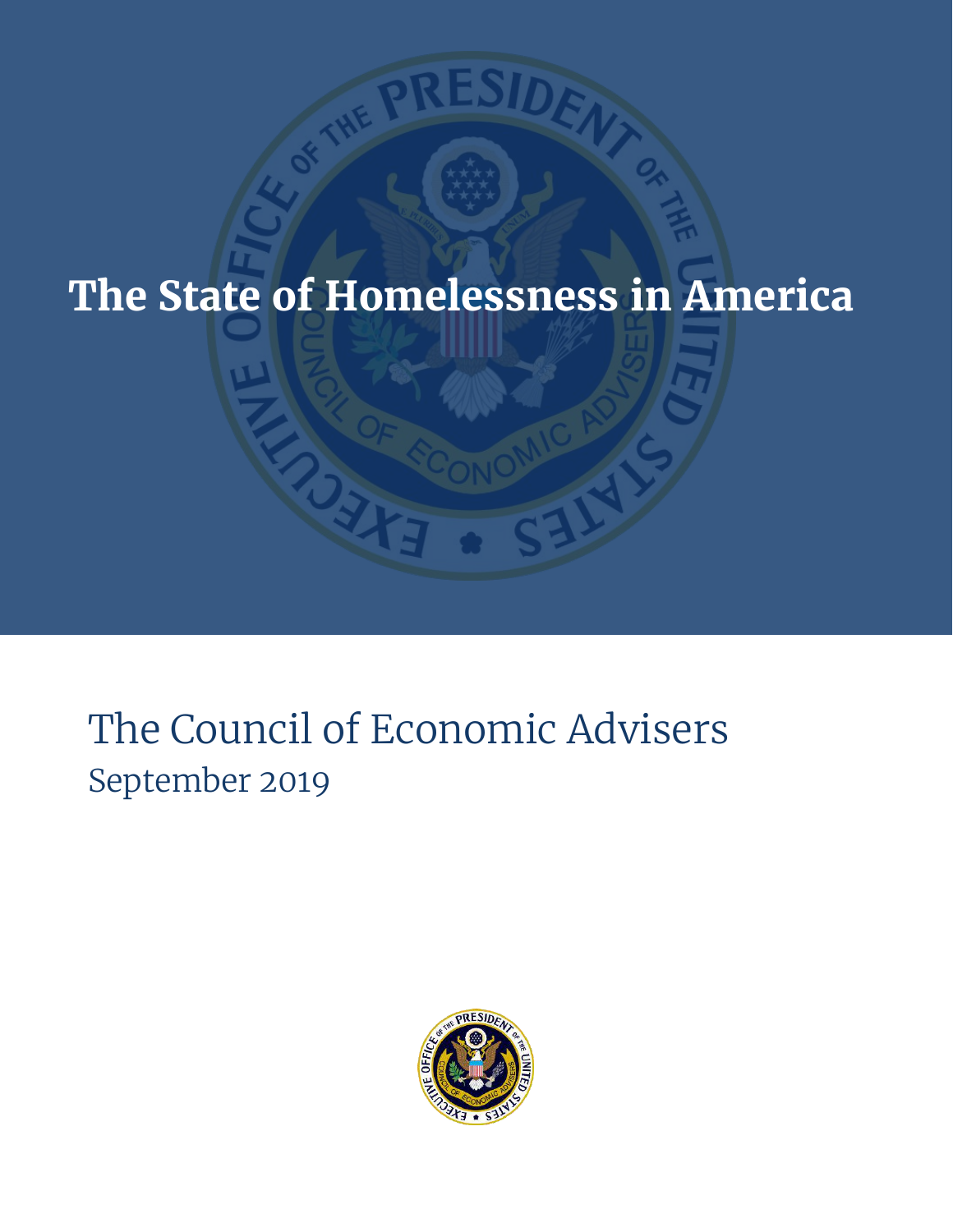# **Executive Summary September 2019**

Due to decades of misguided and faulty policies, homelessness is a serious problem. Over half a million people go homeless on a single night in the United States. Approximately 65 percent are found in homeless shelters, and the other 35 percent—just under 200,000—are found unsheltered on our streets (in places not intended for human habitation, such as sidewalks, parks, cars, or abandoned buildings). Homelessness almost always involves people facing desperate situations and extreme hardship. They must make choices among very limited options, often in the context of extreme duress, substance abuse disorders, untreated mental illness, or unintended consequences from well-intentioned policies. Improved policies that address the underlying causes of the problem and more effectively serve some of the most vulnerable members of society are needed.

This report (i) describes how homelessness varies across States and communities in the United States; (ii) analyzes the major factors that drive this variation; (iii) discusses the shortcomings of previous Federal policies to reduce homeless populations; and (iv) describes how the Trump Administration is improving Federal efforts to reduce homelessness.

We first document how homelessness varies across the United States. Homelessness is concentrated in major cities on the West Coast and the Northeast. Almost half (47 percent) of all unsheltered homeless people are found in the State of California, about four times as high as California's share of the overall U.S. population. Rates of sheltered homelessness are highest in Boston, New York City, and Washington, D.C., with New York City alone containing over onefifth of all sheltered homeless people in the United States.

In the context of a simple supply and demand framework, we analyze the major causes of this variation in homelessness across communities: (i) the higher price of housing resulting from overregulation of housing markets; (ii) the conditions for sleeping on the street (outside of shelter or housing); (iii) the supply of homeless shelters; and (iv) the characteristics of individuals in a community that make homelessness more likely.

The first cause we consider is the overregulation of housing markets, which raises homelessness by increasing the price of a home. Using external estimates of the effect of regulation on home prices and of home prices on homelessness, we simulate the impact of deregulation on homeless populations in individual metropolitan areas. We estimate that if the 11 metropolitan areas with significantly supply-constrained housing markets were deregulated, overall homelessness in the United States would fall by 13 percent. Homelessness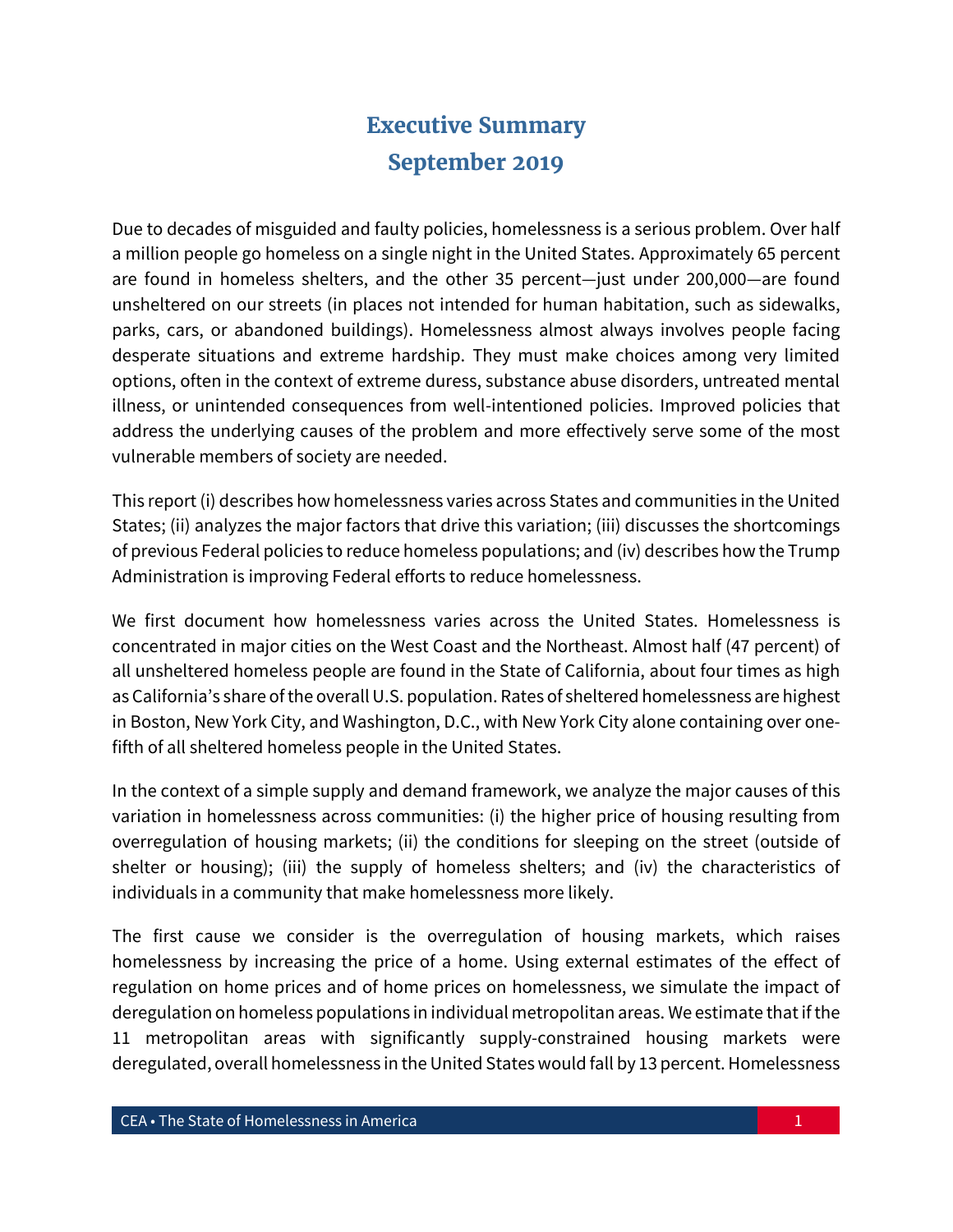would fall by much larger amounts in these 11 large metropolitan areas, for example by 54 percent in San Francisco, by 40 percent in Los Angeles, and by 23 percent in New York City. On average, homelessness would fall by 31 percent in these 11 metropolitan areas, which currently make up 42 percent of the United States homeless population.

Second, more tolerable conditions for sleeping on the streets (outside of shelter or housing) increases homelessness. We show that warmer places are more likely to have higher rates of unsheltered homelessness, but rates are nonetheless low in some warm places. For example, Florida and Arizona have unsheltered homeless populations lower than what would be expected given the temperatures, home prices and poverty rates in their communities. Meanwhile, the unsheltered homeless population is over twice as large as expected—given the temperatures, home prices and poverty rates in their communities—in States including Hawaii, California, Nevada, Oregon, and Washington State. Policies such as the extent of policing of street activities may play a role in these differences.

A larger supply of substitutes to permanent housing through shelter provision also increases homelessness. Boston, New York City, and Washington, D.C. are each subject to right-to-shelter laws that guarantee shelter availability of a given quality. These places each have rates of sheltered homelessness at least 2.7 times as high as the rate in every other city, and this difference cannot be explained by their weather, home prices, and poverty rates. Boston, New York City, and Washington, D.C. also have substantially higher rates of overall homelessness than almost every other city, suggesting that most people being sheltered would not otherwise sleep on the street. While shelter is an absolutely necessary safety net of last resort for some people, right-to-shelter policies may not be a cost-effective approach to ensuring people are housed.

The final cause we consider is the prevalence of individual-level demand factors in the population. Severe mental illness, substance abuse problems, histories of incarceration, low incomes, and weak social connections each increase an individual's risk of homelessness, and higher prevalence in the population of these factors may increase total homelessness.

After analyzing the fundamental causes of homelessness, we next discuss the record of previous Federal policies to reduce it. The Federal Government has supported a major expansion of permanent supportive housing (often under a Housing First approach that does not have service participation requirements) and rapid rehousing. While these policies increase the demand for homes and thus reduce homelessness in the short-run, this short-run reduction can be reversed in the long-run through unintended consequences. In fact, it is not clear that this strategy has been successful in reducing homeless populations. Research suggests that previous Federal policy is not capable of explaining a substantial portion of the reported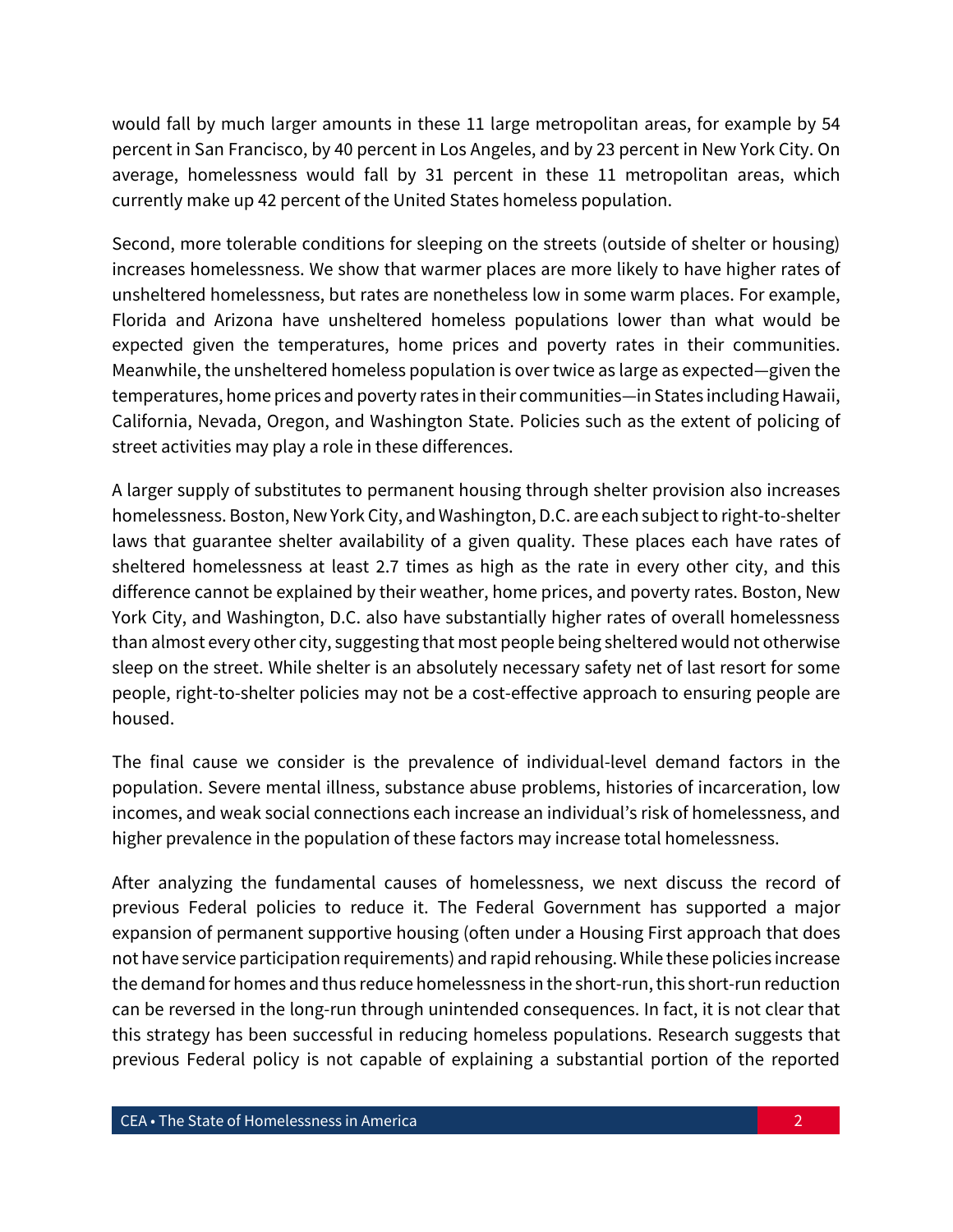decline in homelessness between 2007 and 2018. In addition, we show that contrary to reported trends, it is unclear whether homelessness in the United States has actually decreased since 2007, due to an inconsistent definition of homelessness and miscounting of unsheltered homeless populations.

To reverse the failed policies of the past, the Trump Administration is addressing the root causes of homelessness. President Trump signed an executive order that will seek to remove regulatory barriers in the housing market, which would reduce the price of homes and reduce homelessness. Individual risk factors that shift the demand for homes inward are being addressed as well, through successful efforts to stem the drug crisis, improve the Federal response to mental illness, improve the chances of people exiting prison, and increase incomes for people at the bottom of the distribution. The administration has also consistently supported the police in promoting safe cities. Finally, the U.S. Department of Housing and Urban Development has improved Federal homeless assistance programs by providing flexibility for communities to utilize service participation requirements and more strongly encouraging self-sufficiency. These reforms may more successfully reduce homelessness and address the underlying problems that people experiencing homelessness face.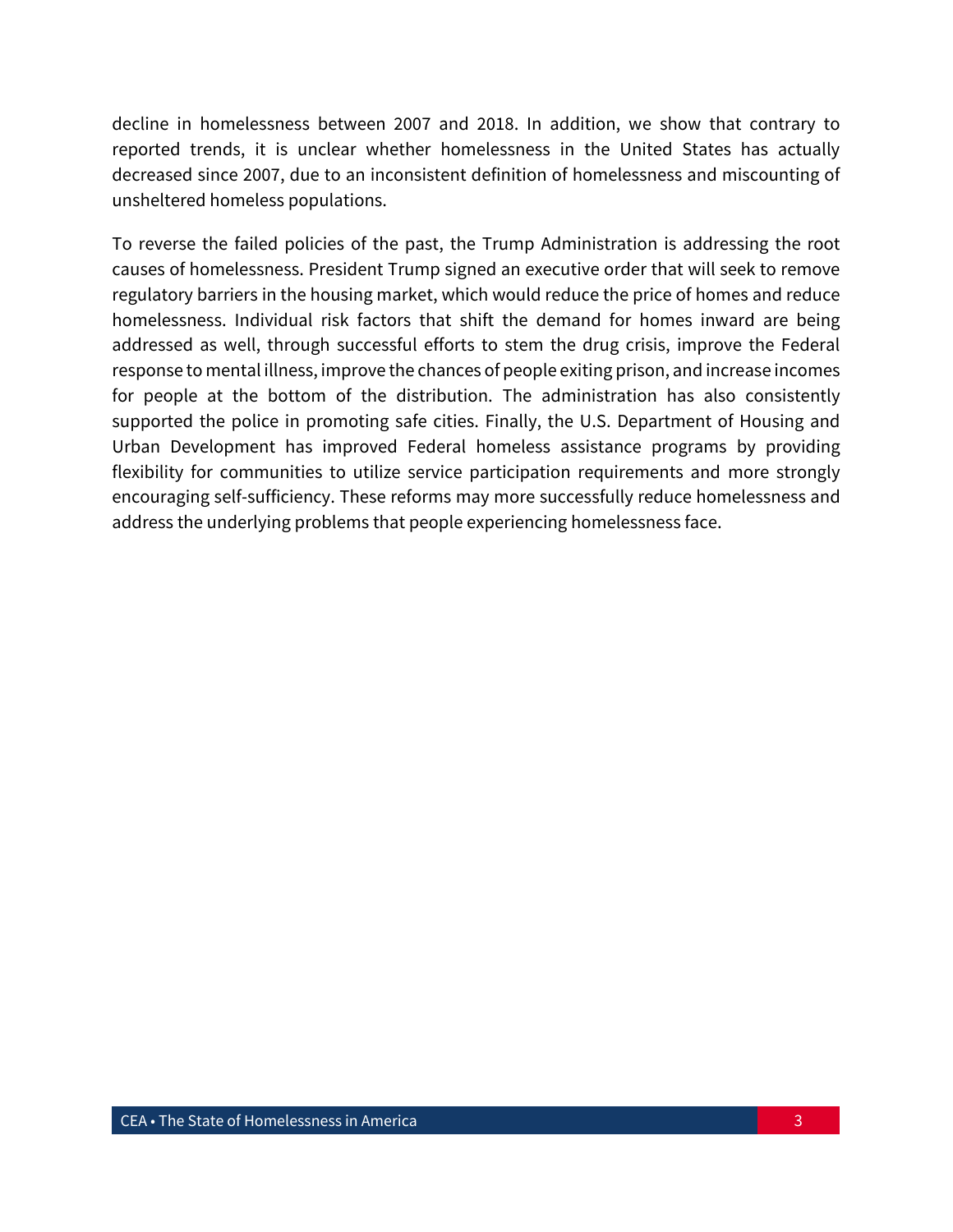## **Introduction**

Over half a million Americans go homeless on a single night in the United States. <sup>1</sup> About 35 percent (just under 200,000) are found sleeping unsheltered on our streets in places not intended for human habitation, such as sidewalks, parks, cars, or abandoned buildings. Meanwhile, over 350,000 sheltered homeless people are found in emergency shelters and transitional housing programs. Homelessness almost always involves people facing desperate situations and extreme hardship. They must make choices among very limited options, often in the context of extreme duress, substance abuse disorders, untreated mental illness, or unintended consequences from well-intentioned policies. Improved policies that address the underlying causes of the problem and more effectively serve some of the most vulnerable members of society are needed.

This report (i) describes how homelessness varies across States and communities in the United States; (ii) analyzes the major factors that drive this variation; (iii) discusses the shortcomings of previous Federal policies to reduce homeless populations; and (iv) describes how the Trump Administration is improving Federal efforts to reduce homelessness.

We first document how homelessness, both unsheltered and sheltered, varies across communities in the United States. Almost half (47 percent) of all unsheltered homeless people in the United States are found in California, about four times as high as their share of the overall United States population. Among the five cities with the highest rates of unsheltered homelessness, four are in California (San Francisco, Los Angeles, Santa Rosa, and San Jose), and the other is Seattle. The three cities with the highest rates of sheltered homelessness are all located in the Northeast: Boston, New York City, and Washington, D.C. The rate of sheltered homelessness in each of these cities is over 2.7 times as high as in San Francisco, the city with the fourth highest rate of sheltered homelessness. New York City alone has over one fifth of all sheltered homeless people in the United States.

In the context of a simple supply and demand framework, we next assess the major factors that explain variation in homelessness across communities in the United States. Figure 1 shows how the supply and demand for homes determine the number of homeless people. Once the equilibrium quantity of homes (or more precisely, people living in homes) is determined, the equilibrium number of homeless people is the total (non-institutionalized) population minus the number of homes. In figure 1, the initial equilibrium number of homes is given by  $Q_1$ . The total population is given by  $T_1$ , and so the equilibrium number of homeless people is simply

 $\overline{a}$ 

<sup>&</sup>lt;sup>1</sup> For two recent reviews of the literature and evidence on homelessness, see Evans et al. (2019) and O'Flaherty (2019).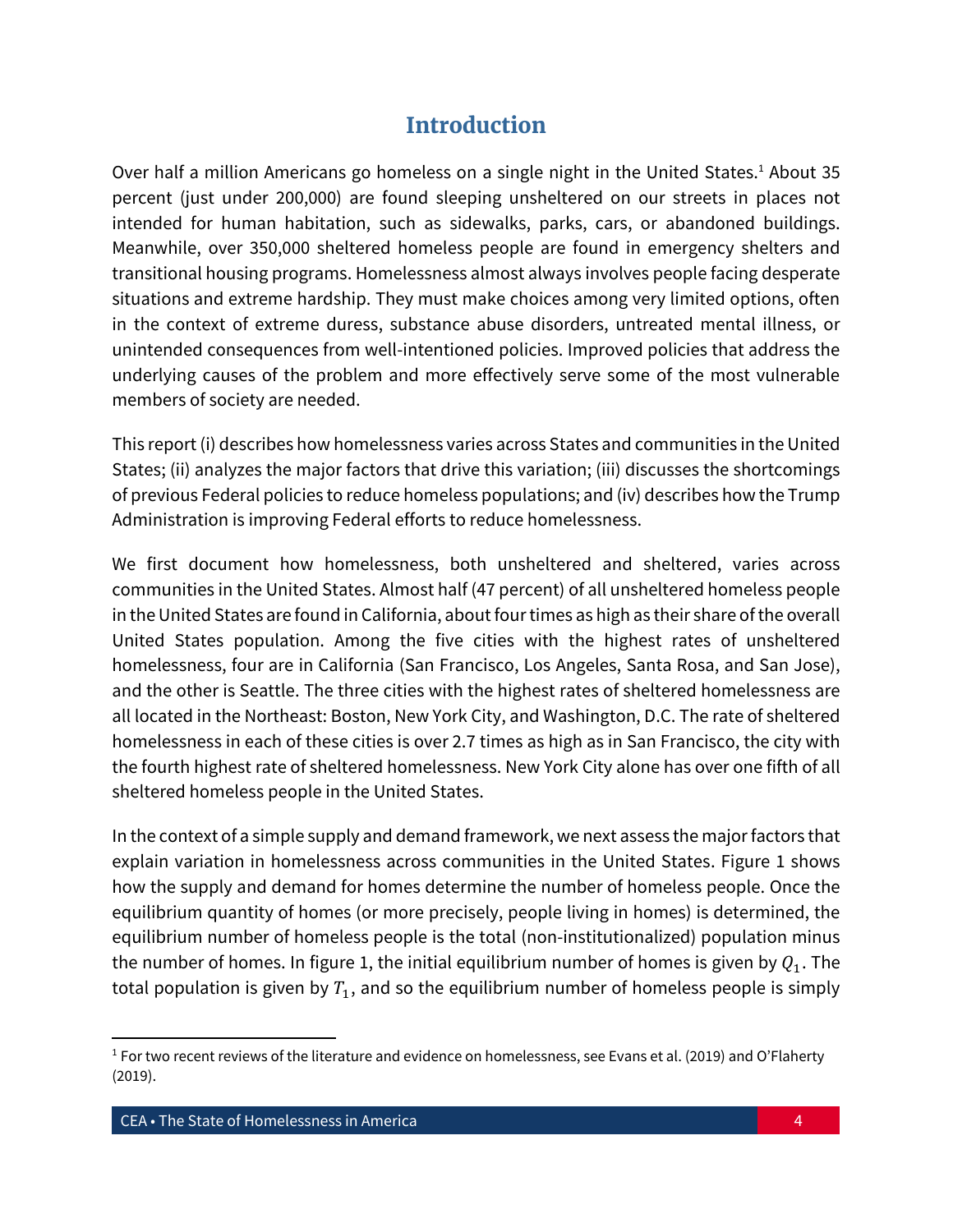$T_1 - Q_1$ . When the supply of homes shifts outward, the equilibrium number of homes increases to  $Q_2$ . Many of these homes are filled by people who move in from other areas, thus increasing total population to  $T_2$ . The other homes are filled by formerly homeless people, and so the new equilibrium number of homeless people,  $T_2 - Q_2$ , is smaller than the original equilibrium,  $T_1 Q_1$ . If alternatively, the demand for homes shifts inward due, for example, to an increased supply of homeless shelters, the equilibrium quantity of homes falls to  $Q_3$ . Assuming people do not migrate into the area to fill the homeless shelters, the total population  $T_1$  remains constant. Thus, the equilibrium number of homeless people increases to  $T_1 - Q_3$ . (See O'Flaherty 2003 for an alternative supply and demand framework for understanding the market-level determinants of homelessness.)





On the basis of this supply and demand framework, we consider four major drivers of homeless populations: (i) the higher price of housing resulting from overregulation of housing markets; (ii) the tolerability of sleeping on the street (outside of shelter or housing); (iii) the supply of homeless shelters; and (iv) the characteristics of individuals in a community that make homelessness more likely.

The first factor that explains variation in homelessness across the United States is the high cost of housing in certain areas, in large part due to regulations that drive up home prices above the cost to produce a home. Overregulation of housing markets shifts the supply of homes inward, increasing home prices and homelessness. Consistent with this prediction, research consistently finds that areas with higher home prices tend to have higher rates of overall

Note: P denotes the price of a home. Q denotes the quantity of homes (expressed in terms of number of people housed). T denotes the total population. The number of homeless people is represented by the difference between T and Q.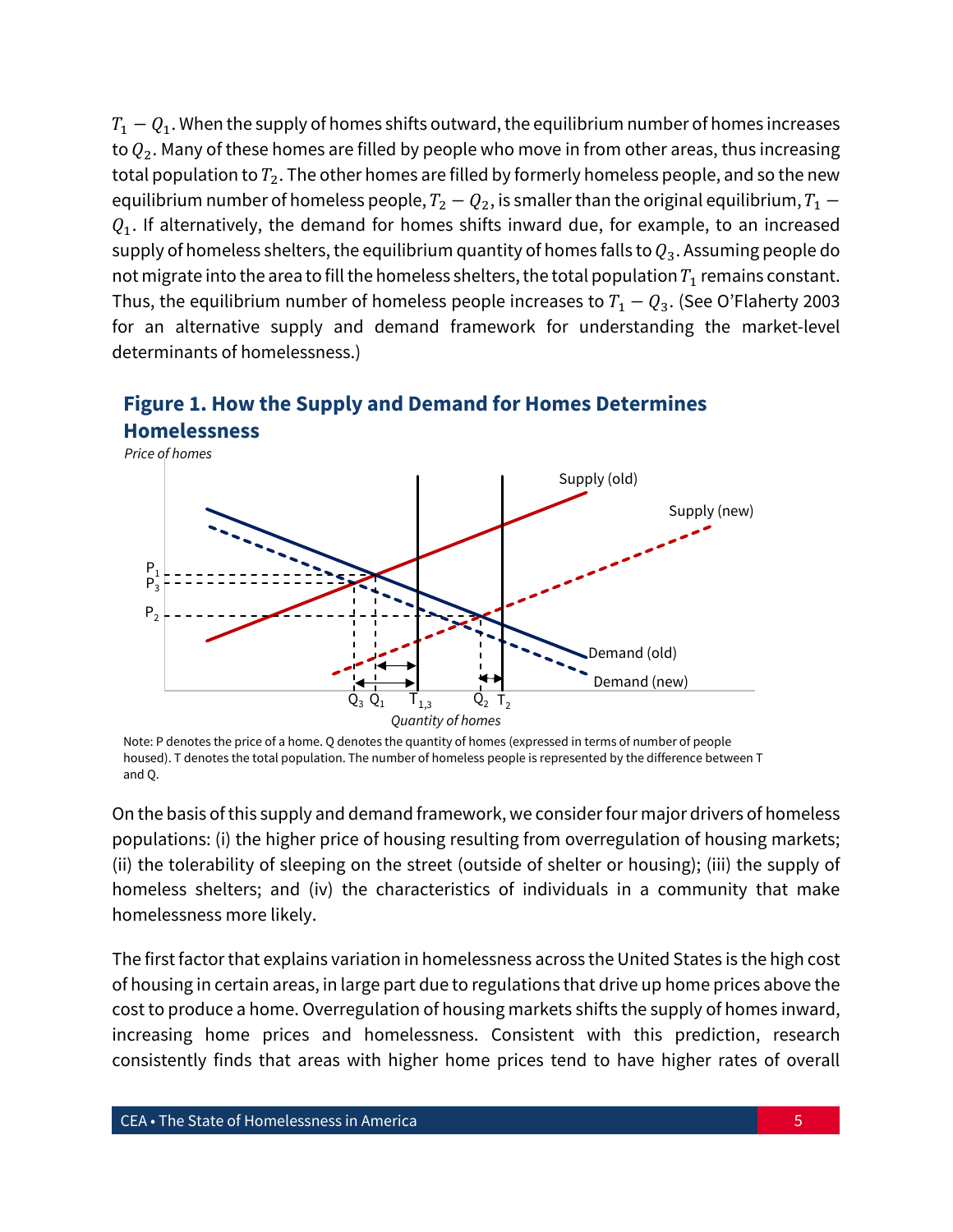homelessness. We simulate the impact of deregulation on homeless population sizes in individual metropolitan areas. To do so, we rely on estimates of the ratio of home prices to home production costs produced by Glaeser and Gyourko (2018). We assume that deregulation would reduce prices until reaching production costs, and then translate these lower home prices into lower rents. Finally, we use estimates of the response of homelessness to rents to simulate the impact of deregulation on homeless populations. We find that for the 11 metropolitan areas with housing regulations that drive home prices significantly above home production costs (which contain 42 percent of the United States homeless population), deregulation would reduce homelessness by an average of 31 percent. Homelessness would fall by 54 percent in San Francisco, 40 percent in Los Angeles, and 23 percent in New York City. Overall homelessness in the United States would fall by just under 72,000 people, or 13 percent.

The second factor that explains variation in homelessness across the United States is the tolerability of sleeping on the streets (outside of shelter or housing). A higher tolerability of sleeping on the streets shifts the demand for homes inward and increases homelessness. Climate is a key component of street tolerability but not the only one. Colder areas uniformly exhibit low rates of unsheltered homelessness in January, while warmer areas exhibit wide variation. For example, Florida and Arizona have unsheltered homeless populations lower than what would be expected given the temperatures, home prices and poverty rates in their communities. Meanwhile, the unsheltered homeless population is over twice as large as expected—given the temperatures, home prices and poverty rates of their communities—in States including Hawaii, California, Nevada, Oregon, and Washington State. The extent of policing of street activities may play a role in these differences.

The third factor that explains variation in homelessness is the supply of substitutes to housing through the provision of homeless shelters. Expanding the supply of homeless shelters shifts the demand for homes inward and increases homelessness. A larger supply of shelter entails a higher shelter quality (i.e., characteristics of a shelter that make it more desirable as a place to stay) at any given number of beds. Mandating a right-to-shelter with a sufficiently high minimum quality level could thus substantially increase sheltered homeless populations. In fact, Boston, New York City, and Washington, D.C. are the three cities with the highest rates of sheltered homelessness, and each of these cities is subject to a right-to-shelter law that guarantees shelter availability of a given quality (although shelter quality certainly varies within each city, and shelters do not always meet standards). After adjusting for January temperature, home prices, and poverty rates, right-to-shelter places have average rates of sheltered homelessness over three times as high as places without a right to shelter. Boston, New York City, and Washington, D.C. also have substantially higher rates of overall homelessness than almost every other city, suggesting that most people being sheltered would not otherwise sleep on the street. There of course may be other characteristics beyond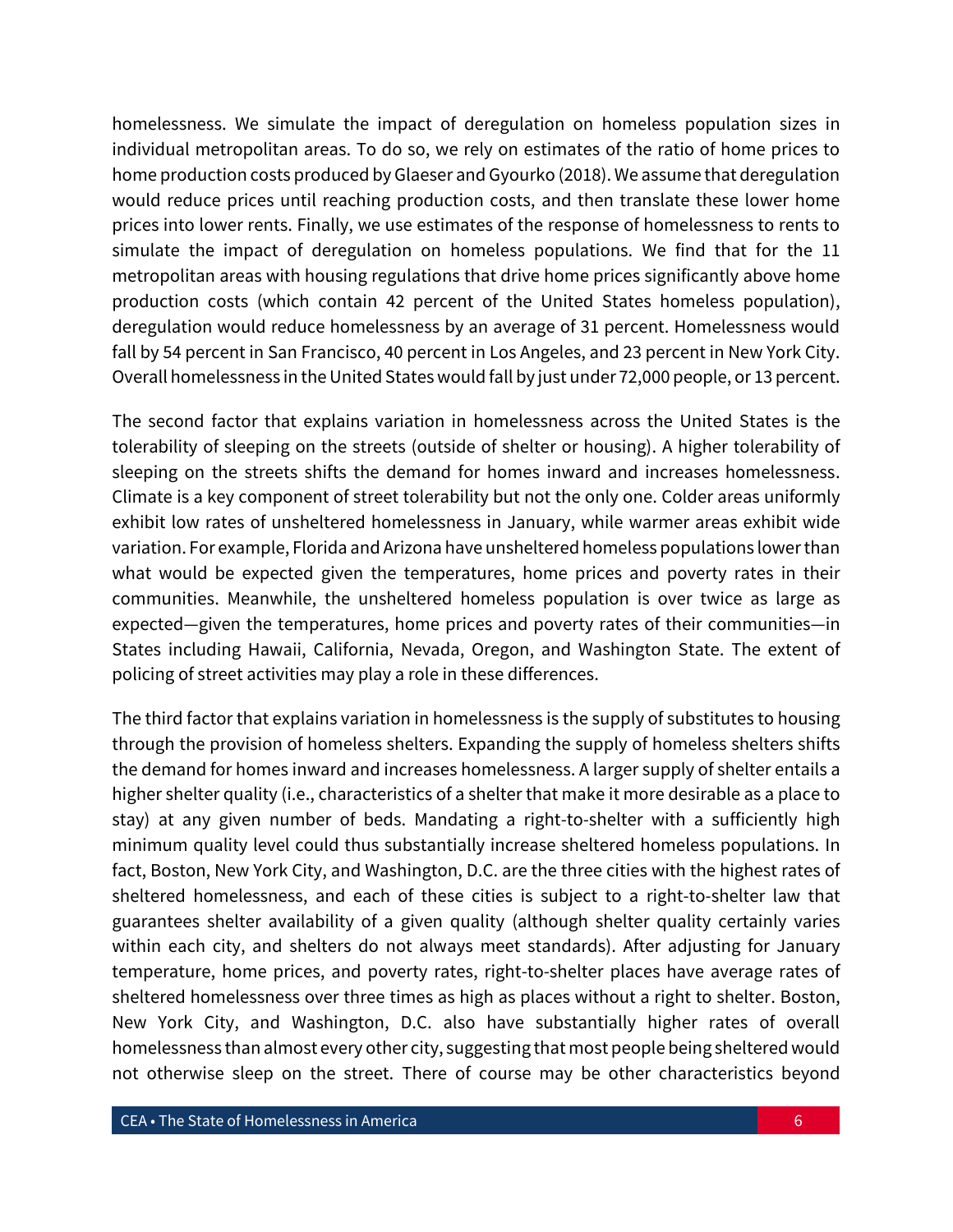weather, home prices and poverty rates that drive the dramatically different rates of sheltered homelessness in these three cities, but the framework in figure 1 suggests that right-to-shelter laws may play an important role, especially if the mandated quality level is substantially higher than quality levels achieved in non-right-to-shelter places. While shelter is an absolutely necessary safety net of last resort for some people, right-to-shelter policies may not be a costeffective approach to ensuring people are housed.

The fourth factor is a higher prevalence of individual-level demand factors in the population which affect overall homelessness. An increased prevalence of risk factors for homelessness within the population shifts the demand for homes inward and increases the number of homeless people. Research has shown that individuals with severe mental illness, substance abuse problems, a history of incarceration, low incomes, and weak social ties are more likely to become homeless. Thus, when the prevalence of these factors grows in a community, the rate of homelessness may grow as well.

After analyzing the fundamental causes of homelessness, we next discuss the record of previous Federal policies in reducing homelessness over the past decade. During this period, the Federal Government supported a major expansion in permanent housing assistance directed toward people experiencing homelessness. Between 2007 and 2018, the stock of permanent supportive housing (long-term housing with supportive services) and rapid rehousing (short-term rental subsidies) increased by just under 282,000 beds, a 149 percent increase. The Federal Government also increasingly emphasized a Housing First approach, which in the context of permanent supportive housing provides housing with no preconditions or service participation requirements after people are stabilized. While the direct effect in the short-run of placing a homeless person in housing shifts the demand for homes outward and thus reduces homelessness, this effect can be reversed through supply responses (for example if home prices rise or the quality of shelter adjusts upward as shelter operators try to fill beds) or if demand shifts back in as people remain in housing programs longer than they would have otherwise remained homeless.

In fact, research suggests that previous Federal policy is not capable of explaining a large portion of the reported decline in homelessness between 2007 and 2018. In addition, we show that contrary to reported trends that suggest a more than 94,000 person (15 percent) reduction in homelessness since 2007, it is unclear whether homelessness in the United States has actually decreased. At least in part, the reported decline in homelessness may be a result of an inconsistent definition of people living in transitional housing versus rapid rehousing, and miscounting of the unsheltered homeless population.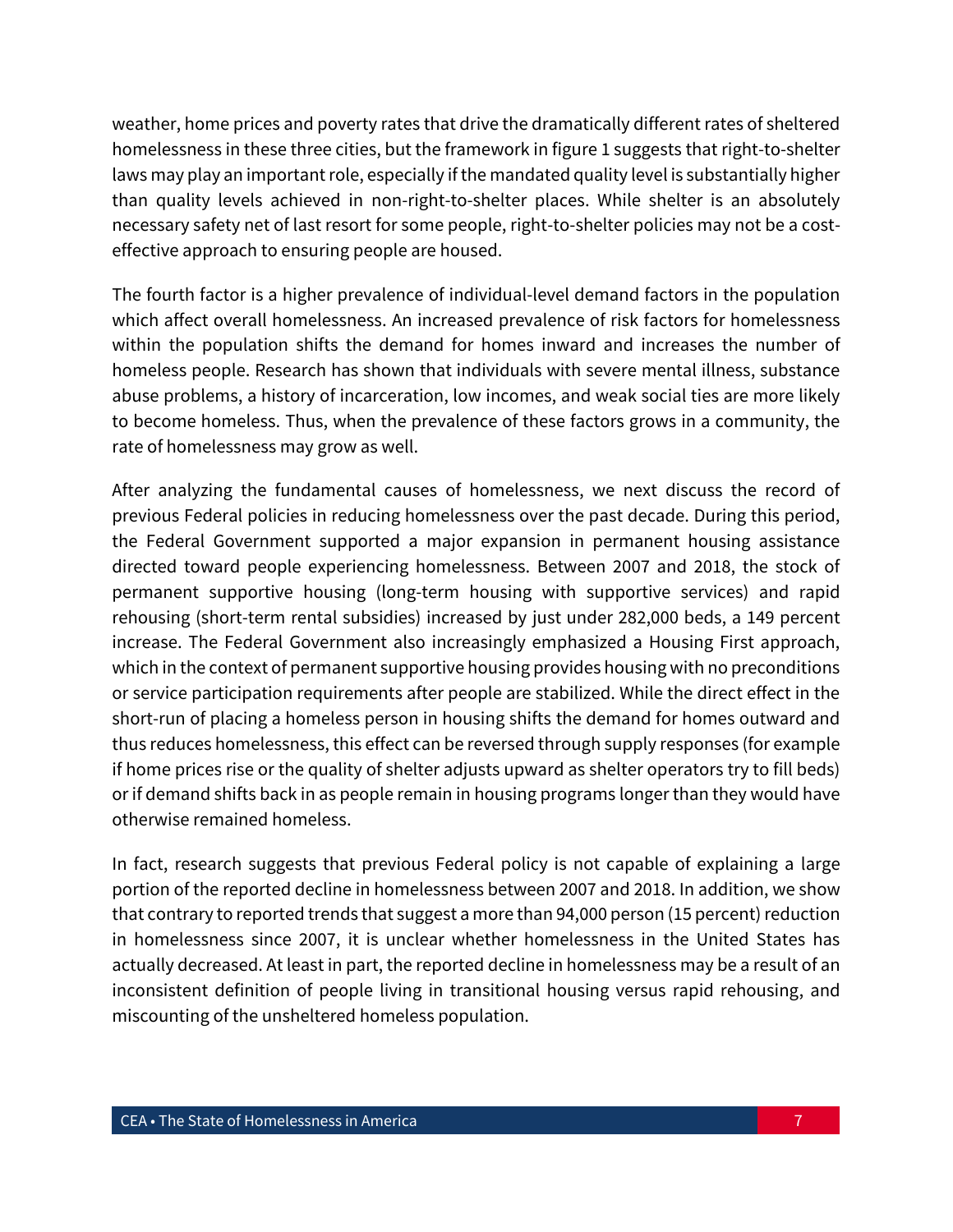In order to address the problem, the Trump Administration is addressing the root causes of homelessness. President Trump signed an executive order that will seek to remove regulatory barriers in the housing market, which would reduce homelessness due to an outward shift in the supply of homes. Individual risk factors that shift the demand for homes inward are being addressed as well. The President's policies have contributed to the first reduction in total drug overdose deaths in decades through the expansion of drug treatment and reduction in the supply of illicit drugs. An increased emphasis on serious mental illness and helping formerly incarcerated individuals reconnect with society via the First Step Act will help reduce the individual risk of entering homelessness as well. The administration has also consistently supported the police in promoting safe cities. Finally, the U.S. Department of Housing and Urban Development has improved Federal homeless assistance programs by providing flexibility for communities to utilize service participation requirements and more strongly encouraging self-sufficiency. These reforms may reduce homelessness more in the long-run than previous policies to the extent that they more successfully address the underlying problems that homeless people face and thus, more successfully transition people out of homeless assistance programs which can free up these programs for other people living on the streets or in shelter.

## **The Geography of Homelessness in America**

The U.S. Department of Housing and Urban Development (HUD) defines a person as homeless if he or she "lacks a fixed, regular, and adequate nighttime residence" (HUD 2018b, p. 2). On a single night each year, communities count and report their homeless population to HUD, including people who are unsheltered (in places not intended for human habitation such as sidewalks, parks, cars or abandoned buildings) and people who are sheltered (in emergency shelter or transitional housing programs).<sup>2</sup> Counts are conducted by Continuums of Care (CoCs), which comprise a single city, a single county, a group of counties or an entire state. CoCs are designed to coordinate a community's response to homelessness by integrating shelter, services, and housing programs for homeless and formerly homeless people. In 2018, there were 398 CoCs. Counts are generally conducted on a single night during the last ten days of January. While this practice likely produces unsheltered counts that are lower than counts would be in warmer months, it likely produces higher sheltered counts which are believed to be more reliable than unsheltered counts. In general, these homeless counts are highly imperfect, but they nonetheless represent the best available national snapshot of the homeless population at a point in time.

 $\overline{a}$ 

<sup>&</sup>lt;sup>2</sup> Point-in-time counts are required only in every other year for unsheltered populations, although many communities conduct counts every year.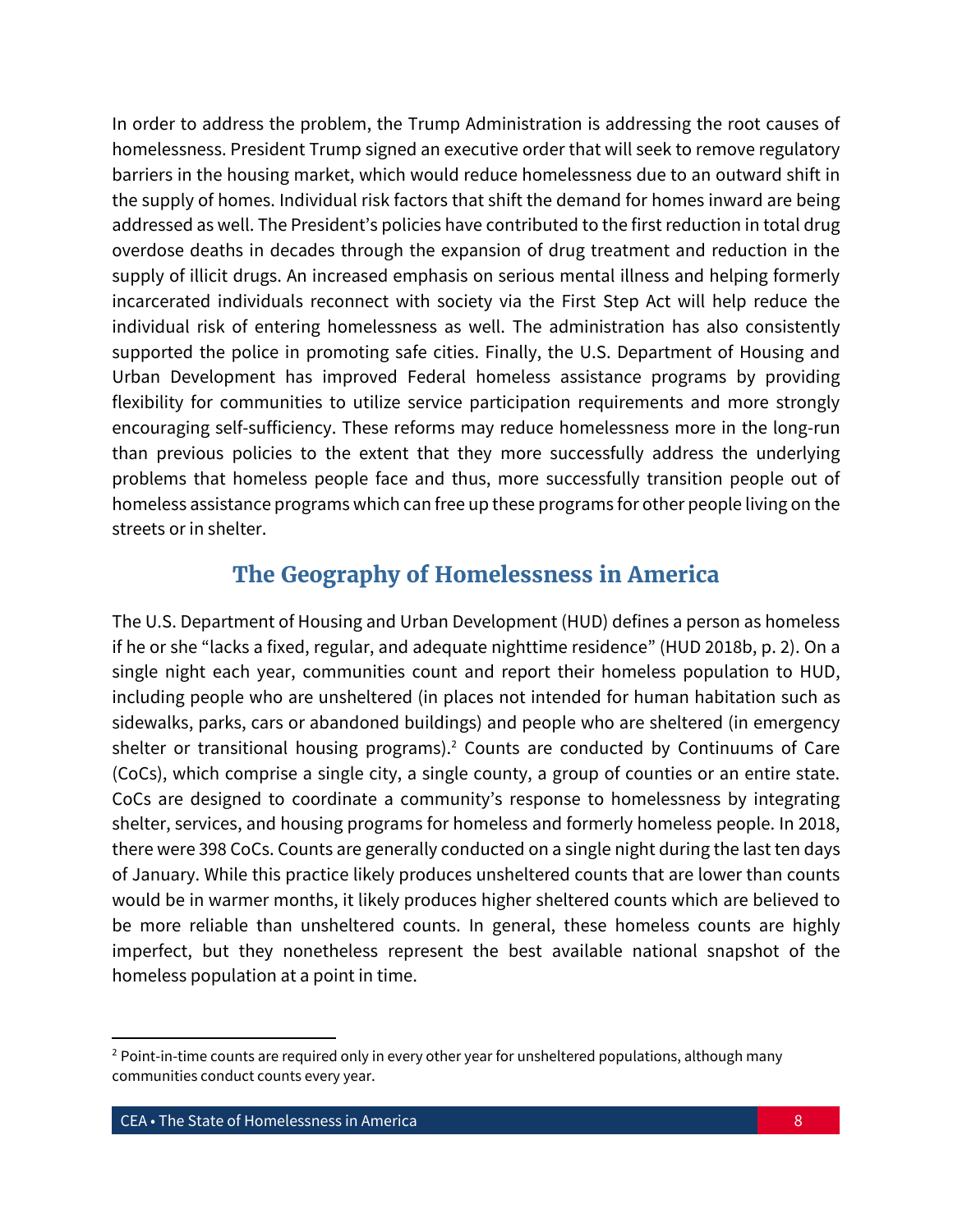In January 2018, 552,830 people were counted as homeless in the United States. Of those, 194,467 (35 percent) were unsheltered, and 358,363 (65 percent) were sheltered. The overall homeless population on a single night represents 0.2 percent of the U.S. population, or 17 people per 10,000 in the population.

Rates of overall homelessness are highly uneven across States (figure 2). The States and District of Columbia with the highest overall rates of homelessness per 10,000 are the District of Columbia (5.8 times the U.S. rate), New York (2.8 times the U.S rate), Hawaii (2.7 times the U.S. rate), Oregon (2.0 times the U.S. rate), and California (1.9 times the U.S. rate). These four States and the District of Columbia contain 45 percent of the entire homeless population in the United States, despite containing just 20 percent of the overall population.



Within States, some cities have especially high rates of homelessness. Compared to a national rate of 17 homeless people per 10,000, the cities (and their larger CoCs) with the highest rates of overall homelessness are Washington, DC (103 per 10,000), Boston, MA (102 per 10,000), and New York, NY (101 per 10,000), as shown in table 1. These cities each have homelessness rates that are over 6 times as high as the overall U.S rate.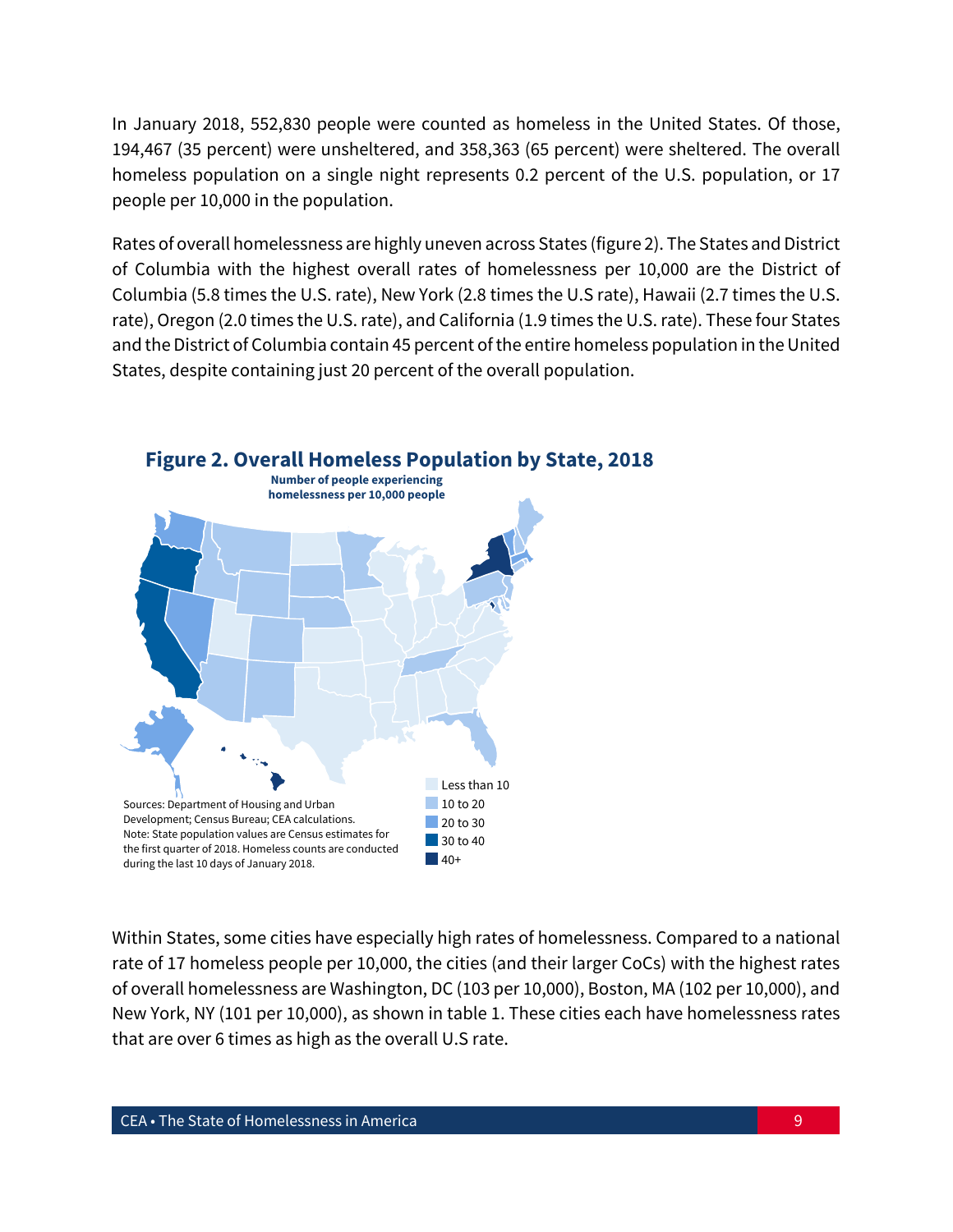| <b>Overall</b>    |       | <b>Sheltered</b>  |      | <b>Unsheltered</b> |      |
|-------------------|-------|-------------------|------|--------------------|------|
| CoC               | Rate  | CoC.              | Rate | <b>CoC</b>         | Rate |
| Washington, DC    | 103.3 | Boston, MA        | 99.1 | San Francisco, CA  | 59.8 |
| Boston, MA        | 101.8 | New York, NY      | 96.7 | Los Angeles, CA    | 40.4 |
| New York, NY      | 101.5 | Washington, DC    | 94.3 | Santa Rosa, CA     | 38.5 |
| San Francisco, CA | 94.3  | San Francisco, CA | 34.4 | Seattle, WA        | 30.9 |
| Santa Rosa, CA    | 59.8  | Baltimore, MD     | 32.2 | San Jose, CA       | 30.3 |

## **Table 1. Rate of Homelessness per 10,000 in Continuums of Care (CoCs) with Top Five Highest Rates, 2018**

Sources: Department of Housing and Urban Development, Point-in-Time Counts and Shapefiles, 2018; American Community Survey 2013-2017; CEA calculations.

Note: Excludes CoCs with population below 500,000 and "balance of state" CoCs.

Unsheltered homelessness rates vary substantially across the United States as well and tend to be highest in cities on the West Coast. In fact, four out of the five cities with the highest rates of unsheltered homelessness are located in California, and the fifth is in Washington State. San Francisco has the highest rate of unsheltered homelessness at 60 per 10,000, 10 times as high as the U.S rate of 6 per 10,000. The cities with the next highest rates of unsheltered homeless are Los Angeles, Santa Rosa, Seattle, and San Jose. California is home to 47 percent of all unsheltered homeless people in the United States, and Los Angeles is home to 19 percent.

In terms of sheltered homelessness, three cities in the Northeast—New York City, Washington, D.C. and Boston—have substantially higher rates than all other cities. The rate of sheltered homelessness is at least 8 times as high in each of these cities as in the United States overall (11 per 10,000). The city with the fourth highest rate of sheltered homelessness, San Francisco, has a rate of sheltered homelessness that is just over 3 times as high as the rate in the United States overall. New York City contains over one fifth of all sheltered homeless people in the United States.

## **Drivers of Variation in Homelessness Across the United States**

This section uses the model of supply and demand described in figure 1 to analyze the factors that explain why some places have higher rates of homelessness than others: (i) the higher price of housing resulting from overregulation of housing markets; (ii) the tolerability of sleeping on the street (outside of shelter or housing); (iii) the supply of homeless shelters; and (iv) the characteristics of individuals in a community that make homelessness more likely.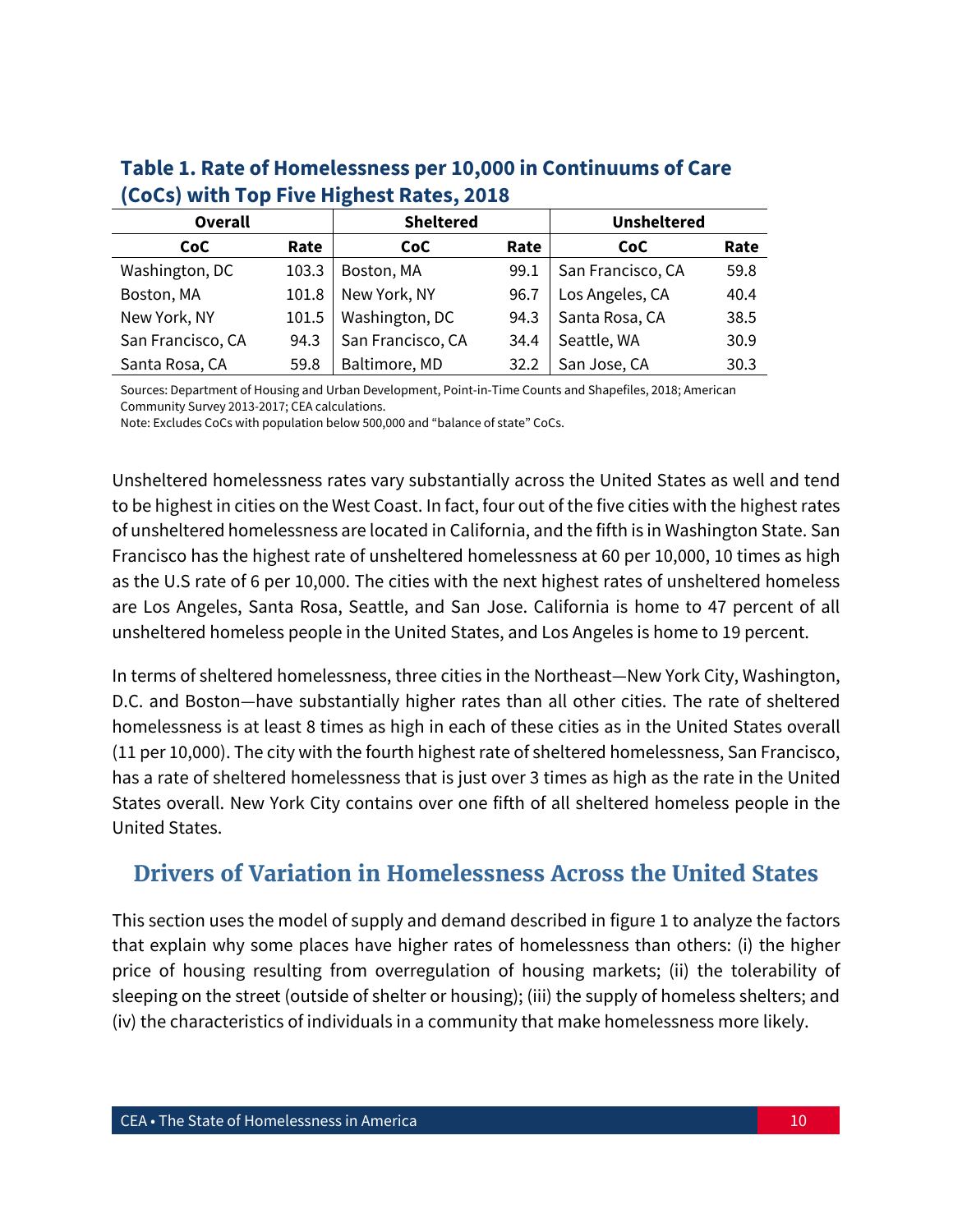## *The Price of Housing*

When housing prices rise, economic theory predicts that more people will have difficulty paying rent and in some cases end up homeless. This is represented in figure 1 by an inward shift in the supply of homes that increases the equilibrium number of homeless people. A large body of academic literature confirms that higher home prices are indeed associated with higher rates of homelessness. Corinth (2017) uses panel data on CoCs and finds that a 1 percent increase in median rent within a CoC is associated with a 1 percent increase in its rate of homelessness. Using similar data, Hanratty (2017) finds that a 1 percent increase in median rent is associated with a rate of homelessness that is 0.9 percent higher. Quigley et al. (2001) find similar results using variation over time within counties in California, with a one percent increase in median rent associated with a 0.9 to 1.2 percent increase in the rate of homelessness for certain specifications. Other studies find strong positive associations between rates of homelessness and rents based on variation across communities as well (e.g., Bohanon 1991; Honig and Filer 1993; Early and Olsen 2002; Byrne et al. 2013; Glynn et al. 2018), although unlike studies using panel data, these studies are unable to control for unobserved time-invariant factors (such as cultural factors that do not change over time) in communities that may be correlated with rents and homelessness.

A central driver of higher home prices in some communities is the heavy regulation of housing markets by localities. For example, as stated in President Trump's Executive Order Establishing a White House Council on Eliminating Regulatory Barriers to Affordable Housing, such regulations include: "overly restrictive zoning and growth management controls; rent controls; cumbersome building and rehabilitation codes; excessive energy and water efficiency mandates; unreasonable maximum-density allowances; historic preservation requirements; overly burdensome wetland or environmental regulations; outdated manufactured-housing regulations and restrictions; undue parking requirements; cumbersome and time-consuming permitting and review procedures; tax policies that discourage investment or reinvestment; overly complex labor requirements; and inordinate impact or developer fees." These regulations reduce the supply of housing and as a result drive up home prices (e.g., Quigley and Raphael 2005; Quigley and Rosenthal 2005; Glaeser and Ward 2009; Saiz 2010; Gyourko and Molloy 2015).

Given that housing market regulations increase home prices and higher home prices are associated with higher rates of homelessness, areas with more regulated housing markets would be predicted to have higher rates of homelessness. We show that this prediction holds in figure 3. The extent of housing market regulation is based on data from Glaeser and Gyourko (2018). They argue that if housing regulations do not constrain the supply of housing, then home values should not exceed the cost to produce a home. After all, in a housing market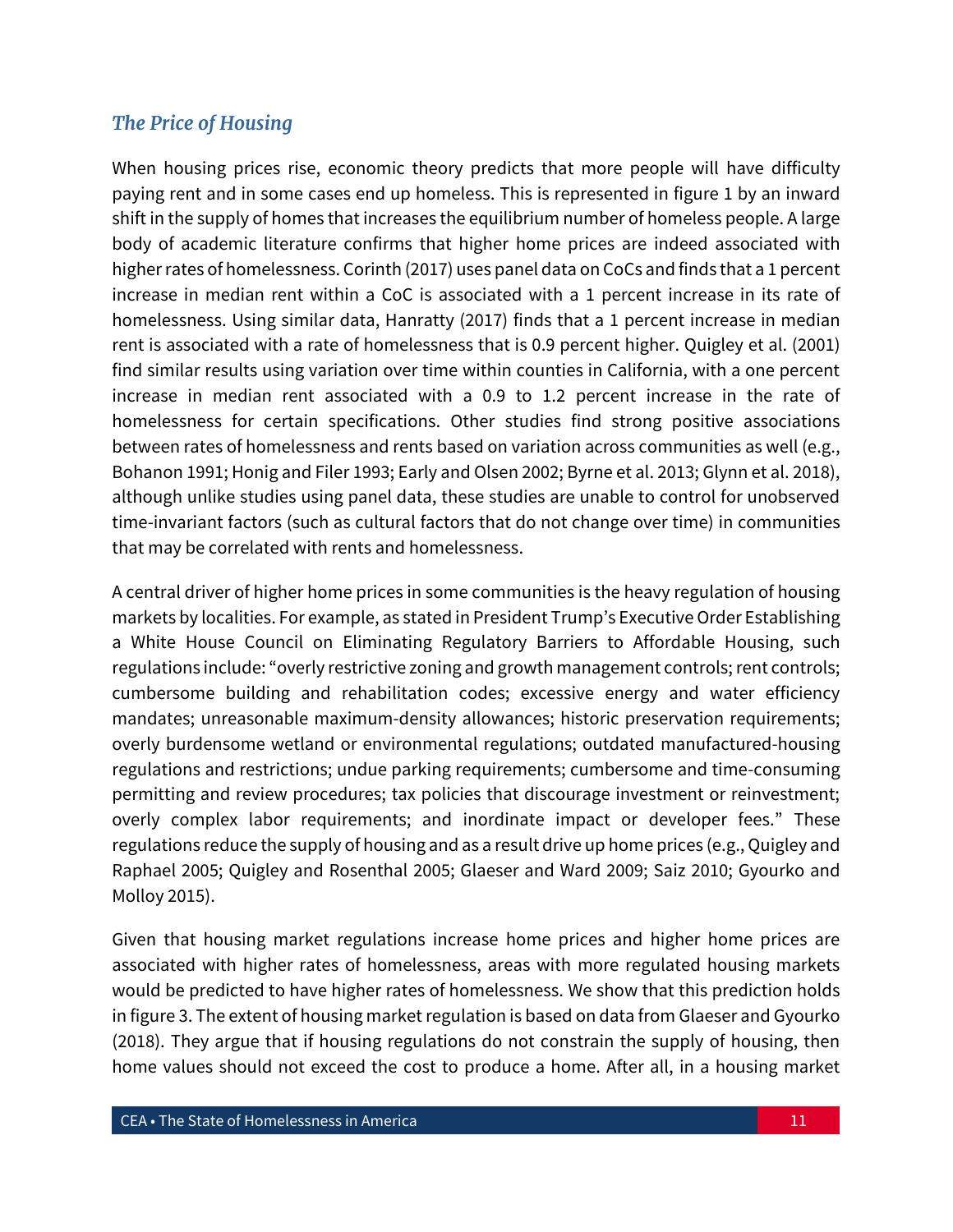without supply constraints, new homes would be built until home values fell to their production cost. Glaeser and Gyourko (2018) identify 11 metropolitan areas where housing values exceed 125 percent of the cost of producing a home, the sum of construction costs and land costs, plus a normal profit margin.<sup>3</sup> Figure 3 shows that these 11 supply constrained metropolitan areas have temperature-adjusted rates of homelessness (based on average January temperatures) that generally far exceed homelessness rates in other metropolitan areas. The average temperature-adjusted rate of homelessness in supply constrained areas is 35.0 per 10,000, almost three times as high as the rate of 13.3 per 10,000 in areas that are not supply constrained. Four of the five metropolitan areas with the highest home value to production cost ratios are located in California.

## **Figure 3. Temperature-adjusted Homelessness Rate by Ratio of Home Value to Production Cost, by Metropolitan Area**



*Temperature-adjusted rate of homelessness per 10,000 people*

Sources: U.S. Department of Housing and Urban Development, Point-in-Time Counts and Shapefiles, 2018; U.S. Census Bureau; Glaeser and Gyourko (2018); National Oceanic and Atmospheric Administration; CEA calculations. Note: Each CoC is merged into the metropolitan area in which the majority of its overall population is found. The temperature adjusted rate of homelessness is obtained by regressing the natural logarithm of the homelessness rate on the average temperature in January, and then using the estimated coefficient on temperature to adjust the rate of homelessness in each metropolitan area according to the average temperature among all metropolitan areas.

We next provide original estimates of the extent to which stringent housing market regulation contributes to homelessness in highly regulated cities and the United States overall. To do so, we rely on the same Glaeser and Gyourko (2018) data used in figure 3. In our first step, we simulate how rents would fall if these metropolitan areas deregulated their housing markets. In our second step, we apply estimates of the responsiveness of homelessness to rent from the

 $\overline{\phantom{a}}$ 

 $3$  Some have argued that this approach used by Glaeser and Gyourko could understate the value of land (see O'Flaherty 2003a). However, because we are unaware of other estimates of the ratio of home values to production costs that more accurately account for land prices, we rely on the Glaeser and Gyourko estimates.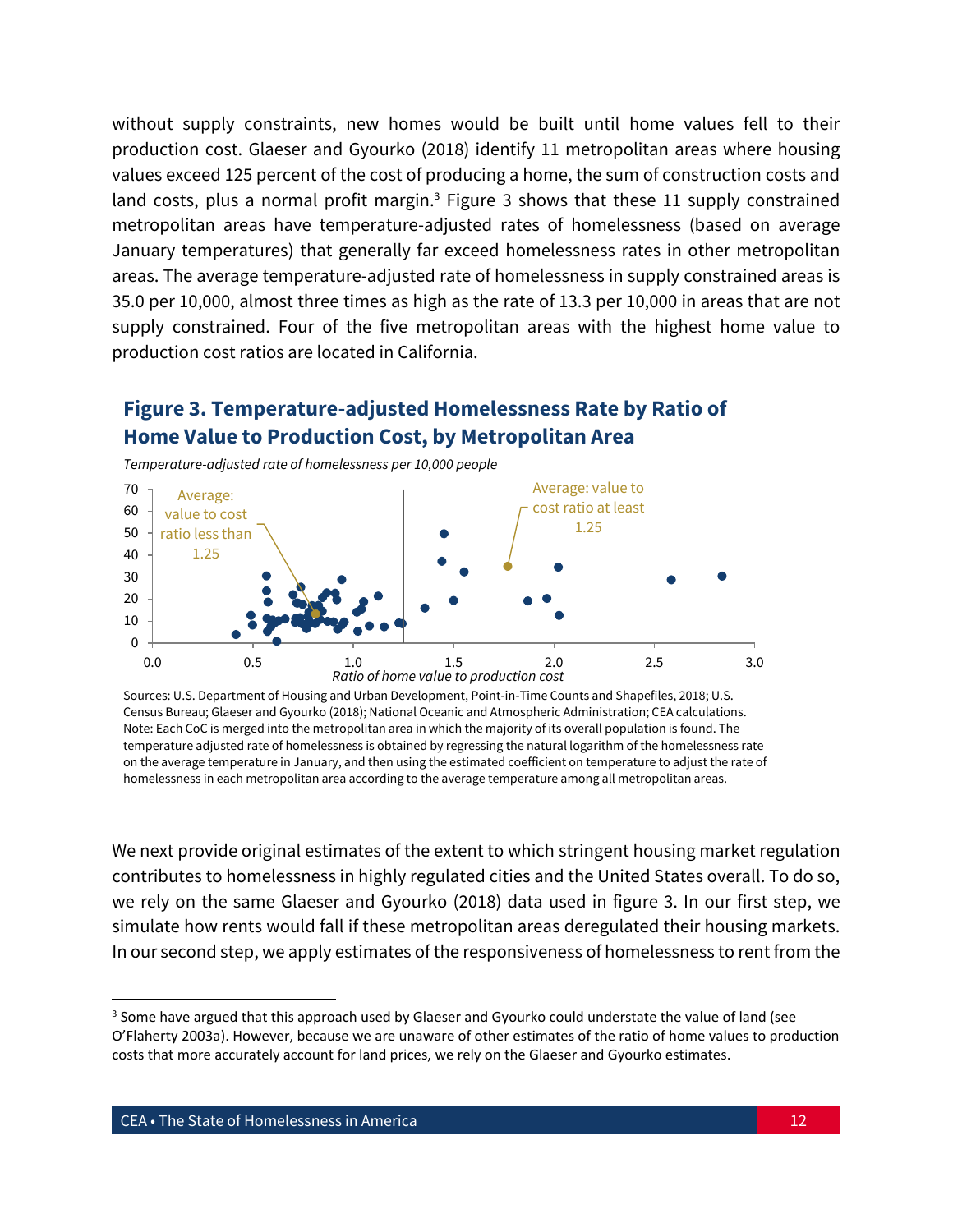academic literature to estimate the reduction in homelessness in each of these metropolitan areas from deregulation.

Our first step is to simulate how rents would fall if the 11 metropolitan areas identified by Glaeser and Gyourko (2018) as supply-constrained deregulated their housing markets.<sup>4</sup> To do so, we assume that deregulation would reduce the ratio of home values to production costs to one in these 11 areas. We assume that annual rent is equal to annual cost broadly defined, but do not simply assume that annual costis proportional to the home value, because deregulation that reduces the rent for a home of a given quality would not necessarily change all of the cost components to operate it. Thus, we assume that annual rent prior to deregulation,  $R_0$ , can be written as

$$
R_0 = \alpha V_0 + \gamma R_1
$$

Here,  $\alpha$  is a scalar applied to the home value  $V_0$  prior to deregulation (reflecting property taxes, interest payments and any other cost elements proportional to the home value). For example, if the only cost element proportional to the home value was a 1 percent annual property tax, then we would have  $\alpha = 0.01$ . In addition,  $\gamma$  is a scalar proportional to the post-deregulation annual rent,  $R_1$ , so that  $\gamma R_1$  reflects the constant annual cost to maintain and otherwise operate a home of a fixed quality even if the market rent exceeds  $R_1$  due to regulation. The annual rent after deregulation,  $R_1$ , can then be written as

$$
R_1 = \alpha V_1 + \gamma R_1
$$

Because the value of the home after deregulation  $V_1 < V_0$ , it must be the case that  $R_1 < R_0$  as well. We let  $r \equiv \frac{V_0}{V}$  $\frac{v_0}{V_1}$  denote the ratio of the home value before deregulation to the home value after deregulation. We follow Glaeser and Gyourko (2018) in assuming that  $V_1$  is equal to the production cost of the home. Taking the ratio of rents and simplifying, we obtain

$$
\frac{R_0}{R_1} = (1-r)\gamma + r
$$

Note that because  $r > 1$  (i.e., the home value is higher before deregulation), a larger  $\gamma$  reduces the rent ratio, since the fixed cost of operating the home is larger. In the extreme cases,  $y = 0$ implies all costs are proportional to the home value and so the rent ratio is equal to the home value ratio, and  $y = 1$  implies all costs are fixed independent of the home value and so the rent ratio is equal to one. We use  $\gamma = 0.33$ , approximately equal to median operating costs (net of

 $\overline{a}$ 

<sup>&</sup>lt;sup>4</sup> We note that Glaeser and Gyourko estimates are for 2013. Given home price increases since then, ratios of home values to production costs are likely higher in 2018.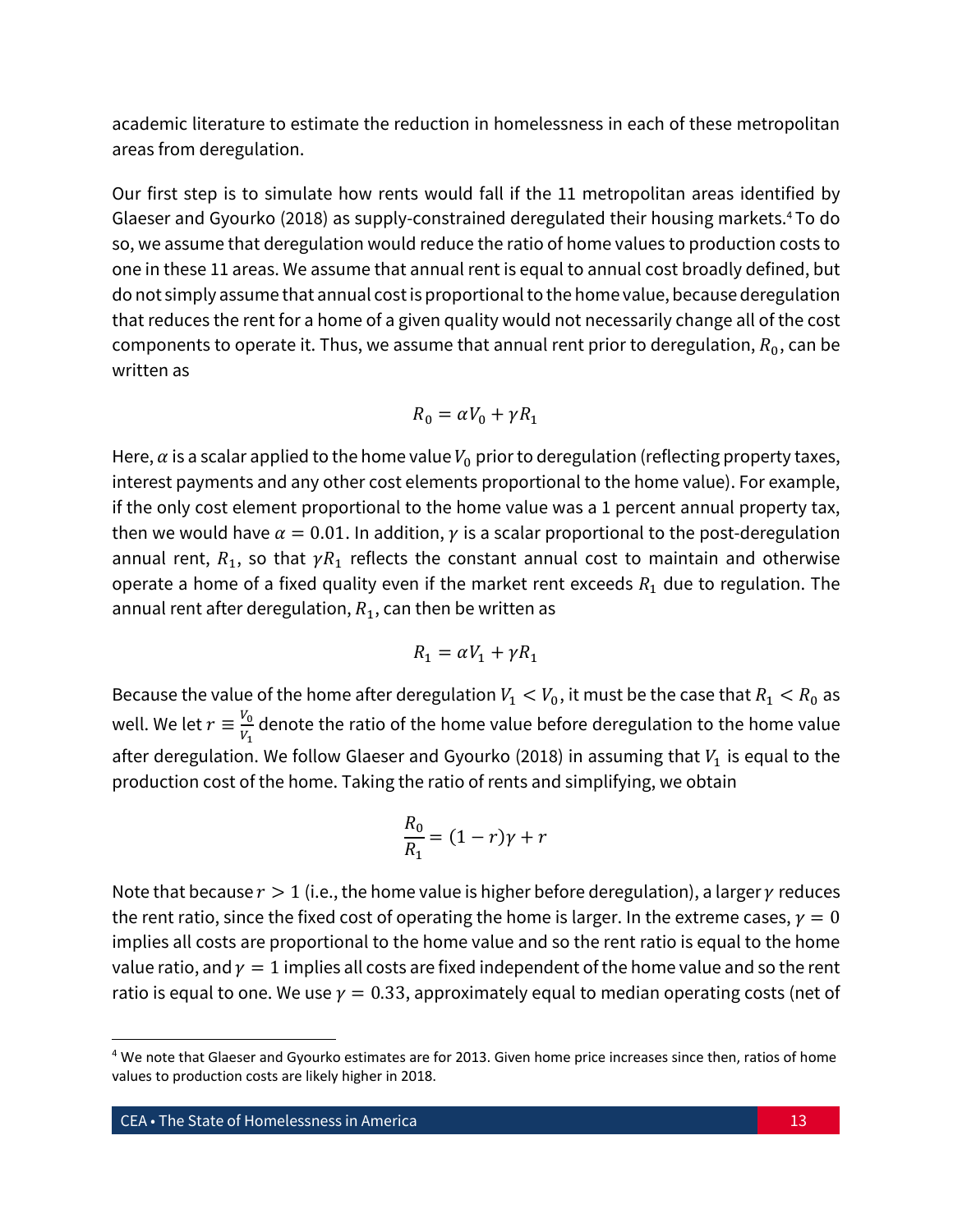taxes) divided by median rent in a national sample of rental units analyzed by Goodman (2004). The median unit is likely not in a supply constrained market (Glaeser and Gyourko 2018 find that 74 percent of homes have values near or below production costs) and so the median unit is appropriate to use for an estimate of operating costs as a percent of rent in deregulated markets. Our value of  $r$  for each metropolitan area is the ratio of home values to production costs estimated by Glaeser and Gyourko (2018).

Our second step is to estimate the reduction in homelessness when reducing rental home prices according to the rent ratio obtained above. To do so, we apply an elasticity of approximately one(0.967), so that a 1 percent reduction in rental home prices reduces the rate of homelessness by 1 percent. This elasticity is that estimated by Corinth (2017) and is similar to those estimated by other studies using panel data to estimate associations between rental home prices and homelessness.

Figure 4 shows how homelessness rates would fall in the 11 supply constrained metropolitan areas. The largest reductions occur in the areas with the highest ratios of home values to home production costs, since rental home prices fall by the largest amounts in these places. If housing were deregulated, homelessness would fall by 54 percent in San Francisco, by 50 percent in Honolulu, by 40 percent in Oxnard and Los Angeles, by 38 percent in San Diego, by 36 percent in Washington, D.C., and by between 19 and 26 percent in Boston, Denver, New York, Seattle and Baltimore.



## **Figure 4. Percent Reduction in Homelessness by Metropolitan Area from Deregulating Housing Markets**

Sources: U.S. Department of Housing and Urban Development, Point-in-Time Counts and Shapefiles, 2018; U.S. Census Bureau; Corinth (2017): Glaeser and Gyourko (2018); Goodman (2004); CEA Calculations. Note: Each CoC is merged into the metropolitan area in which the majority of its overall population is found. Simulation assumes that deregulation reduces home value to production cost ratio to 1 for all metropolitan areas with ratio of at least 1.25. See text for further details of simulation.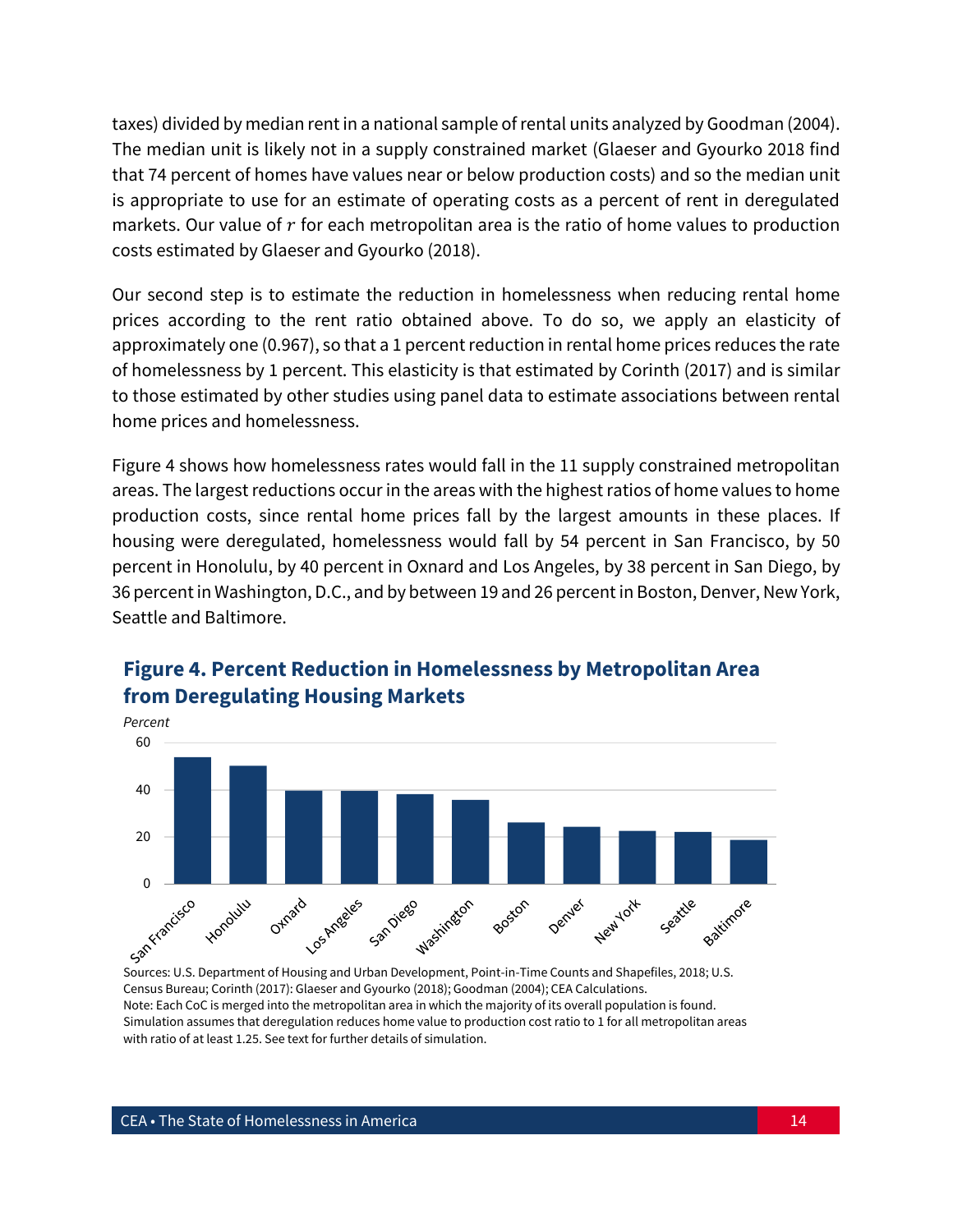The aggregate reduction in homelessness in these 11 metropolitan areas would have important effects for the United States as a whole. As shown in table 2, aggregate homelessness would fall by just under 72,000 people, or 13 percent. In Los Angeles and New York City, homelessness would fall by over 20,000 people in each metropolitan area for a combined decrease of almost 44,000 people, or 61 percent of the total United States reduction. These effects are relatively robust to different values of  $\gamma$  (i.e., operating costs as a percent of rent that are independent of the value of a constant-quality home). For example, assuming  $y =$ 0.5 results in an 11 percent reduction in overall homelessness, and assuming  $\gamma = 0.2$  results in a 15 percent reduction in overall homelessness.

|                        |                |            |            | Percent    |
|------------------------|----------------|------------|------------|------------|
|                        |                | Current    | Change in  | change in  |
|                        | Percent        | homeless   | homeless   | homeless   |
| Metropolitan area      | change in rent | population | population | population |
| San Francisco          | $-55%$         | 16,920     | $-9,133$   | $-54%$     |
| Honolulu               | $-51%$         | 4,495      | $-2,262$   | $-50%$     |
| Oxnard                 | $-41%$         | 1,308      | $-519$     | $-40%$     |
| Los Angeles            | $-41%$         | 57,720     | $-22,861$  | $-40%$     |
| San Diego              | $-39%$         | 8,576      | $-3,280$   | $-38%$     |
| Washington             | $-37%$         | 11,172     | $-4,006$   | $-36%$     |
| <b>Boston</b>          | $-27%$         | 13,587     | $-3,566$   | $-26%$     |
| Denver                 | $-25%$         | 5,317      | $-1,296$   | $-24%$     |
| New York               | $-23%$         | 92,024     | $-20,768$  | $-23%$     |
| Seattle                | $-23%$         | 14,598     | $-3,237$   | $-22%$     |
| Baltimore              | $-19%$         | 4,163      | $-779$     | $-19%$     |
| <b>Subtotal (above</b> |                |            |            |            |
| 125% of cons. cost)    |                | 229,880    | $-71,709$  | $-31%$     |
| <b>Subtotal (below</b> |                |            |            |            |
| 125% of cons.          |                |            |            |            |
| Cost)                  |                | 322,950    | 0          | 0%         |
| Total                  |                | 552,830    | $-71,709$  | $-13%$     |

## **Table 2. Reduction in Rental Home Prices and Homelessness from Deregulating Housing Markets, by Metropolitan Area**

Sources: Department of Housing and Urban Development, Point-in-Time Counts and Shapefiles, 2018; U.S. Census Bureau; Corinth (2017): Glaeser and Gyourko (2018); Goodman (2004); CEA calculations.

Note: Each CoC is merged into the metropolitan area in which the majority of its overall population is found. Simulation assumes that deregulation reduces home value to production cost ratio to 1 for all metropolitan areas with ratio of at least 1.25. See text for further details of simulation.

It is important to note that housing supply responses resulting from deregulation would take many years to translate into the types of price reductions, and thus homelessness reductions,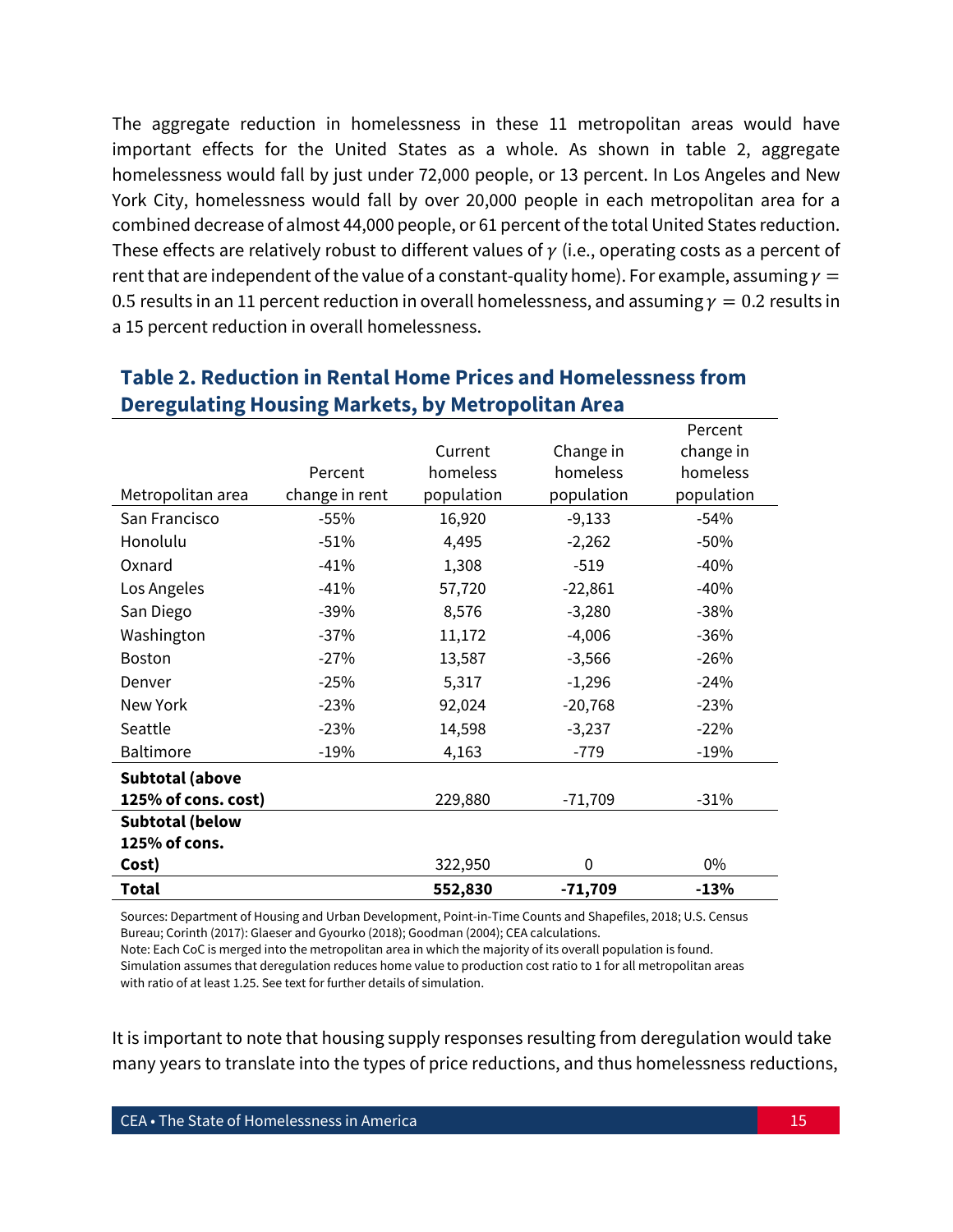shown here. The current housing stock is fixed according to previous regulatory regimes, and building new housing takes time. Still, these results suggest that the severe homelessness problems in a number of metropolitan areas are in large part a direct result of city-created regulations on housing.

These findings are also broadly consistent with results from Raphael (2010), who uses a different methodology to assess how housing market regulation drives up homelessness rates. Using an index of housing market regulation by metropolitan area, he finds that deregulation could reduce overall United States homelessness by 7 to 22 percent. He does not show how homelessness reductions would vary across specific areas.

## *The Tolerability of Sleeping on the Street*

Just as increasing the price of being housed increases homelessness, increasing the tolerability of sleeping on the streets (outside of housing or shelter) increases homelessness as well. Increasing the tolerability of living on the streets shifts the demand for homes inward, and so the number of people living on the streets increases.

One important factor that helps determine the tolerability of sleeping unsheltered on the streets is climate. Sleeping on the streets is always harmful to one's health, and can be associated with higher rates of mortality (Roncarati et al. 2018). However, sleeping unsheltered is even more harmful when it is cold. Research consistently finds that colder climates are associated with lower rates of unsheltered homelessness (Byrne et al. 2013).

In figure 5, we plot each CoC based on its rate of unsheltered homelessness and average January 2018 temperature. As Corinth and Lucas (2018) point out, rates of unsheltered homelessness are uniformly low in cold places. In other words, the difficulty of sleeping on the streets is so high during the winter in places like Minneapolis that unsheltered homelessness is extremely rare. However, there is wide variation in rates of unsheltered homelessness in warmer places. For example, Orlando, Las Vegas, and San Francisco all have average January temperatures of between 50 and 60 degrees Fahrenheit. But their rates of unsheltered homelessness are 2, 19 and 60 per 10,000 people respectively. In general, CoCs in California have higher rates of unsheltered homelessness than CoCs in Florida, despite similar January temperatures. It is clear that warm climates enable, but do not guarantee, high rates of unsheltered homelessness. Thus, factors beyond climate help determine rates of unsheltered homelessness in warm places.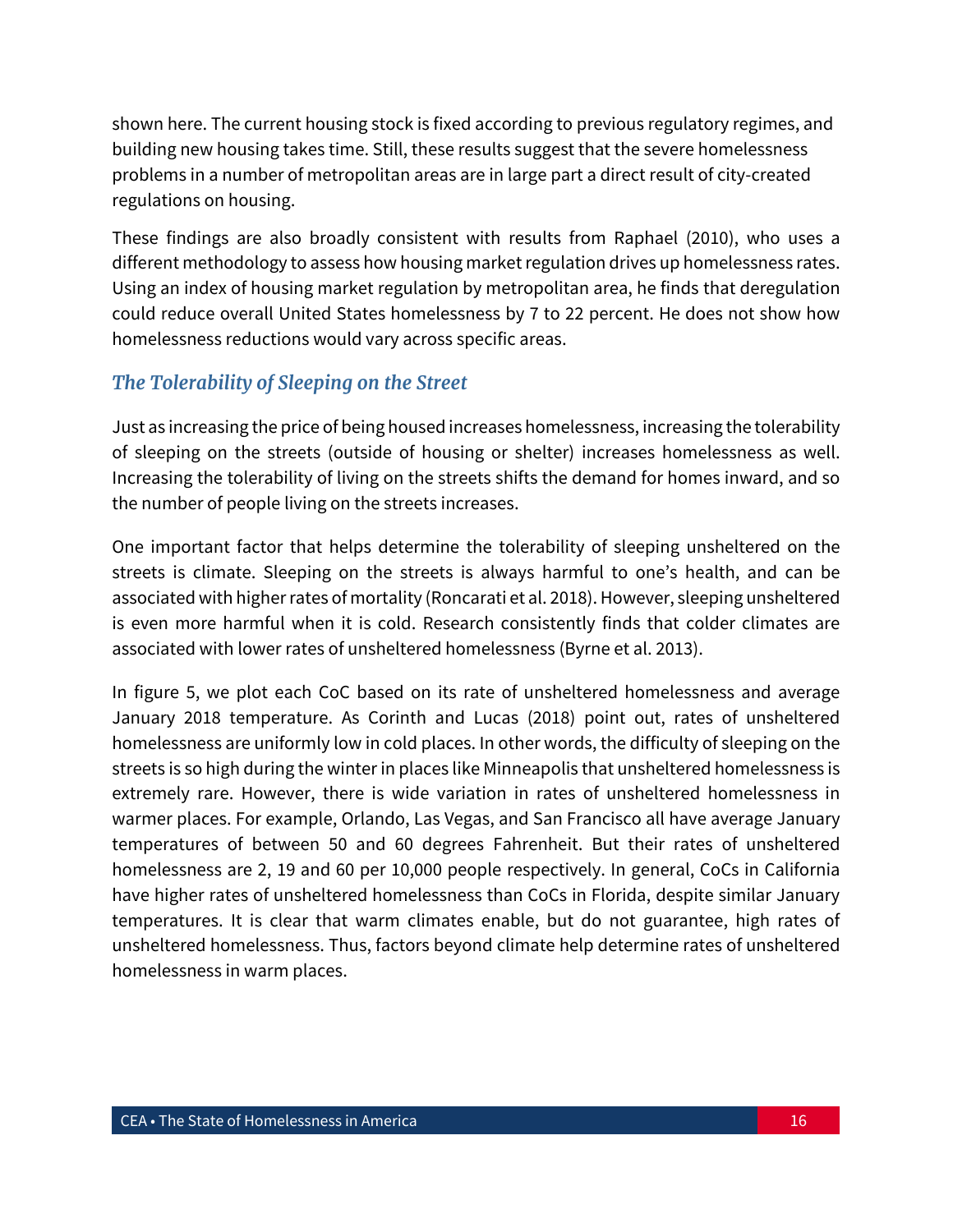

## **Figure 5. Unsheltered Homelessness Rate by Average January Temperature, 2018**

While figure 5 shows that large variation exists across CoC in rates of unsheltered homelessness, even after accounting for temperature, it does not adjust for other factors such as home prices or poverty rates that might explain some of this variation. In addition, some of the variation could be explained by variation across CoCs within each State that may not necessarily reflect policy differences. Thus, in figure 6 we compare actual rates of unsheltered homelessness in States to rates that would be expected once accounting for January temperature, home prices, and poverty rates in each CoC within each State. If the actual rate of unsheltered homelessness in a State is substantially higher than the expected rate accounting for January temperature, home prices and poverty rates, this suggests that other differences are needed to explain the remaining variation. Figure 6 includes the 17 States with the highest predicted rates of unsheltered homelessness.

Sources: U.S. Department of Housing and Urban Development, Point-in-Time Counts and Shapefiles, 2018; American Community Survey 2013-2017; National Oceanic and Atmospheric Administration; CEA Calculations. Note: Excludes CoCs with population below 500,000.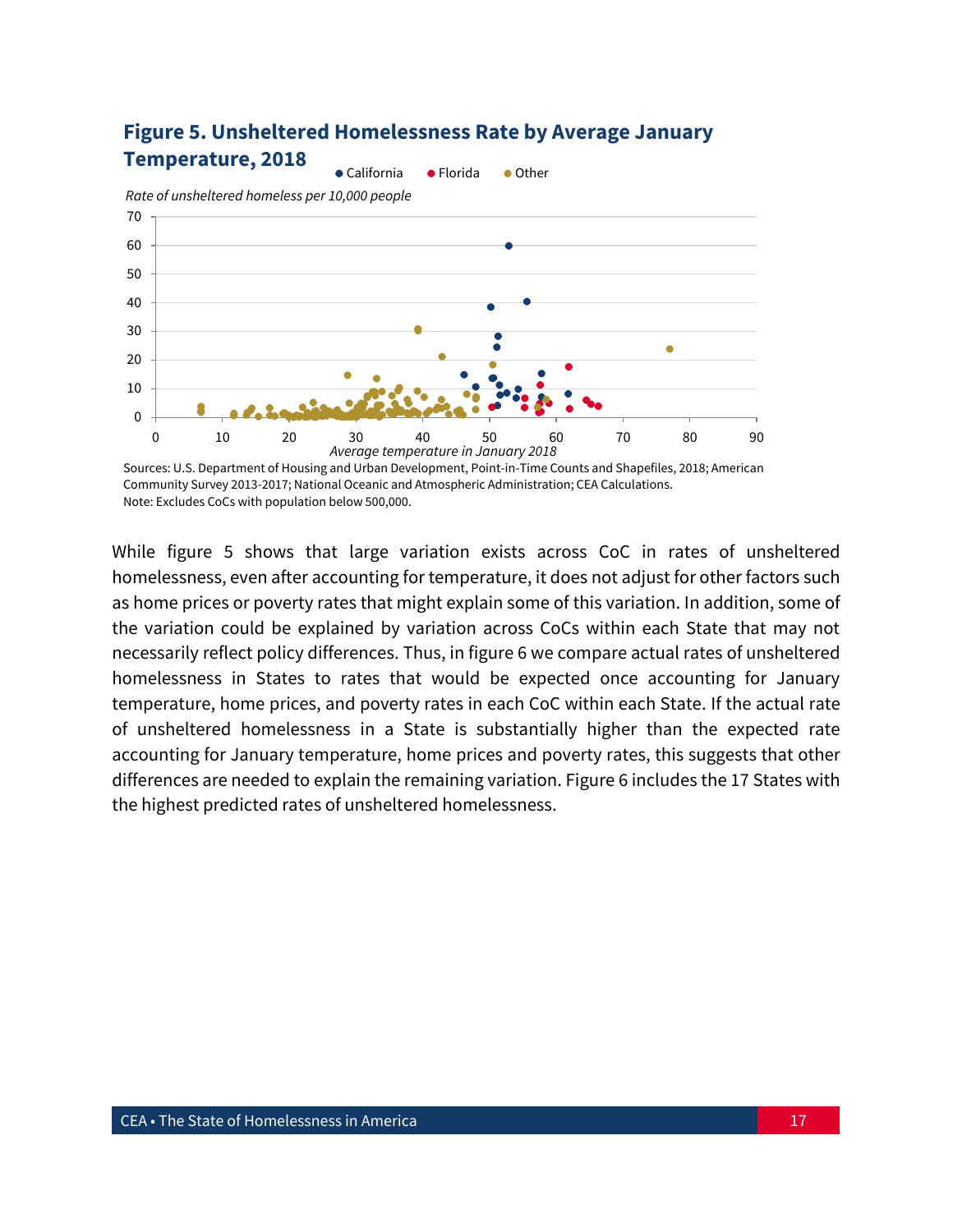## **Figure 6. Actual and Predicted Rates of Unsheltered Homelessness by State, 2018**



tracts in each CoC, and the natural logarithm of the poverty rate in the CoC. The predicted value for each CoC is simply the predicted rate of unsheltered homelessness in the CoC given its temperature, median rent, and poverty rate. These rates are converted into total counts, the total counts are summed within each State, and then predicted Statelevel unsheltered homelessness rates are formed.

In fact, the actual unsheltered homelessness rate is 2.4 times as high in Hawaii, 2.2 times as high in California, 3.0 times as high as in Nevada, 6.9 times as high in Oregon, and 5.7 times as high in Washington State, compared to the rates expected given the January temperature, home prices and poverty rates of each CoC within each State. By contrast, the actual rate of unsheltered homelessness is lower in Florida, Arizona and Texas than their expected rates.

A number of potential factors could help explain the remaining variation in rates of unsheltered homelessness. One potential factor is differences in city ordinances and policing practices, as these policies would directly affect the tolerability of living on the street and predict the aggregate number of unsheltered homeless people. Some States more than others engage in more stringent enforcement of quality of life issues like restrictions on the use of tents and encampments, loitering, and other related activities. In addition, Berk and MacDonald (2010) note that the 2006 Safer Cities Initiative in Los Angeles, which intended to remove encampments in Skid Row, did so successfully, albeit temporarily:

*"The immediate goals of the SCI [Safer Cities Initiative] were demonstrably achieved. The Skid Row homeless encampments were cleared. The concentration of homeless individuals was dispersed. The debris they left behind was removed." (Berk and MacDonald 2010, p. 817)*

Others have noted that policing may help determine rates of unsheltered homelessness as well. In his 1989 book, "Down and Out in America: The Origins of Homelessness", University of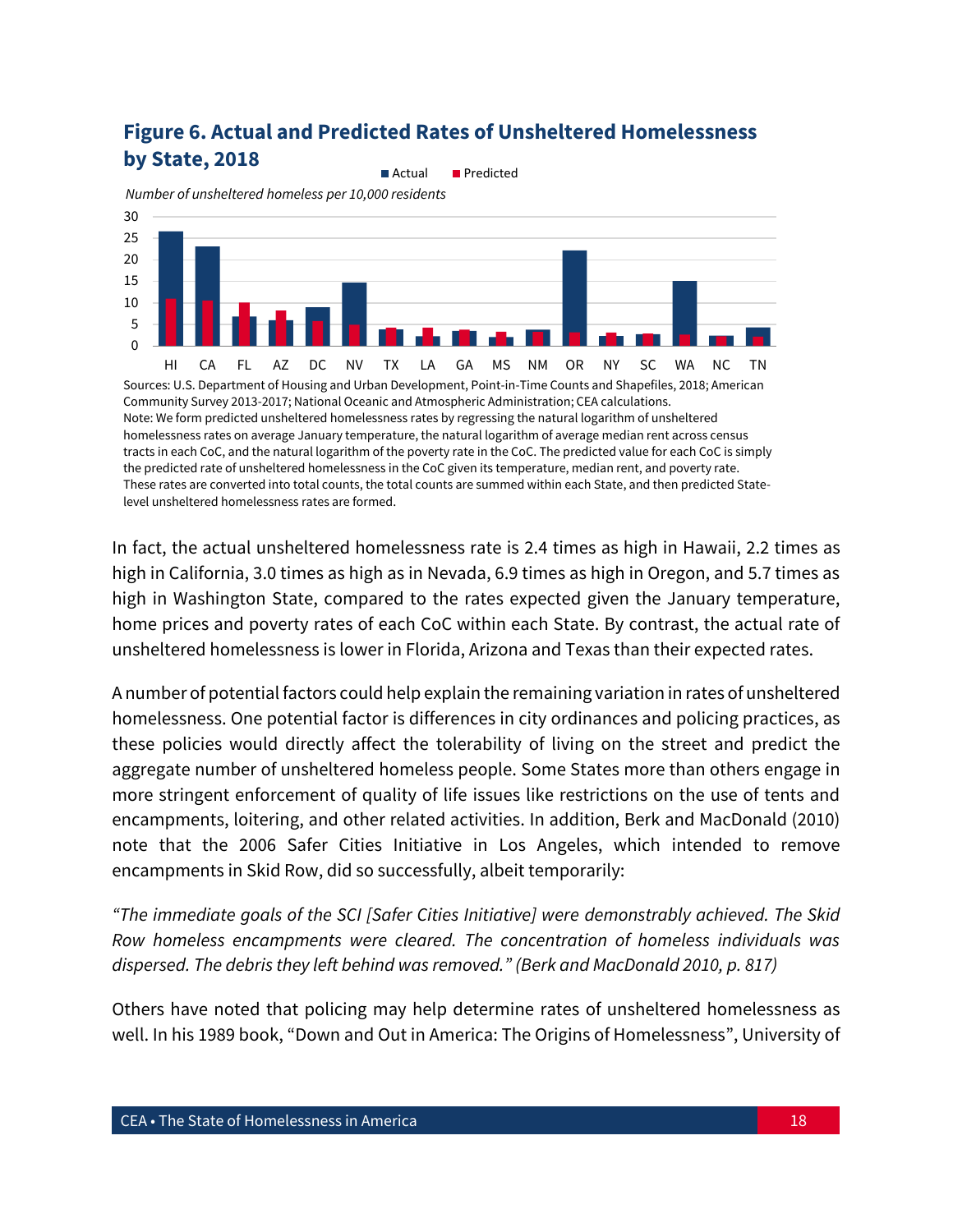Chicago sociologist Peter Rossi explains why unsheltered homelessness may have grown in the 1980s:

*"The `old' homeless may have blighted some sections of the central cities, but from the perspective of urbanites they had the virtue of being concentrated on Skid Row, which one could avoid and hence ignore. Also, most of the old homeless had some shelter, although inadequate by any standards, and very few were literally sleeping on the streets. Indeed, in those earlier years, if people had tried to bed down on steam grates or in doorways and vestibules anywhere in the city, police patrols would have bundled them off to jail. The subsequent decriminalization of many status crimes, such as public inebriation and vagrancy—and the decreased emphasis on charges such as loitering has enlarged the turf homeless persons can claim." (Rossi 1989, p. 34)*

In his 1996 book, "Making Room: The Economics of Homelessness," Columbia University economist Brendan O'Flaherty notes that nonpunitive policing that seeks to move people off the streets and into services can be effective as well:

## *"Aggressive but nonpunitive referral is a positive strategy; it has a record of reducing street homelessness and the attendant costs it imposes on other people" (O'Flaherty 1996, p. 280).*

Of course, policies intended solely to arrest or jail homeless people simply because they are homeless are inhumane and wrong. At the same time, when paired with effective services, policing may be an important tool to help move people off the street and into shelter or housing where they can get the services they need, as well as to ensure the health and safety of homeless and non-homeless people alike. More research is needed to understand how different policing policies affect the outcomes of homeless people—including their ultimate destinations, mental health, drug use, employment and other dimensions of wellbeing—as well as outcomes for non-homeless people.

## *The Supply of Homeless Shelters*

The third factor that explains variation in homelessness is the supply of substitutes to housing through homeless shelters. Expanding the supply of homeless shelters shifts the demand for homes inward and increases homelessness. A larger supply of shelter entails a higher shelter quality (i.e., characteristics of a shelter that make it more desirable for people who sleep there) at any given level of beds in the market. While shelter plays an extremely important role in bringing some people off the streets, it also brings in people who would otherwise be housed, thus increasing total homelessness. As Brendan O'Flaherty notes in his 1996 book: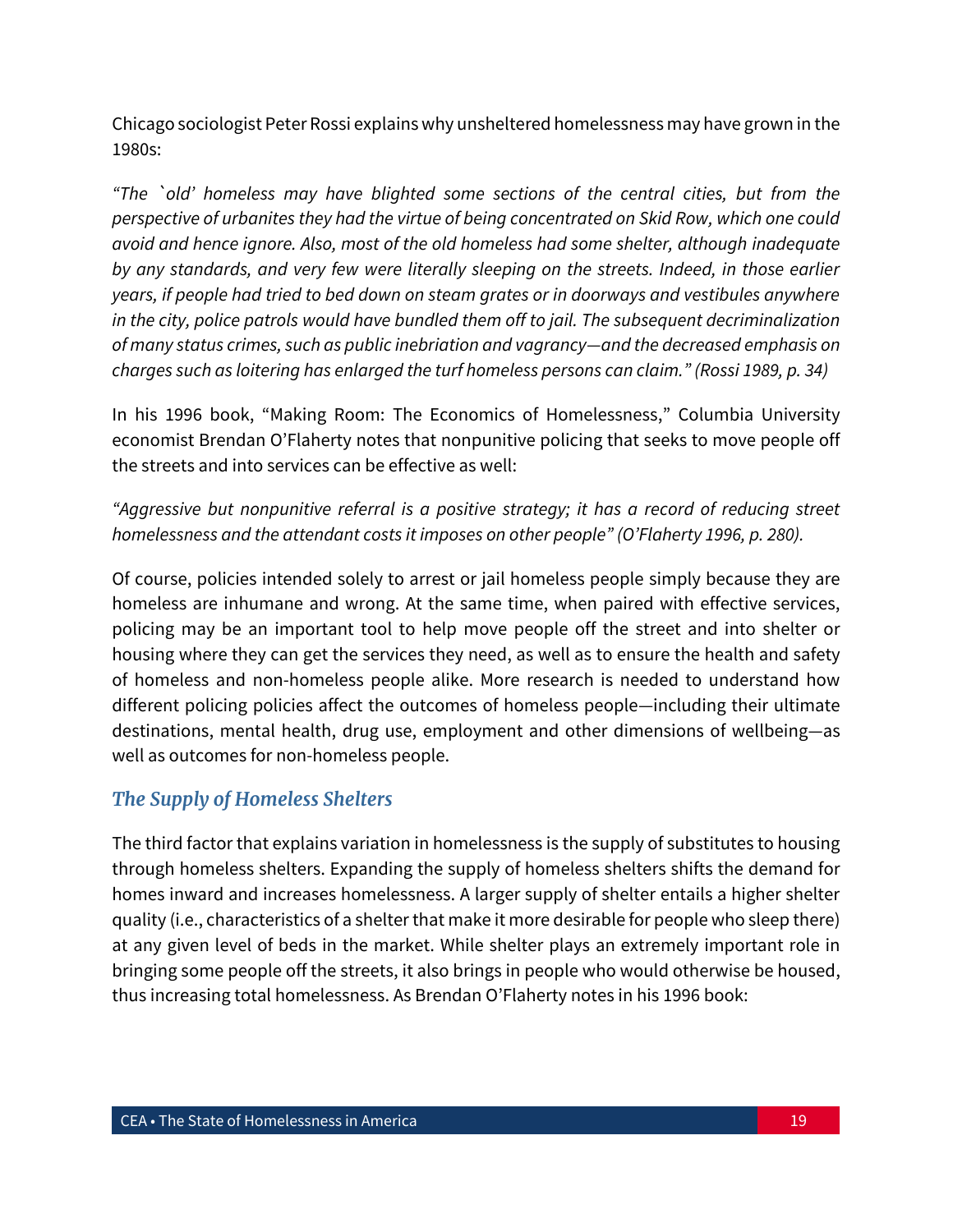*"Free shelters that are hygienic, safe, and dignified enough to accomplish some of the goals they should accomplish are also attractive enough to bring in many people who would not otherwise be on the street." (O'Flaherty 1996, p. 281)*

To take two extreme examples, a bed on a floor in a congregate shelter may lead few people to come in off the streets or from housed situations, but a homeless shelter set up as a private apartment with a separate kitchen and bedrooms for a single family may bring in many more people from the streets and housing. New York City, for instance, provides the latter type of homeless shelter for some families in its homeless assistance system. Indeed, Cragg and O'Flaherty (1999) find that higher quality shelters increased homelessness in New York City in the 1990s. It is important to note that shelter that draws in people from housed situations may still be desirable social policy if those housed situations are abusive or otherwise harmful for spouses, partners or children. At the same time, higher quality shelters may also draw in many people who would be safely housed independently. In addition, if people who end up in homeless shelters are provided rental subsidies or other forms of assistance, this could increase the incentive for people to turn to shelters in the first place or to stay in shelters longer. O'Flaherty and Wu (2006) find that the promise of housing subsidies for shelter dwellers increased the length of time families spend in shelter in New York City.

Measuring shelter quality is difficult. But some places – including New York City, the State of Massachusetts, and the District of Columbia – provide a legal "right to shelter" that promises shelter of some minimum level of quality.<sup>5</sup> While in most places shelter quality or availability may fall when the number of people requesting them increases, this is not allowed to occur in places that have a right to shelter. Thus, as long as the minimum shelter quality is set high enough (i.e., higher than equilibrium quality levels reached in other places), we would expect right-to-shelter places to have a larger supply of homeless shelters.<sup>6</sup> Unfortunately, little research has studied how shelter quality varies across areas. In addition, minimum quality standards likely vary across places with a right to shelter, and actual shelter quality varies within a given city. Nonetheless, there is reason to believe that average shelter quality is higher in right-to-shelter places. After all, if minimum quality standards were set below market equilibrium levels and thus were not binding, it is unclear why cities would institute such policies in the first place.

 $\overline{\phantom{a}}$ 

<sup>&</sup>lt;sup>5</sup> Leopold (2014) notes that Hennepin County, MN, Columbus, OH, and Montgomery County, MD each provide a guaranteed right to shelter as well. Also, see Main (2016) for a detailed account of how the right to shelter was developed in New York.

<sup>&</sup>lt;sup>6</sup> In terms of a homeless shelter "market," a right to shelter would be reflected by a perfectly flat supply curve set at the minimum quality level, compared to a downward sloping curve in places without a right-to-shelter, since quality would adjust downward as more people utilize shelter beds (as noted in O'Flaherty 2019).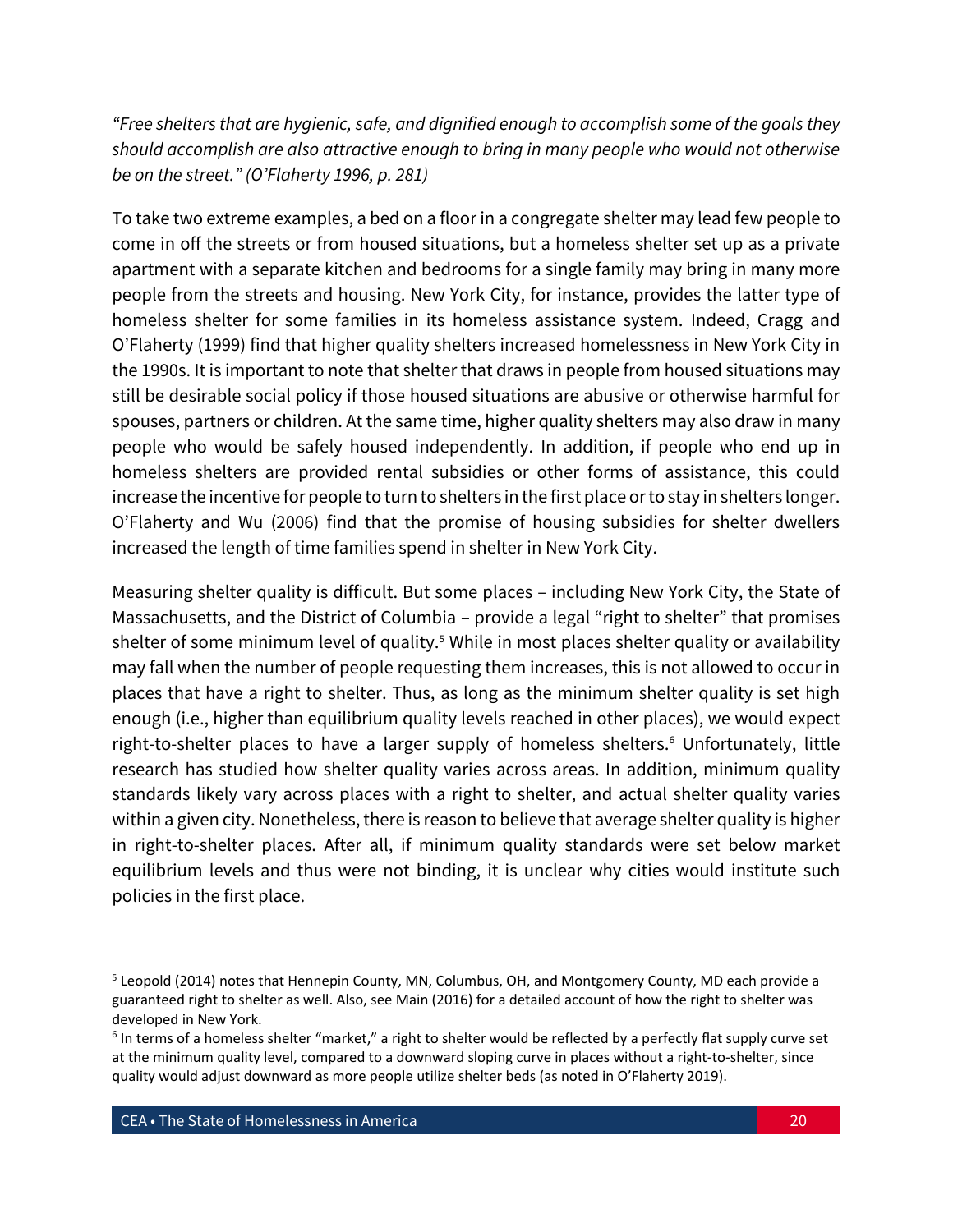Figure 7 shows the 5 cities with the highest rates of sheltered homelessness. As shown in table 1, the three cities with the highest rates are Boston, New York City, and Washington, D.C. In each of these three right-to-shelter cities, the rate of sheltered homelessness is over 2.7 times as high as in San Francisco, the city with the fourth highest rate of sheltered homelessness. The especially high rates of sheltered homelessness in Boston, New York and Washington, D.C. cannot be explained by their temperatures, home prices and poverty rates — as shown in figure 7, after adjusting for these factors, right-to-shelter places have sheltered homelessness rates that are three times as high as would be predicted if they had no right to shelter. It is also not the case that most people in shelters in right-to-shelter places would otherwise be on the street. Boston, New York City, and Washington, D.C. have the three highest rates of overall homeless as well (see table 1).

## **Figure 7. Cities with Highest Rates of Sheltered Homelessness, Actual and Predicted Rates, 2018**



0 20 40 60 80 100 Sources: Department of Housing and Urban Development, Point-in-Time Counts and Shapefiles, 2018; American Community Survey 2013–2017; CEA calculations.

Note: Among CoCs with a population of at least 500,000, only the five CoCs with the highest rates of sheltered homelessness are shown. Following Leopold (2014), right-to-shelter areas include New York City, the State of Massachusetts, the District of Columbia, Hennepin County, MN, Columbus, OH, and Montgomery County, MD. We form adjusted homelessness rates by regressing the natural logarithm of sheltered homelessness rates on average January temperature, the natural logarithm of average median rent across census tracts in each CoC, the natural logarithm of the poverty rate in the CoC, and an indicator for right-to-shelter status. The sheltered homelessness rate for each right-to-shelter CoC is adjusted downward based on the coefficient on right-to-shelter status.

Of course, there may be other factors beyond a right-to-shelter that lead Boston, New York City and Washington, D.C. to have different rates of sheltered homelessness than other cities, after adjusting for weather, home prices and poverty rates. But the dramatically higher rates of sheltered homelessness in the three cities with a right to shelter than all other cities suggests that right-to-shelter policies may play an important role.

#### *Individual-Level Factors*

Finally, a higher prevalence of individual-level risk factors for homelessness within the population reduces the demand for homes and thus increases homelessness in a community.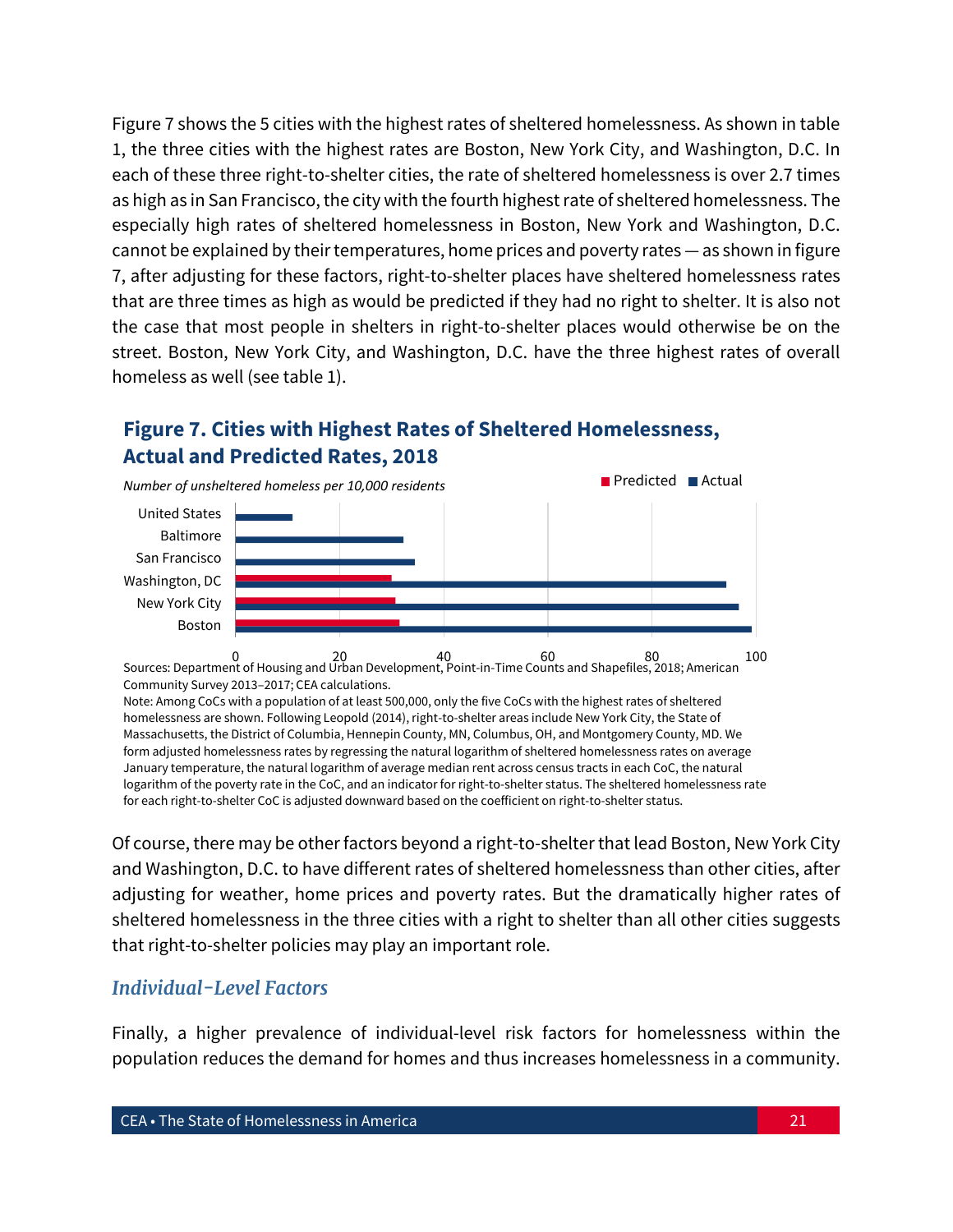This is especially the case when the supply of homes is lower, and the supply of shelter and the tolerability of the streets is higher (see O'Flaherty 2004 for a discussion of the interaction between individual and community-level factors in determining homeless populations). A number of individual-level factors have been studied, including mental health, substance abuse, incarceration, poverty, and social ties.

According to the 2018 homeless point-in-time count, 111,122 homeless people (20 percent) had a severe mental illness and 86,647 homeless people (16 percent) suffered from chronic substance abuse (HUD 2018b). Among all adults who used shelter at some point in 2017, 44 percent had a disability (HUD 2018a). The extent to which these estimates accurately reflect the true proportion of the homeless population with these issues is unclear, given the varying methodologies used by CoCs to count and survey their homeless populations. However, other studies similarly suggest a high prevalence of mental illness and substance abuse in the homeless population. A national survey of homeless individuals conducted in 1996 found that among single adults, 39 percent experienced mental health problems, 26 percent experienced drug use problems, and 38 percent experienced alcohol use problems in the past month (Burt et al. 1999). A history of incarceration is also relatively common among homeless individuals. Among those adults entering a homeless shelter in 2017 from a non-homeless situation, 9 percent were identified as previously staying in a correctional facility (HUD 2018). Metraux and Culhane (2006) find that 17 percent of single adults in New York City shelters spent time in jail over the previous two years, and 8 percent had spent time in prison.

People experiencing homelessness generally have low incomes and relatively weaker social ties. According to a 1996 national survey of the homeless, mean incomes were around half of the poverty line both for single adults and for families (Burt et al. 1999). Corinth and Rossi-de Vries (2018) find that the lifetime incidence of homelessness is reduced by 60 percent for individuals with strong ties to family, religious communities, and friends. Among people who entered shelter in 2017 who were not already homeless, 51 percent had previously been staying with family or friends (HUD 2018a). This suggests that homelessness may result when these social ties are exhausted.

Although mental illness, substance abuse disorders, former incarceration, poverty, and weak social ties place individuals at a higher risk of homelessness, the vast majority of people with any of these issues is not homeless (even if all half a million homeless people faced all of these problems, there are millions of non-homeless Americans who face each problem as well). Thus, other factors are important as well in determining who becomes homeless. Among those with higher risk factors, homelessness is often a case of bad luck (O'Flaherty 2010). Still, addressing these individual-level factors could in part help reduce homeless populations, especially when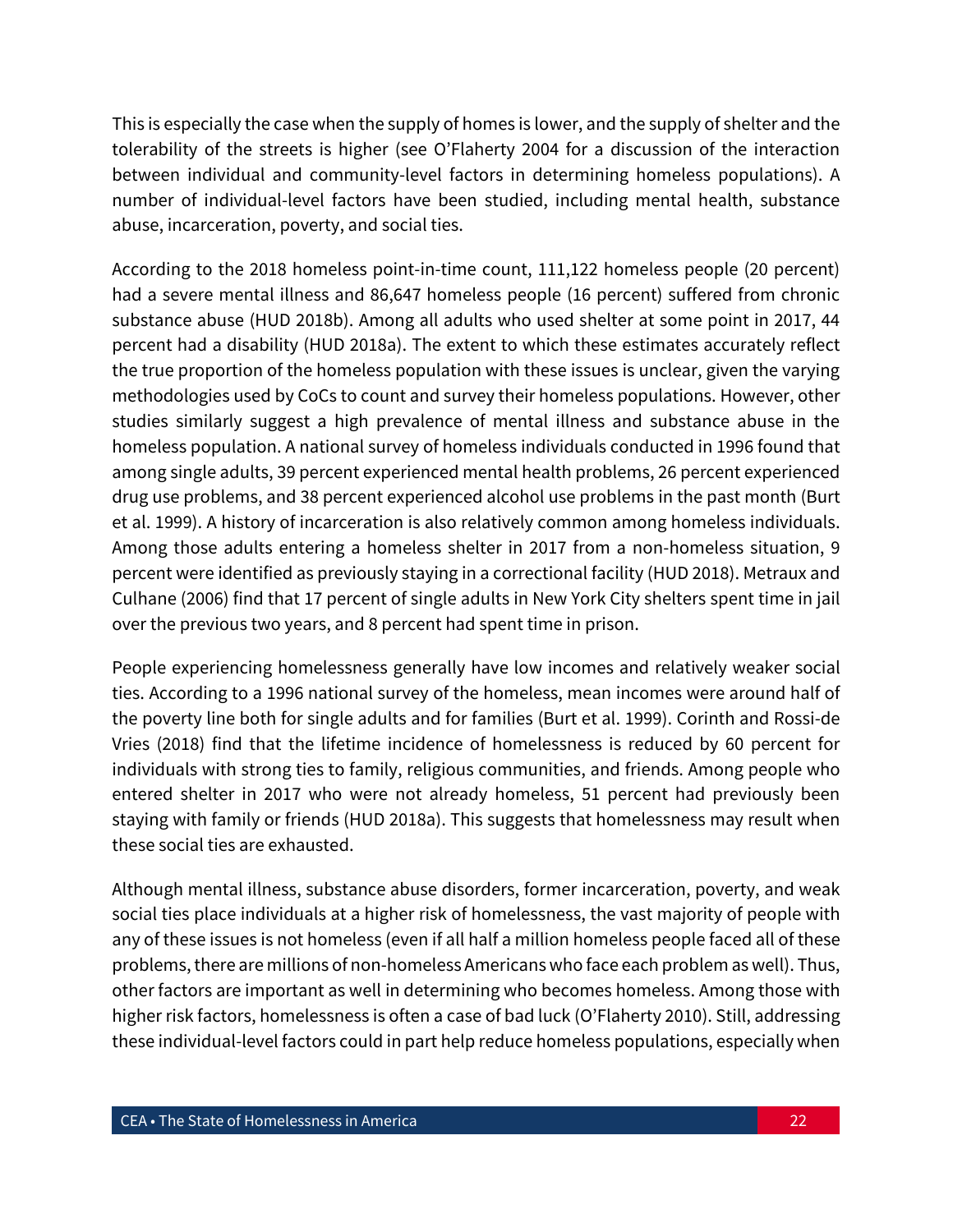pursued in conjunction with polices that address community level determinants of homelessness.

# **The Ineffectiveness of Previous Federal Policies in Reducing Homeless Populations**

The Federal Government provides funding to communities to support homeless assistance programs, and these programs can affect homeless populations as well, typically by either reducing the demand for homes by increasing the supply of homeless shelters, or by increasing the demand for homes by expanding housing programs in which people are not defined as homeless or by preventing homelessness before it occurs. HUD is the largest source of Federal funds, providing \$2.6 billion combined via the Continuum of Care program and Emergency Solution Grant program alone in 2019. These two programs support competitive funding to communities for homeless outreach, emergency shelter, transitional housing, rapid rehousing, permanent supportive housing and homelessness prevention. The U.S. Department of Veterans Affairs (VA) provides \$1.8 billion for programs that serve homeless veterans, in addition to funding from HUD targeted specifically to homeless veterans. VA also offers a range of other programs and services for homeless and at-risk veterans enrolled in the VA health care system, including comprehensive mental health care and substance use disorder programs. Other smaller sources of funding include the U.S. Department of Health and Human Services, the U.S. Department of Education, and the U.S. Department of Labor. State and local governments and private philanthropy provide substantial funding and support for homeless assistance as well.

Over the past decade, a major shift has occurred in Federal homelessness policies. As shown in figure 8, the stock of permanent supportive housing increased by over 170,000 beds, a 92 percent increase, since 2007. The stock of rapid rehousing beds increased from 0 to about 109,000. Together, permanent supportive housing and rapid rehousing beds increased by 280,000 beds, and this increase was nearly half the stock of total homeless assistance beds in 2007. In contrast, the stock of transitional housing beds fell from about 211,000 in 2007 to about 101,000 in 2018, a 52 percent decrease.

For permanent supportive housing, the Federal Government increasingly emphasized a "Housing First" approach over the past decade. Under Housing First, homeless individuals are provided supportive housing with no preconditions, and do not face requirements as a condition of retaining housing even after they have been stabilized.

The rest of this section assesses the extent to which Federal policy has been successful in reducing homeless populations, proceeding in two parts. First, we briefly summarize the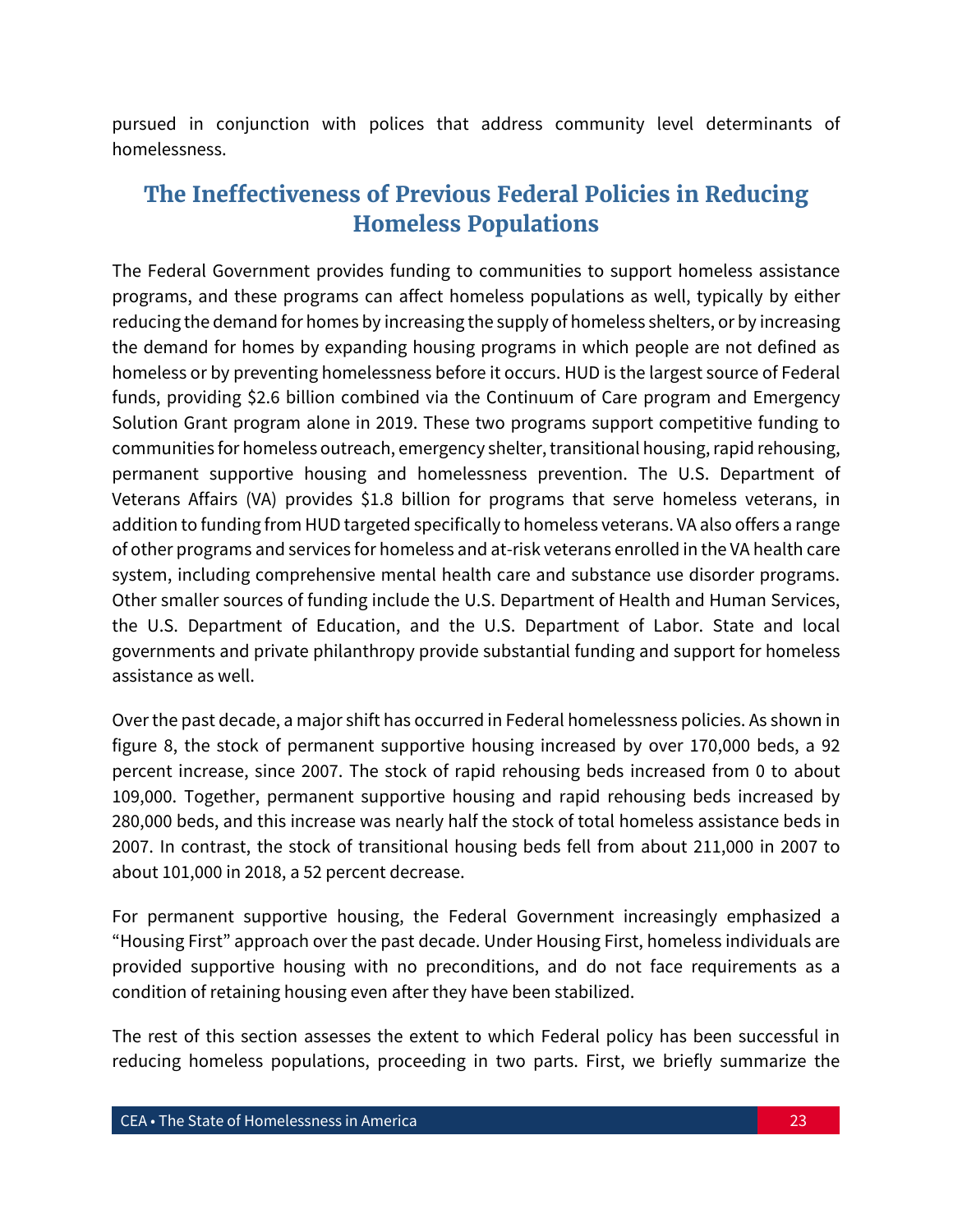research on Housing First and permanent supportive housing, which does not suggest that Federal efforts have played a substantial role in the reported decline in homelessness over this time period. Second, we show that while reported homeless counts have fallen since 2007, major issues and flaws with the counts make it difficult to determine whether actual homeless populations have in fact fallen.



## **Figure 8. Number of Beds by Homeless Assistance Program Type, 2007–18**

## *Evidence on the Effectiveness of Federal Efforts in Reducing Homeless Populations*

Federal policy over the past decade has focused on placing homeless people into permanent housing more quickly, especially using a Housing First approach in permanent supportive housing. However, most studies on homelessness do not estimate the impact of interventions such as Housing First or permanent supportive housing more generally on homeless population sizes. Instead, they typically evaluate how individual outcomes of people change as a result of receiving specific interventions. For outcomes such as impacts on substance abuse and mental illness, Housing First in general performs no better than other approaches (Kertesz and Johnson 2017). It tends to cost more as well (Ly and Latimer 2015). A 2018 National Academies of Sciences report states: "Overall, except for some evidence that PSH [permanent supportive housing] improves health outcomes among individuals with HIV/AIDS, the committee finds that there is no substantial published evidence as yet to demonstrate that PSH improves health outcomes or reduces health care costs" (National Academies of Sciences, Engineering and Medicine 2018, p. 4). But there is strong evidence that housing homeless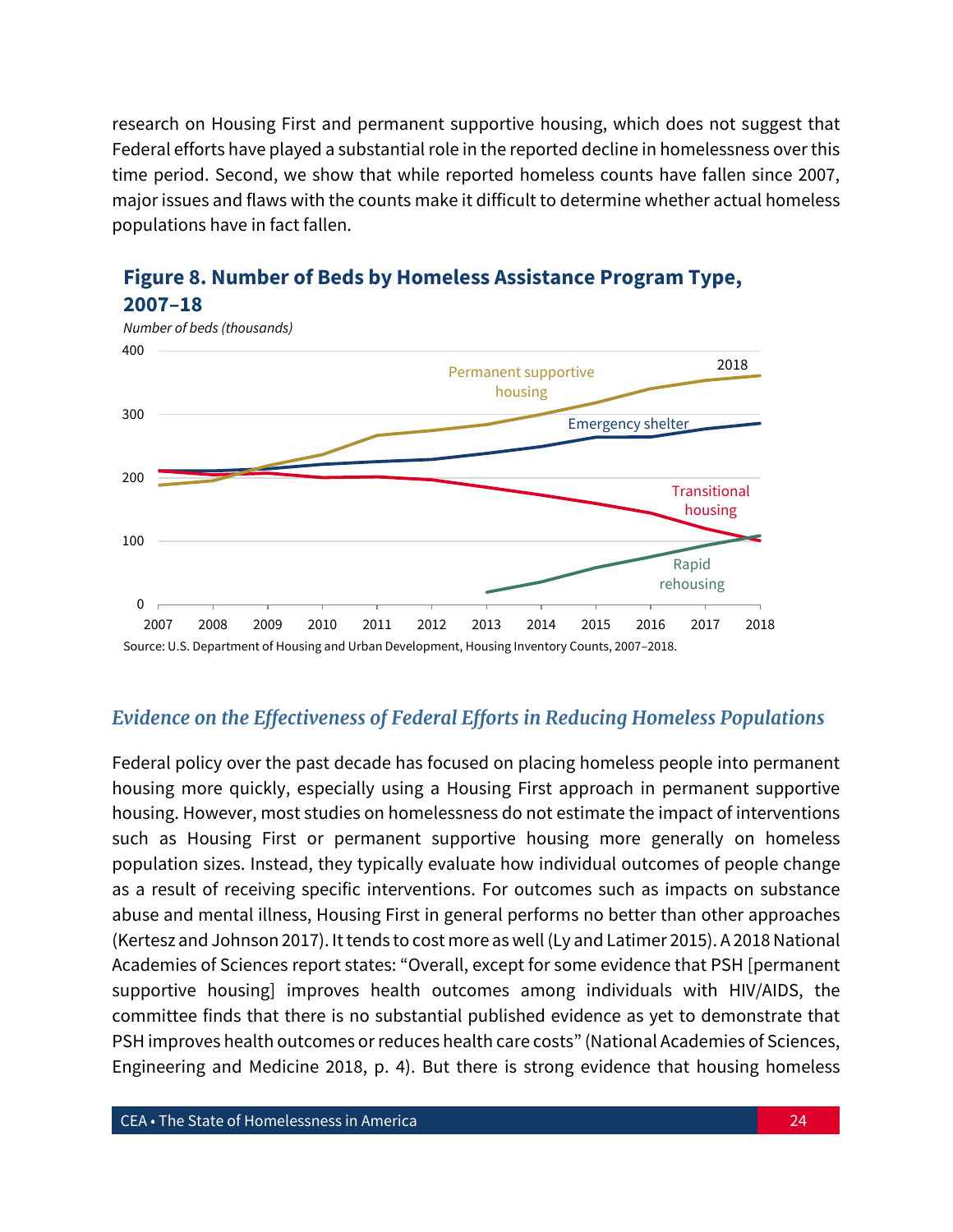people reduces the number of days the recipients of housing spend homeless. For example, a large randomized controlled trial in Canada found that a Housing First intervention providing permanent supportive housing significantly reduced the number of days single adults spend homeless (Goering et al. 2014). A major HUD-sponsored randomized control trial in the United States found that long term housing vouchers, but not necessarily rapid rehousing, reduced the amount of time families spend in homeless shelters (Gubits et al. 2016).

However, these types of individual-level studies cannot determine how policies that house homeless people affect homeless population sizes. When permanent supportive housing is expanded, and all beds are filled by people experiencing homelessness, the number of homeless people mechanically falls by the number of additional beds. However, this initial reduction can be undone through several possible mechanisms. First, when people exit homeless shelters, the quality of shelters may increase as shelter operators seek to fill their now vacant beds, and homelessness could rise back up. Second, when people are removed from unsheltered environments, the street may become a less difficult place to sleep when it becomes less congested with homeless people who utilize the most sought after spots, again increasing the number of people who remain or fall into homelessness. Third, increasing housing demand may increase the price of housing, drawing additional people into homelessness and weakening the initial reduction in homelessness further. Fourth, the people who live in the new permanent beds may remain there longer than they would have otherwise remained homeless. To the extent that housing programs over time house people who otherwise would have no longer been homeless, they no longer have any effect on reducing homelessness until the unit becomes vacant and a new person is removed from homelessness. Fifth, the promise of housing for homeless people could encourage people to stay homeless longer in order to qualify. Thus, the long-run reduction in the number of homeless people may be smaller than the original decline in homelessness that mechanically occurs from housing homeless people.<sup>7</sup>

While most empirical studies of Housing First and permanent supportive housing do not consider effects on homeless populations, one exception is Corinth (2017), who estimates the impact of permanent supportive housing beds on homeless population sizes using data from CoCs from 2007 through 2014. He finds that 10 additional permanent supportive housing beds reduce the homeless population by about 1 person. Thus, the approximately 173,000 increase in permanent supportive housing beds between 2007 and 2018 could explain less than one fifth (about 17,300 people) of the total reported decline in homelessness of about 94,000 people over this period. Meanwhile, Byrne et al. (2014) find only a modest association between chronic homeless population sizes and permanent supportive housing beds. Lucas (2017) studies how

 $\overline{\phantom{a}}$ 

<sup>&</sup>lt;sup>7</sup> See O'Flaherty (2019) for further discussion of these points.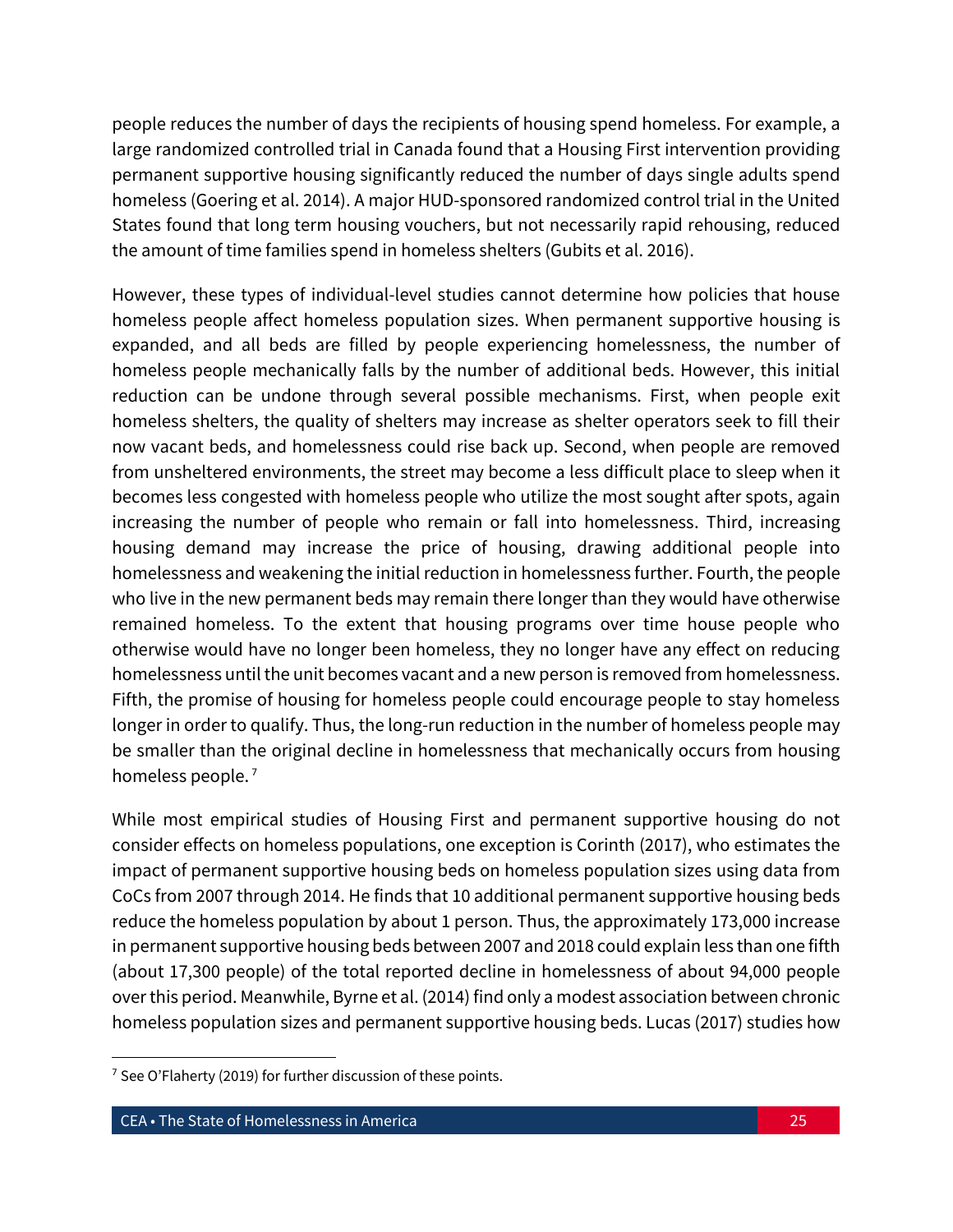Federal funding in general affects homeless populations—he unsurprisingly finds that more funding increases sheltered homelessness (presumably because Federal funding increases the supply of shelter), but he also finds no impact in reducing unsheltered homelessness. Other studies have found that Federal funding may reduce homelessness, although data limitations could play a role in these results (Moulton 2013; Popov 2017). More positive evidence has been found for programs that seek to prevent homelessness before it occurs, both at the individual level (Rolston et al. 2013; Evans et al. 2016) and community level (Goodman et al. 2016).<sup>8</sup> But overall, the evidence does not suggest that Federal efforts have necessarily played a major role in the observed decline in homelessness between 2007 and 2018.

## *Evidence on Decline of Homeless Populations*

Rather than resulting from previous Federal policies, a more likely explanation for the reduction in homeless counts between 2007 and 2018 is that they are largely artificial, a result of (i) transitional housing being defined as "homeless" but similarly time-limited rapid rehousing not being defined as "homeless," and (ii) miscounting of unsheltered homeless people.

Figure 9 shows the trend in homeless counts between 2007 and 2018. The total homeless count fell by over 94,000 people (15 percent) over this period. Just over one third was accounted for by an approximately 33,000 person reduction in sheltered homelessness, and the remaining almost two thirds was accounted for by an approximately 61,000 person reduction in unsheltered homelessness. In the following subsections, we show that sheltered homelessness would have in fact risen if transitional housing were treated similarly to rapid rehousing in not being labeled as "homeless," and that the reduction in unsheltered homelessness could potentially be explained by large outliers which likely result from changes in methodology or other counting errors.

 $\overline{\phantom{a}}$ 

<sup>&</sup>lt;sup>8</sup> Consistent with the positive effects of homelessness prevention programs, recent research finds that evictions have a significant impact on entries into homelessness (but limited or no effects on other outcomes such as employment, earnings, and financial strain) suggesting that preventing eviction may be a key mechanism through which homelessness prevention programs reduce homelessness (Collinson and Reed 2019; Humphries et al. 2019).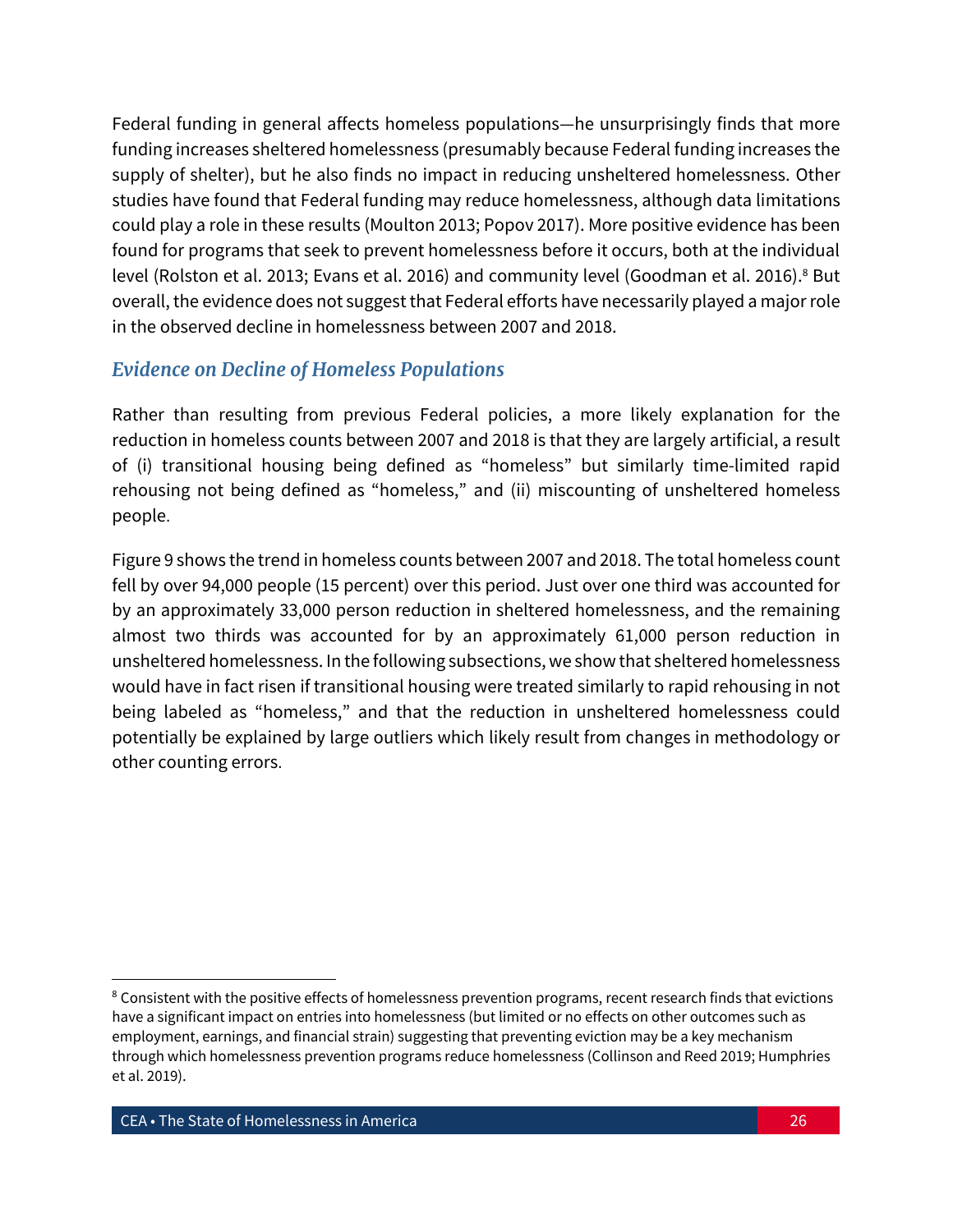

## **Figure 9. Homeless Count in the United States by Shelter Status, 2007–18**

#### *Sheltered Homeless Counts*

The number of sheltered homeless people is defined as the number of people living in emergency shelter plus the number of people living in transitional housing. Since 2007, the number of people living in emergency shelter increased by just under 61,000, while the number of people living in transitional housing decreased by just over 94,000 (figure 10). Adding these changes together, total sheltered homelessness fell by just over 33,000 people. Thus, the only reason we observe a reduction in total sheltered homelessness between 2007 and 2018 is because the number of people living in transitional housing fell by over 94,000. If people in transitional housing were not defined as "homeless," then sheltered homelessness (including only people living in emergency shelters) would have increased by just under 61,000 people (28 percent) between 2007 and 2018.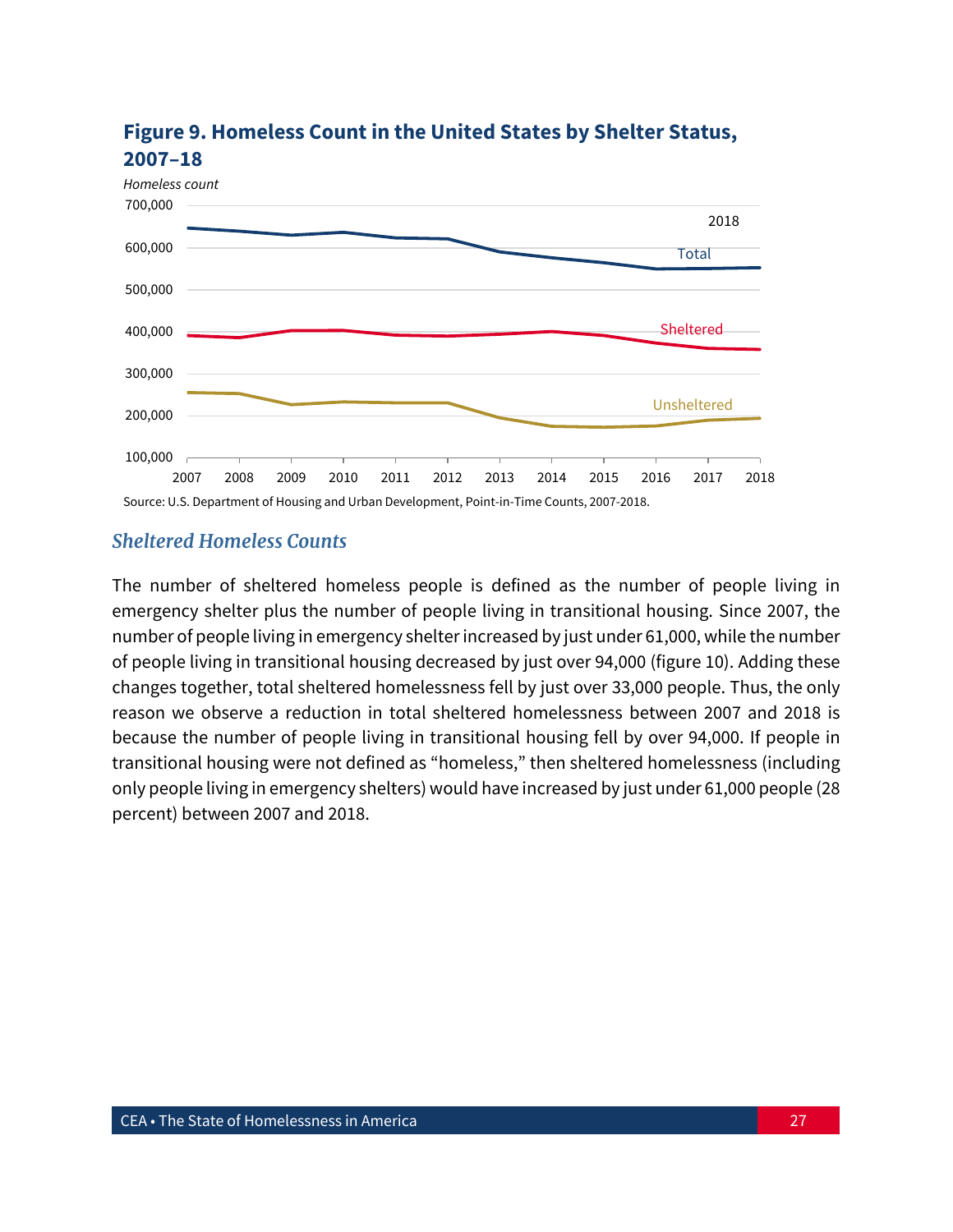

## **Figure 10. Number of People Living in Emergency Shelter and Transitional Housing in the United States, 2007–18**

Indeed, defining people living in transitional housing as "homeless" is inconsistent with how other forms of homeless assistance are defined. Transitional housing provides stays of up to 24 months, generally in project-based living environments, and often promotes self-sufficiency goals for recipients. Meanwhile, rapid rehousing provides stays of up to 24 months in private apartments, but focuses less on self-sufficiency and does not make intensive services available for recipients. In practice, the duration of rapid rehousing tends to be shorter than stays in transitional housing for families, with rapid rehousing typically lasting around 7 to 8 months, and transitional housing stays averaging around 13 months, over the course of a 37-month period in the HUD-sponsored Family Options Study (Gubits et al. 2016). In addition, there is no statistical difference between rapid rehousing and transitional housing in terms of time spent by families on the street or in emergency shelter while not in the programs (Gubits et al. 2016). The Family Options Study itself, which assessed the effectiveness of transitional housing relative to rapid rehousing and other interventions, excluded transitional housing from the definition of "homelessness" so as not to bias results against transitional housing simply because people utilized the program as intended.

However, point-in-time sheltered counts follow the McKinney Vento Act in defining people in transitional housing as "homeless," while defining people receiving rapid rehousing as "not homeless." As a result, substituting rapid rehousing beds for transitional housing beds artificially reduces homeless counts and creates a bias against transitional housing in terms of homelessness reductions. This is precisely what has occurred over the past decade. The approximately 110,000 bed reduction in transitional housing between 2007 and 2018 has been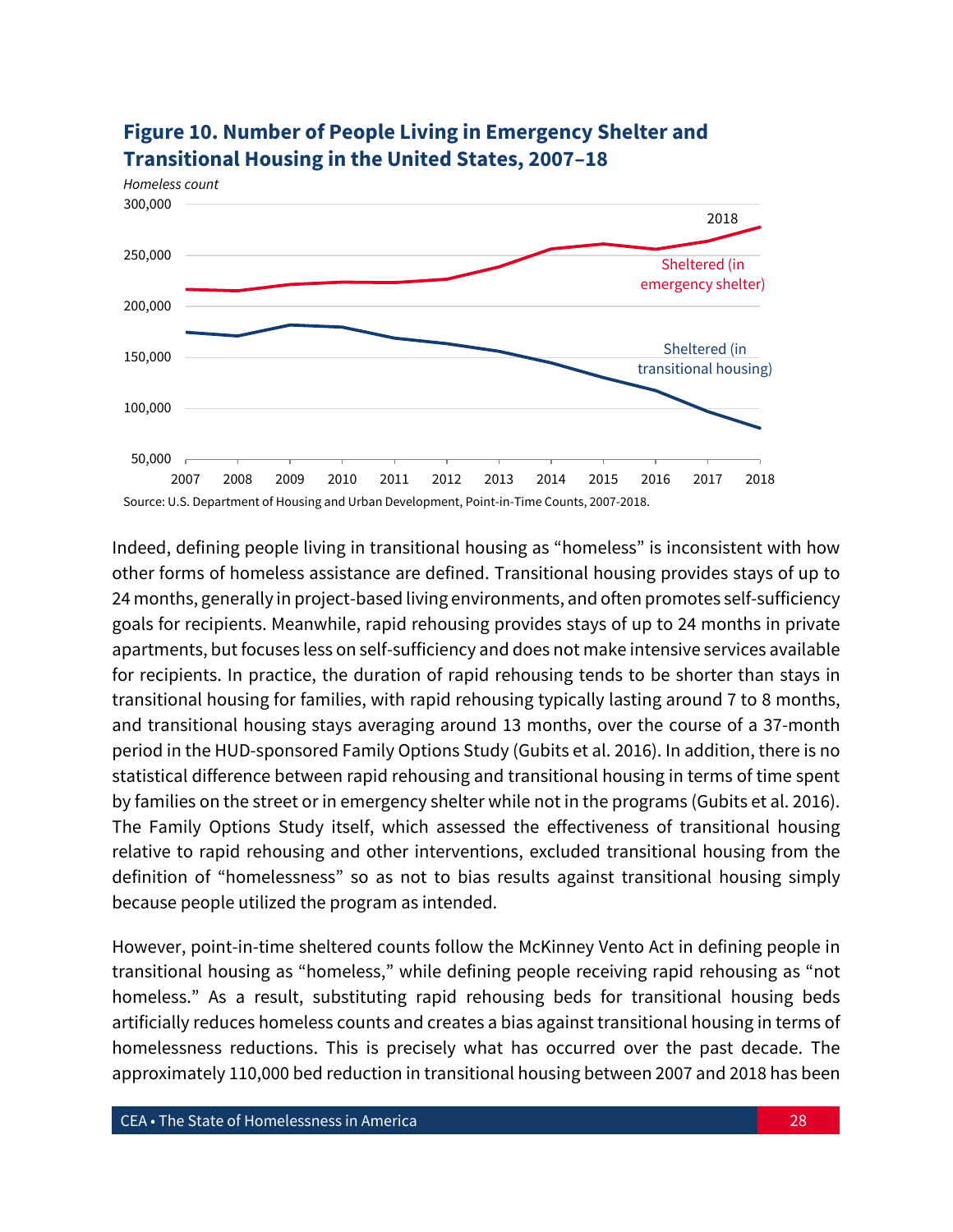almost fully offset by an approximately 109,000 bed increase in rapid rehousing. While there is much debate about the relative merits and cost-effectiveness of transitional housing compared to rapid rehousing (see for example, Corinth 2015b), it is not clear that people living in one type of program are more "homeless" than people living in the other type.

In effect, what has occurred between 2007 and 2018 is a large scale substitution of one form of medium term assistance (rapid rehousing) for another form of medium term assistance (transitional housing). There may or may not be merits for preferring rapid rehousing over transitional housing, but the artificial reduction in homelessness caused by this substitution should not be viewed as evidence of success.

## *Unsheltered Homeless Counts*

The unsheltered homeless count fell by just over 61,000 people between 2007 and 2018, a 24 percent decrease. Over a third of this total reduction (about 22,000 people) occurred between 2007 and 2010. However, the counts between 2007 and 2010 have been regarded as less reliable (O'Flaherty 2019). For two examples, between 2007 and 2009, the number of unsheltered homeless people fell from 13,324 to 262 in Detroit, and fell from 36,420 to 19,193 in Los Angeles.<sup>9</sup> Together, these two examples amount to a more than 30,000 person decline in unsheltered homelessness between 2007 and 2009, substantially larger than the total United States decrease in reported unsheltered homelessness between 2007 and 2010. However, these drastic reductions are unlikely a result of true reductions in unsheltered homelessness and more likely reflect methodological changes or counting errors. HUD in its annual 2009 homelessness report noted that "significant methodological issues" likely explained these changes (HUD 2010, p. 9).<sup>10</sup>

 $\overline{\phantom{a}}$ 

<sup>9</sup> See Corinth (2015a) for further analysis of the role of miscounting in counts of the unsheltered homeless population.

<sup>10</sup> The count of unsheltered homeless individuals in New Orleans, Louisiana increased from 629 in 2008 to 7,385 in 2009, likely a result of complications in the count arising from Hurricane Katrina (HUD 2010). However, the count fell back to 594 in 2018.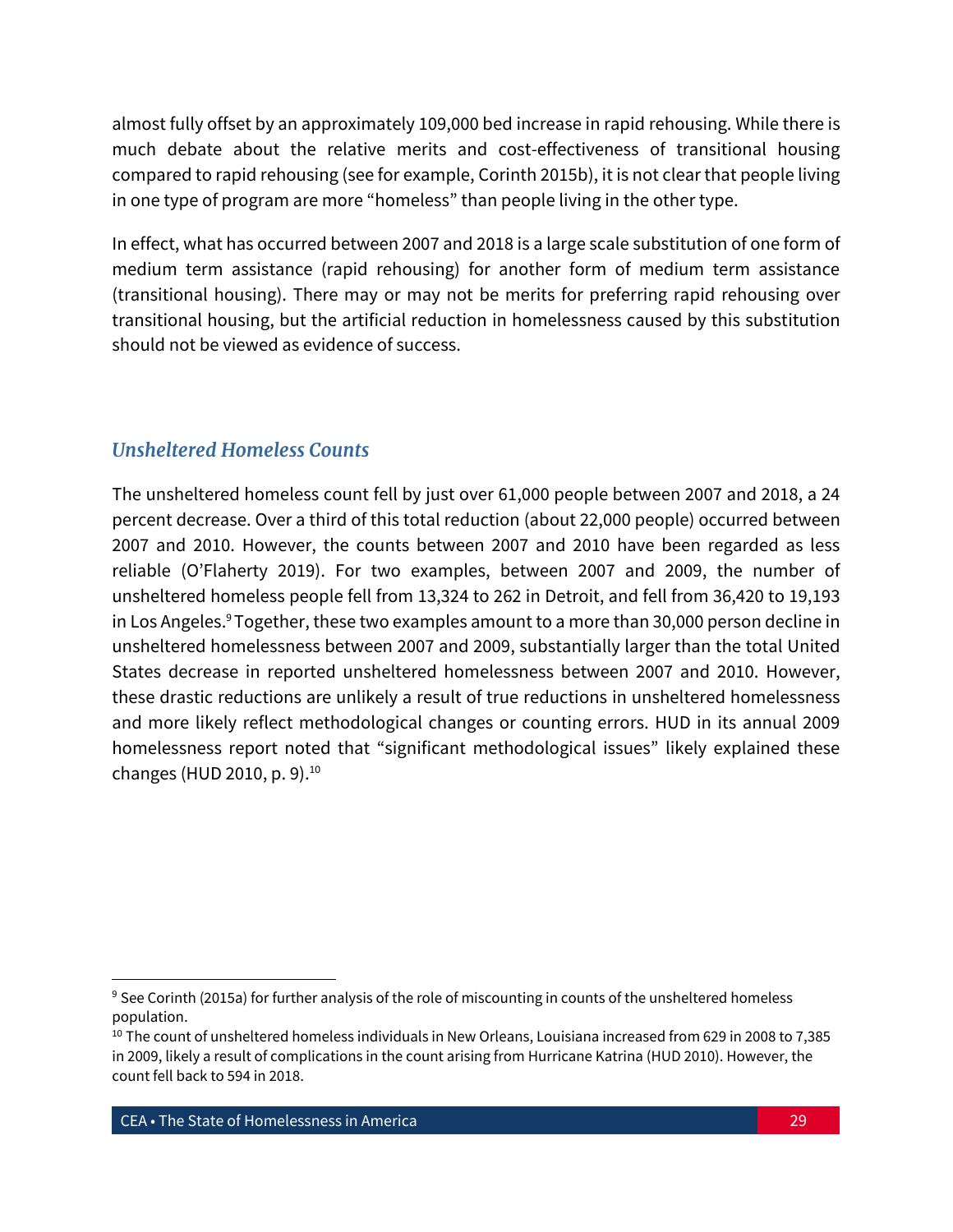

## **Figure 11. Number of Unsheltered Homeless People in the United States, as Individuals and as Members of Families, 2007–18**

Focusing only on 2010 to 2018, there was a reported 39,067 person (17 percent) decrease in unsheltered homelessness. The vast majority (88 percent) of the decrease between 2010 and 2018 is accounted for by unsheltered people in families (figure 11). Unsheltered homelessness among people in families declined by 68 percent (34,222 people). However, it is particularly difficult to find and accurately count unsheltered homeless families, suggesting that caution is needed in interpreting this decline.

In fact, examples of reported reductions in a number of different States suggest that changes in methodology or counting errors could play a major role in the overall reported decline. Between 2010 and 2018, the count of unsheltered homeless people in families fell by the following percentages and numbers of people in the following States (with notable one- or two-year declines in parentheses):

- Louisiana: 96 percent; 648 people (79 percent reduction between 2010 and 2011)
- Wisconsin: 96 percent; 613 people (85 percent reduction between 2010 and 2011)
- Texas: 92 percent; 2,849 people (79 percent reduction between 2012 and 2013)
- Georgia: 91 percent; 2,112 people (50 percent reduction between 2012 and 2013)
- Michigan: 91 percent; 765 people (85 percent reduction between 2014 and 2015)
- Maryland: 90 percent; 2,001 people (66 percent reduction between 2012 and 2013)
- Missouri: 89 percent; 577 people (60 percent reduction between 2013 and 2014)
- Florida: 80 percent; 10,591 people (70 percent reduction between 2013 and 2015)
- Colorado: 70 percent, 2,429 people (92 percent reduction between 2012 and 2013)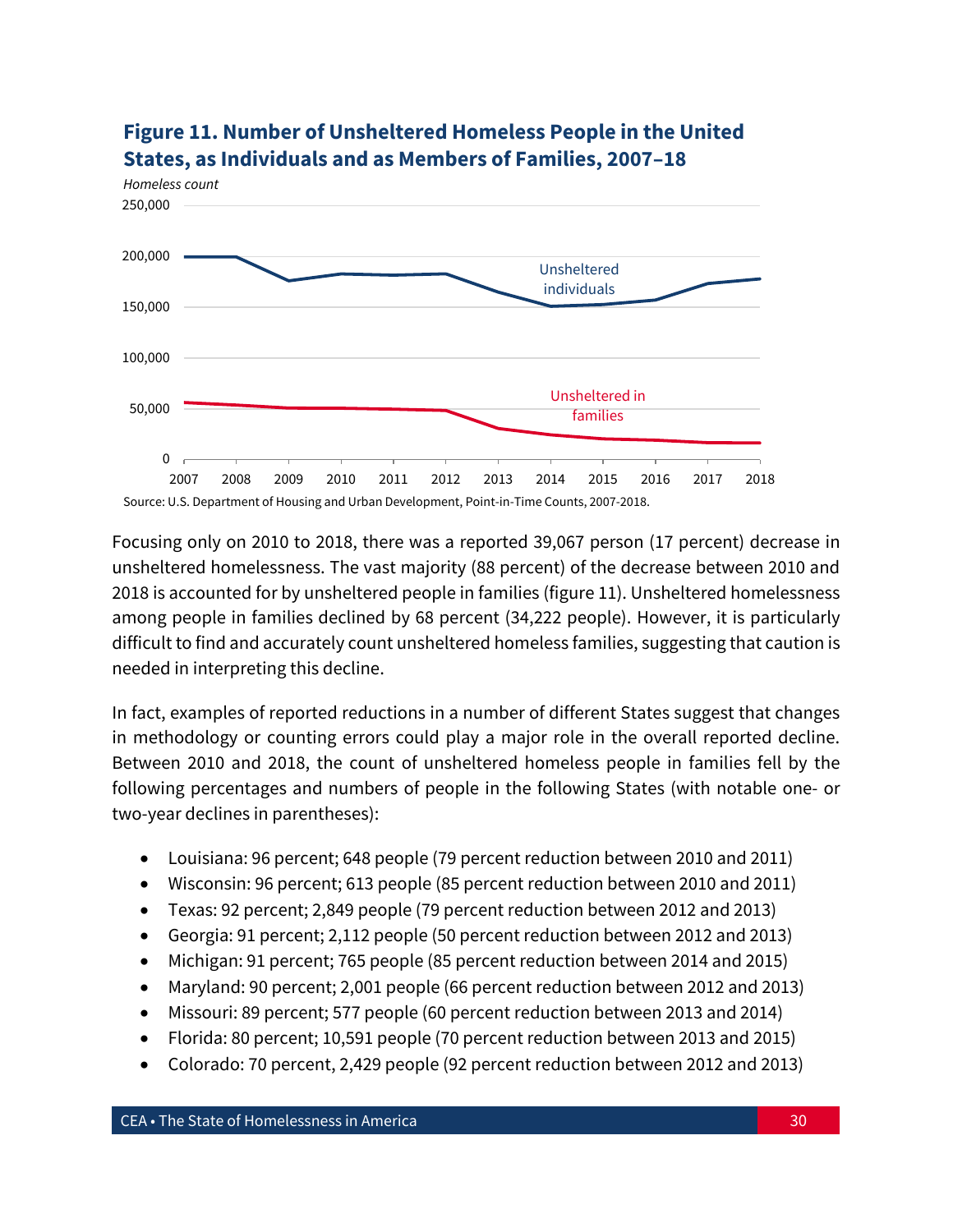The reductions in unsheltered family homelessness from the above examples sum to 22,585 people, 66 percent of the total reduction in unsheltered family homelessness between 2010 and 2018.

Also, it is notable that two States not listed above reported large declines in unsheltered family homelessness between 2010 and 2018. These include California, where unsheltered family homelessness fell by 48 percent (3,773 people), and Oregon, where unsheltered family homelessness fell by 65 percent (3,371 people). Cities in both California and Oregon declared homeless states of emergency during this period, and counts of unsheltered homeless individuals increased in both States (by 32 percent in California and by less than 1 percent in Oregon). It is unclear what factors would have driven such large reductions in counts of unsheltered family homelessness without also removing substantial numbers of individuals from the street.

Of course, these examples are only suggestive that methodological changes or counting errors occurred and may play a large role in the reported decline in unsheltered homelessness among families. Some methodological changes or errors could have increased counts, although the fact that all 17 States with at least 500 unsheltered homeless people in families in 2010 saw a reduction by 2018 suggests that such changes may have tended to reduce counts over time. In addition, even when counts fell by unrealistic amounts, it is possible in reality that they still fell, but by more modest amounts. Thus, it is ultimately unclear to what extent unsheltered homelessness among families fell between 2010 and 2018 (or between 2007 and 2018).

Overall, it is unclear whether unsheltered homelessness has increased or decreased between 2007 and 2018 (or 2010 to 2018). Sheltered homelessness has fallen, but only because communities have swapped time-limited transitional housing (in which people are defined as "homeless") with time-limited rapid rehousing (in which people are not defined as "homeless"). Otherwise, sheltered homelessness would have increased significantly. Thus, the reduction in overall homeless counts since 2007 (or 2010) should not be taken as evidence that previous Federal policies have been successful in reducing homelessness.

#### **Box 1. Reducing Veteran Homelessness**

One exception to the lack of clear progress in reducing homeless populations might be homeless veterans. Figure 12 shows the number of homeless veterans in each year since 2009, the first year in which national counts of homeless veterans are published. Overall homelessness among veterans fell by 48 percent between 2009 and 2018, and by 5 percent between 2017 and 2018. The 37,878 homeless veterans in 2018 marks the lowest total on record. Both sheltered and unsheltered veteran homelessness have fallen substantially since 2009, by 46 percent and 51 percent respectively. Key programs serving homeless veterans include the Supportive Services for Veteran Families program, and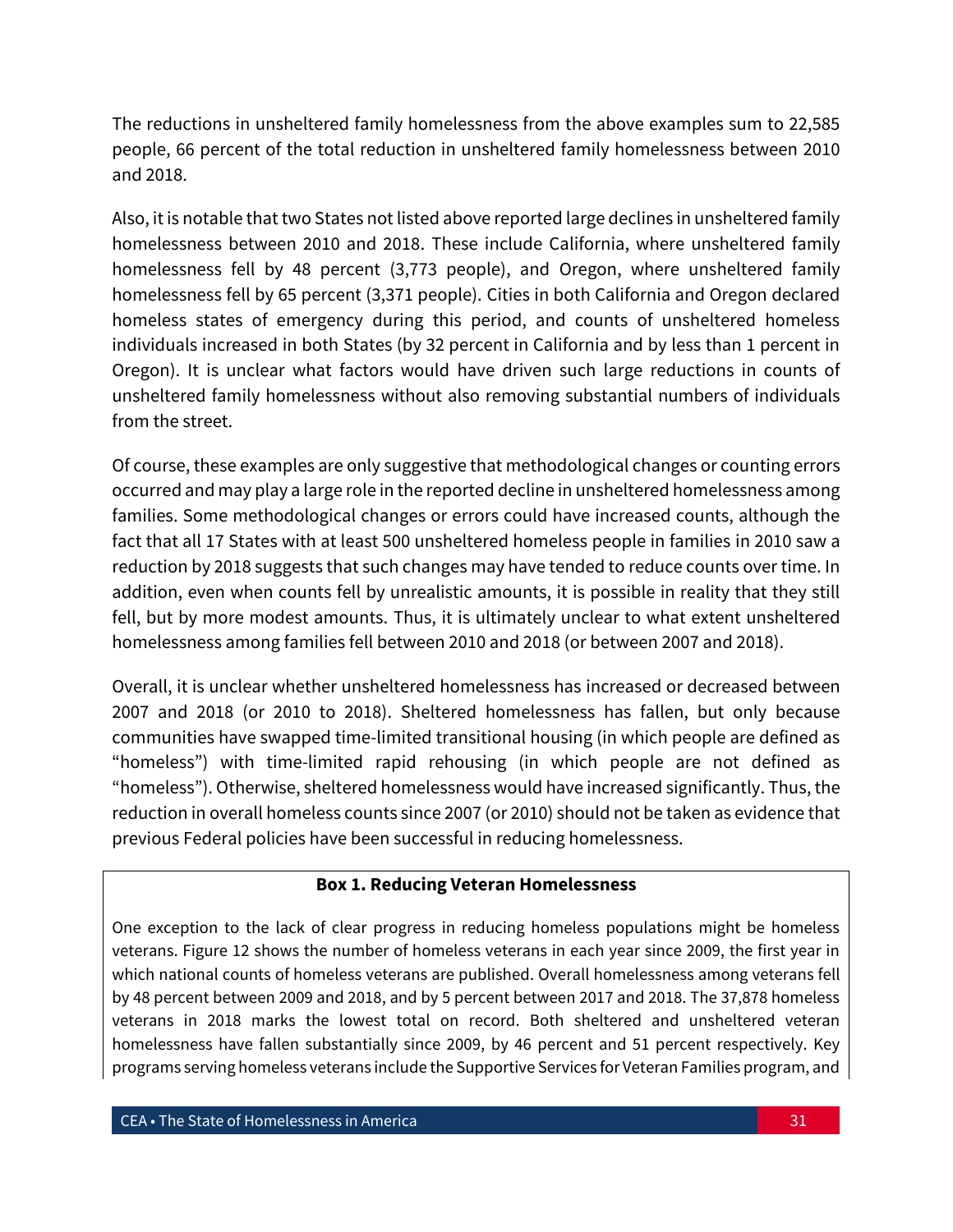HUD-Veterans Affairs Supportive Housing (VASH) which combines housing assistance from HUD with supportive services from the VA. Evans et al. (2019) find that HUD-VASH has been highly successful in reducing veteran homelessness. Alternatively, O'Flaherty (2019) notes that the large reduction in veteran homelessness could be explained by the falling population of homeless veterans between the ages of 18 and 65 in the general population over this time. Another explanation could be replacement of transitional housing, in which veterans are defined as homeless, with SSVF, in which veterans are not defined as homeless. Since 2014, the first year of available data, the number of veterans living in transitional housing has fallen by 6,260, representing 71 percent of the decline in sheltered veteran homelessness between 2014 and 2018.



# **Figure 12. Number of Homeless Veterans in the United States by**

## **Trump Administration Actions to Reduce Homelessness**

To reverse the failed policies of the past, the Trump Administration is addressing the root causes of homelessness. One of the major factors that increases homelessness is regulation that impedes home construction, which reduces the supply of homes and thus increases homelessness. While housing market regulations are largely set at the local level, the Trump Administration has recognized the importance of these regulations for the health of the economy and Americans' wellbeing, and taken action to address overly burdensome regulations. On June 25, 2019, President Trump signed an executive order that establishes a White House Council on Eliminating Regulatory Barriers to Affordable Housing. The newly established council includes members from across Federal agencies, and is tasked with identifying regulatory barriers to building housing along with actions to address these barriers.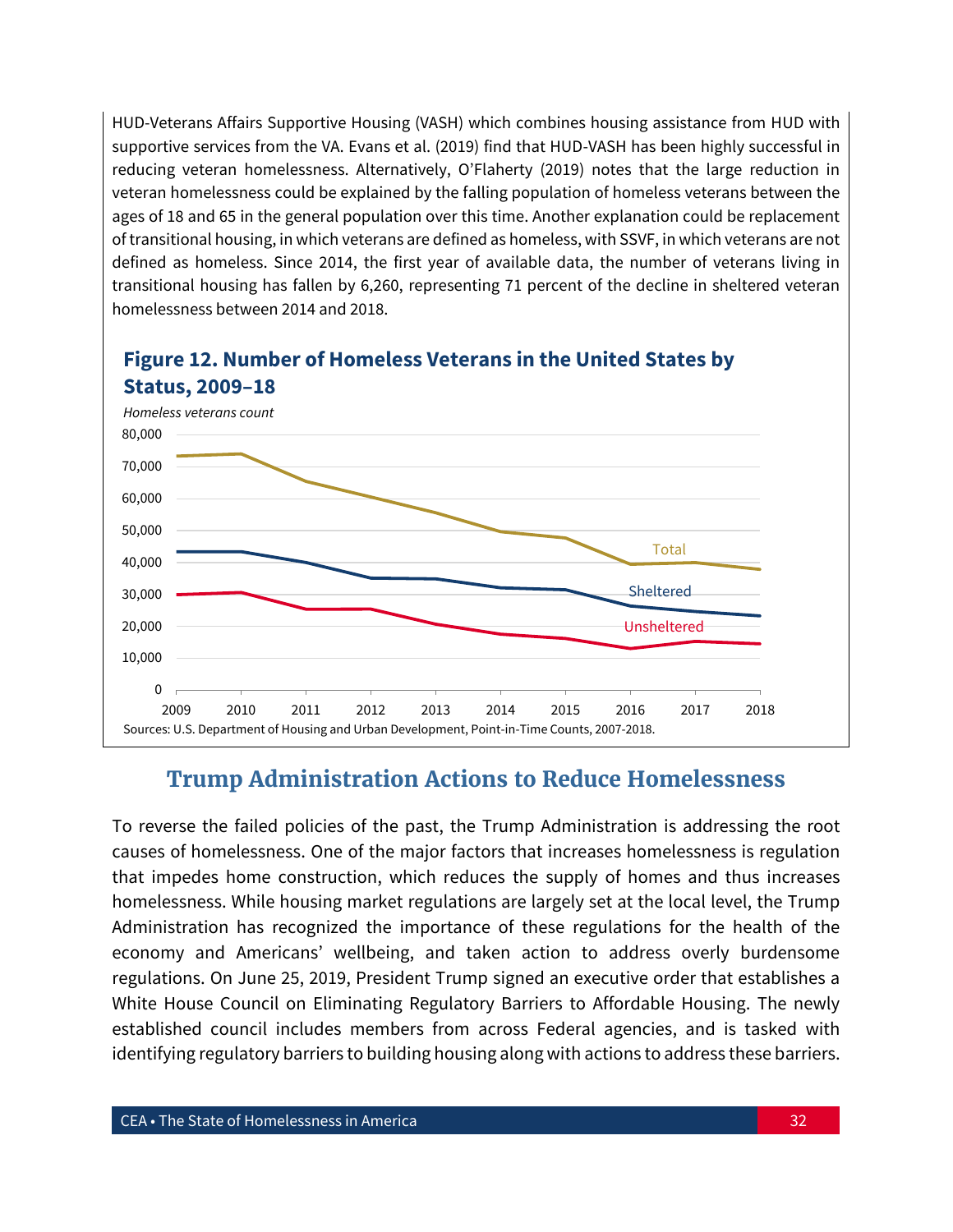Another important factor that increases homelessness is the tolerability of sleeping on the street, which among other factors may be affected through policing of street activities. The administration has through a series of executive orders consistently supported the police. As potential evidence of better supported police, the violent crime rate fell slightly (by just under 1 percent) in 2017 after increasing by 7 percent between 2014 and 2016. According to preliminary data (based on the first 6 months of 2018), violent crime in 2018 fell by 4.3 percent. More research is needed to understand how different policing policies affect the outcomes of homeless people—including their ultimate destinations, mental health, drug use, employment and other dimensions of wellbeing—as well as outcomes for non-homeless people.

Individual demand factors that increase homelessness are being addressed as well. The President's policies to reduce the supply of illicit drugs entering the United States, prevent new people from becoming addicted by ensuring proper use of prescription drugs, and provide treatment to those with substance use disorders have been successful in reducing drug overdose deaths. According to preliminary 2018 data, drug overdose deaths fell for the first time in decades, after increasing by 21 percent in 2016 and by 10 percent in 2017. President Trump has also worked to reform incarceration policies and support people exiting prison by signing the First Step Act on December 21, 2018. And President Trump appointed the first ever assistant secretary for substance abuse and mental health services in HHS, in conjunction with a prioritization of people with severe mental illness. Finally, strong economic growth, historically low unemployment rates, and reductions in poverty have increased the incomes of people at the bottom of the distribution and can reduce their likelihood of falling into homelessness.

In addition to addressing the root problems of homelessness, including both community-level and individual-level factors, homeless assistance programs can potentially reduce homelessness as well. While Federal policies over the past decade have dramatically shifted the program landscape, the evidence does not necessarily indicate that this approach has more successfully reduced homeless populations. The Trump administration has sought to improve on these results by reforming the Housing First approach in the major HUD homeless assistance program that provides competitive funding to CoCs. While the program maintains a commitment to providing housing with no preconditions to program participants, the latest 2019 Notice of Funding Availability allows communities flexibility to impose service participation requirements for participants after they have been stabilized in housing. This reform will allow for greater local flexibility and innovation to drive successful outcomes for vulnerable homeless individuals. Moreover, to the extent that better results for homeless individuals allow them to more quickly transition to private housing, homeless assistance programs can be more quickly freed up to serve homeless people still living on the street. In conjunction with this reform, HUD has also strengthened its emphasis on self-sufficiency as a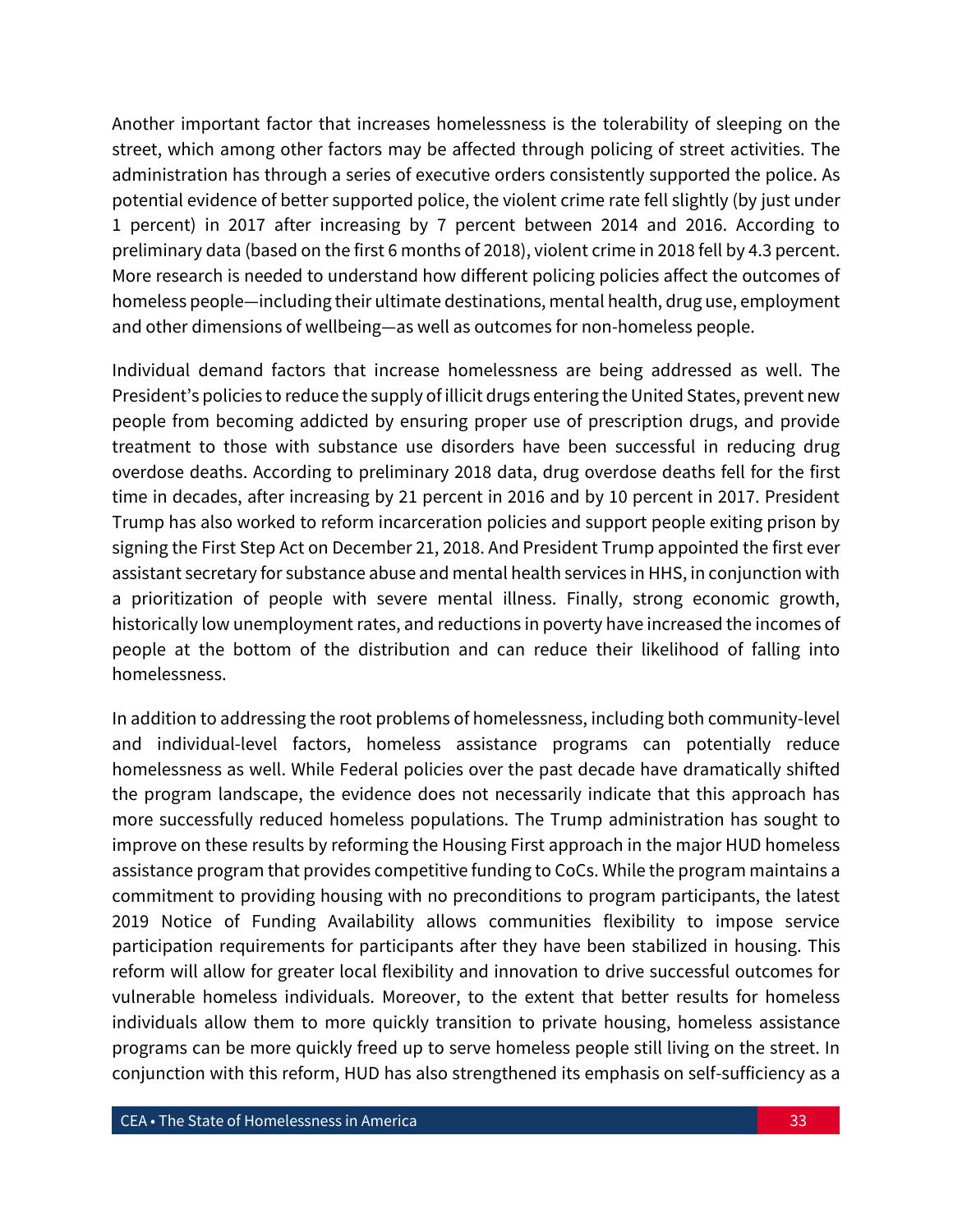key component of homeless assistance programs. Increasing employment and income of homeless individuals can reduce durations of homelessness and increase stabilization in housing after exiting homelessness. These reforms may more successfully reduce homelessness and address the underlying problems that people experiencing homelessness face.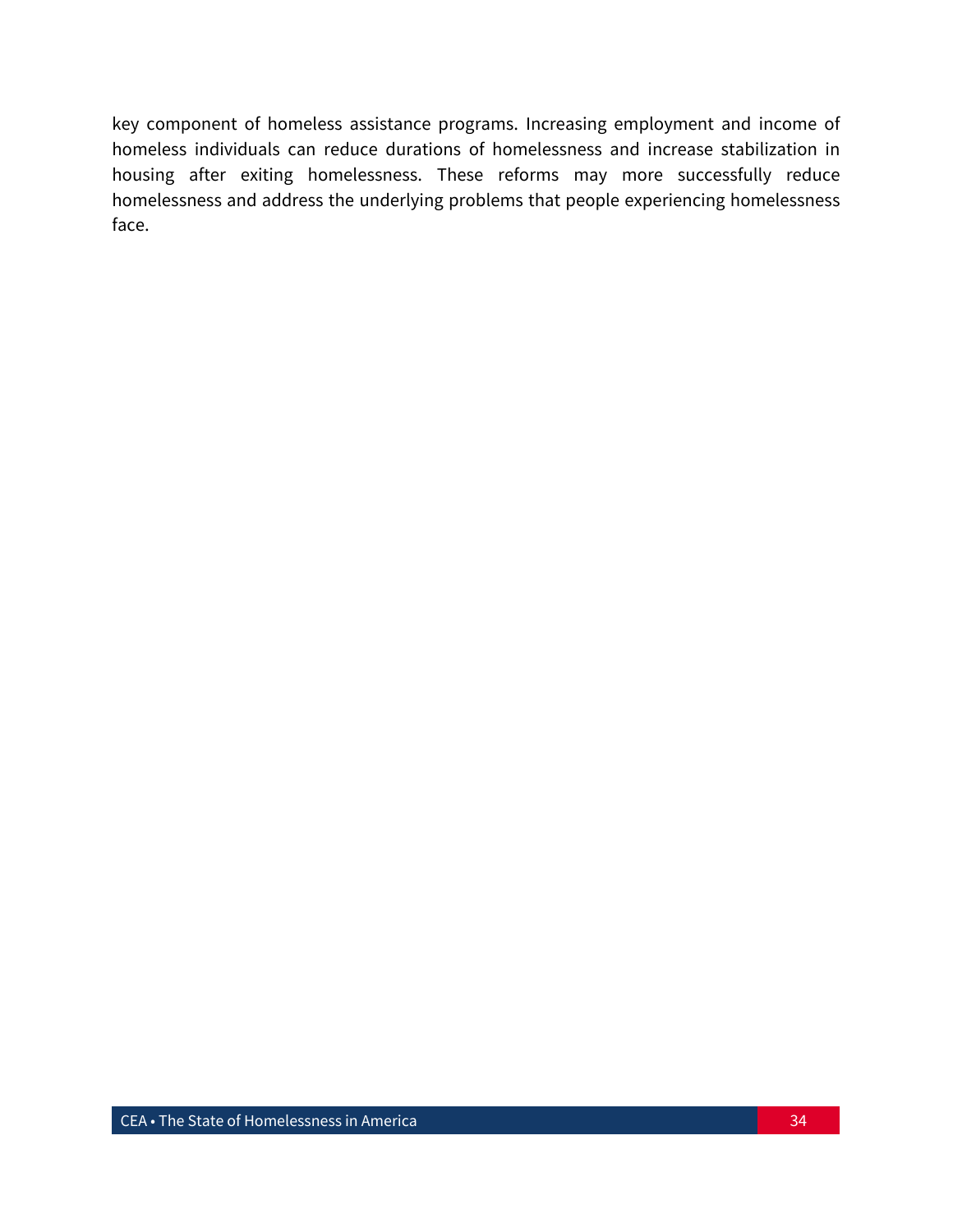## **References**

- Berk, R., and J. MacDonald. 2010. "Policing the homeless: An evaluation of efforts to reduce homeless-related crime." *Criminology and Public Policy* 9, no. 4: 813–40.
- Bohanon, C. 1991. "The economic correlates of homelessness in sixty cities." *Social Science Quarterly* 72, no. 4: 817–25.
- Burt, M. R., L.Y. Aron, T. Douglas, J. Valente, E. Lee, and B. Iwen. 1999. "Homelessness: Programs and the people they serve: Summary report: Findings of the National Survey of Homeless Assistance Providers and Clients." *Urban Institute*.
- Byrne, T., E.A. Munley, J.D. Fargo, A.E. Montgomery, and D.P. Culhane. 2013. "New perspectives on community-level determinants of homelessness." *Journal of Urban Affairs* 35, no. 5: 607–25.
- ———. 2014. "The relationship between community investment in permanent supportive housing and chronic homelessness." *Social Service Review* 88, no. 2: 234–63.
- Collinson, R., and D. Reed. 2019. "The effects of evictions on low-income households." Working paper. [https://robcollinson.github.io/RobWebsite/jmp\\_rcollinson.pdf.](https://robcollinson.github.io/RobWebsite/jmp_rcollinson.pdf)
- Corinth, K. 2015a. "Street homelessness: A disappearing act?" *AEI Economic Perspectives* [http://www.aei.org/publication/street-homelessness-a-disappearing-act/.](http://www.aei.org/publication/street-homelessness-a-disappearing-act/)
- ———. 2015b. "What should we do about homeless families? Comments on the Family Options Study." *AEI Economic Perspectives* [www.aei.org/publication/what-should-we](http://www.aei.org/publication/what-should-we-do-about-homeless-families-comments-on-the-family-options-study/)[do-about-homeless-families-comments-on-the-family-options-study/.](http://www.aei.org/publication/what-should-we-do-about-homeless-families-comments-on-the-family-options-study/)
- ———. 2017. "The impact of permanent supportive housing on homeless populations." *Journal of Housing Economics* 35: 69–84.
- Corinth, K., and C. Rossi-de Vries. 2018. "Social ties and the incidence of homelessness." *Housing Policy Debate* 28, no. 4: 592–608.
- Corinth, K., and D.S. Lucas. 2018. "When warm and cold don't mix: The implications of climate for the determinants of homelessness." *Journal of Housing Economics* 41: 45–56.
- Cragg, M., and B. O'Flaherty. 1999. "Do homeless shelter conditions determine shelter population? The case of the Dinkins deluge." *Journal of Urban Economics* 46, no. 3: 377–415.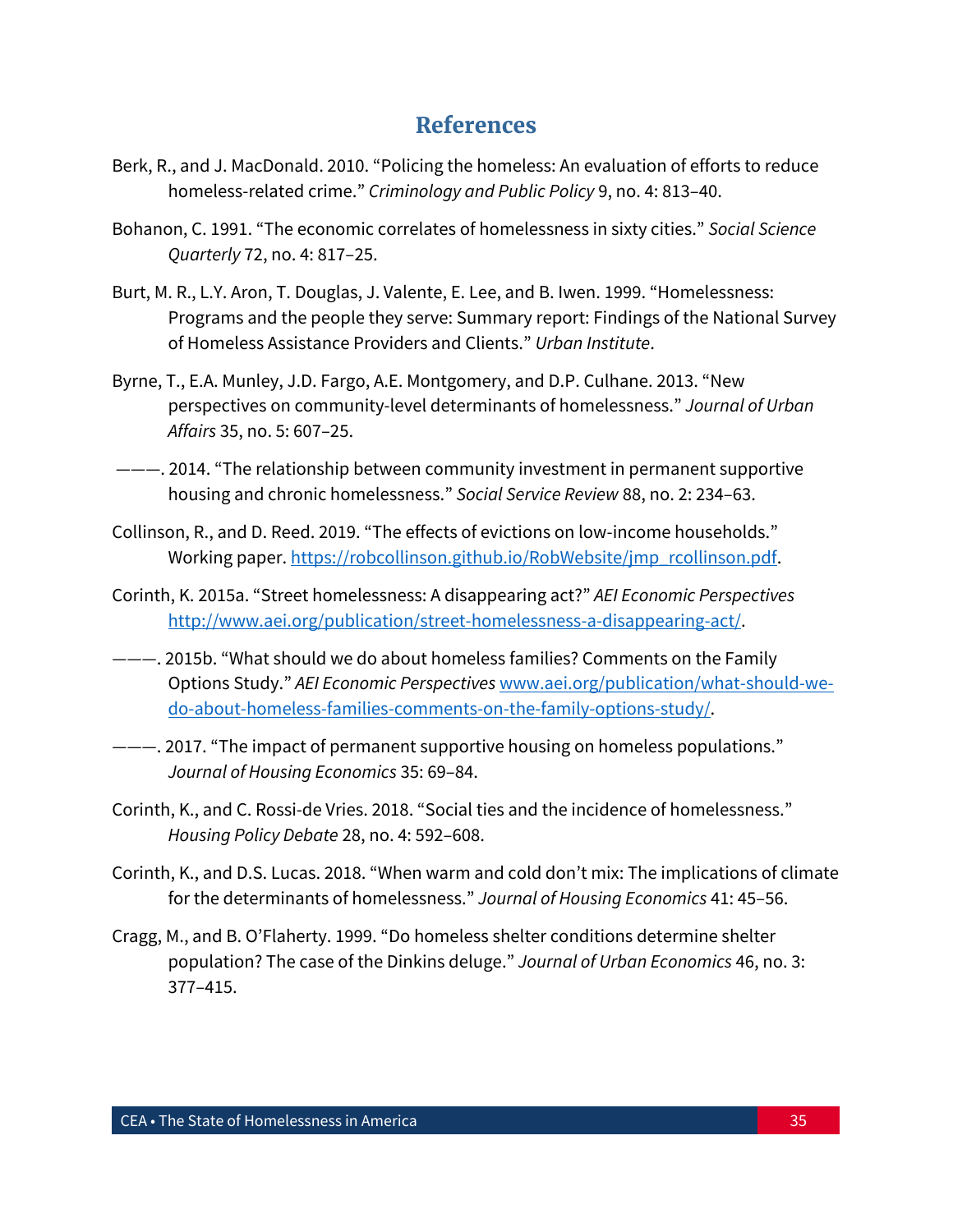- Early, D. W., and E.O. Olsen. 2002. "Subsidized housing, emergency shelters, and homelessness: An empirical investigation using data from the 1990 Census." *B.E. Journal of Economic Analysis and Policy* 2, no. 1.
- Evans, W. N., D.C. Phillips, and K. Ruffini, K. 2019. "Reducing and preventing homelessness: A review of the evidence and charting a research agenda." *Abdul Latif Jameel Poverty Action Lab*. [https://www.povertyactionlab.org/sites/default/files/publications/reducing-](https://www.povertyactionlab.org/sites/default/files/publications/reducing-preventing-homelessness-review-research-agenda.pdf)

[preventing-homelessness-review-research-agenda.pdf.](https://www.povertyactionlab.org/sites/default/files/publications/reducing-preventing-homelessness-review-research-agenda.pdf)

- Evans, W. N., J.X. Sullivan, and M. Wallskog. 2016. "The impact of homelessness prevention programs on homelessness." *Science* 353, no. 6300: 694–99.
- Evans, W. N., S. Kroeger, C. Palmer, and E. Pohl. 2019. "Housing and Urban Development-Veterans Affairs Supportive Housing Vouchers and Veterans' Homelessness: 2007- 2017." *American Journal of Public Health* 109, no. 10: 1440–45.
- Glaeser, E., and B.A. Ward. 2009. "The causes and consequences of land use regulation: Evidence from greater Boston." *Journal of Urban Economics* 65, no. 3: 265–78.
- Glaeser, E., and J. Gyourko, J. 2018. "The economic implications of housing supply." *Journal of Economic Perspectives* 32, no. 1: 3–30.
- Glynn, C., T.H. Byrne, and D.P. Culhane. 2018. "Inflection points in community-level homeless rates." Working paper. [http://files.zillowstatic.com/research/public/StaticFiles/Homelessness/Inflection\\_Poi](http://files.zillowstatic.com/research/public/StaticFiles/Homelessness/Inflection_Points.pdf) [nts.pdf.](http://files.zillowstatic.com/research/public/StaticFiles/Homelessness/Inflection_Points.pdf)
- Goering, P., S. Veldhuizen, A. Watson, C. Adair, B. Kopp, E. Latimer, G. Nelson, E. Macnaughton, D. Streiner, and T. Aubry. 2014. "National at home/chez soi final report." *Mental Health Commission of Canada*.
- Goodman, J. 2004. "Determinants of operating costs of multifamily rental housing." *Journal of Housing Economics* 13, no. 3: 226–44.
- Goodman, S., P. Messeri, and B. O'Flaherty. 2017. "Homelessness prevention in New York City: On average, it works." *Journal of Housing Economics* 31: 14–34.
- Gubits, D., M. Shinn, M. Wood, S. Bell, S. Dastrup, C.D. Solari, S.R. Brown, D. McInnis, T. McCall, U. Kattel, Abt Associates Inc., and Vanderbilt University. 2016. "Family options study: 3-year impacts of housing and services interventions for homeless families." *U.S. Department of Housing and Urban Development*.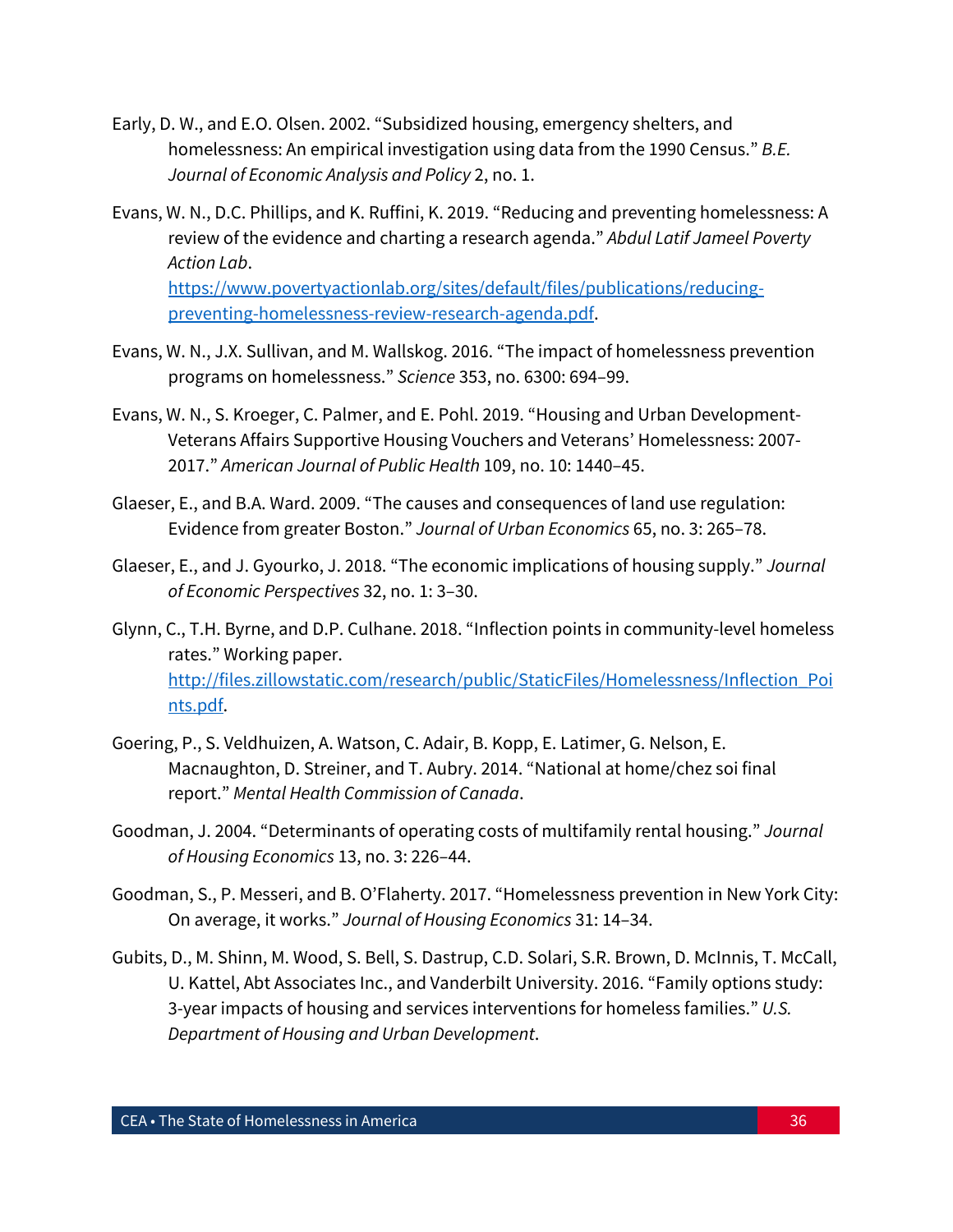- Gyourko, J., and R. Molloy. 2015. "Regulation and housing supply." *Handbook of Regional and Urban Economics*.
- Hanratty, M. 2017. "Do local economic conditions affect homelessness? Impact of area housing market factors, unemployment, and poverty on community homelessness rates." *Housing Policy Debate* 27, no. 4: 640–55.
- Honig, M., and R.K. Filer. 1993. "Causes of intercity variation in homelessness." *American Economic Review* 83, no. 1: 248–55.
- Humphries, J. E., N.S. Mader, D.I. Tannenbaum, W.L. van Dijk. 2019. "Does eviction cause poverty? Quasi-experimental evidence from Cook County, IL." *NBER working paper*. Available at [https://www.nber.org/papers/w26139.](https://www.nber.org/papers/w26139)
- Kertesz, S. G., and G. Johnson. 2017. "Housing First: Lessons from the United States and Challenges for Australia." *Australian Economic Review* 50, no. 2: 220–28
- Lucas, D. S. 2017. "The impact of federal homelessness funding on homelessness." *Southern Economic Journal* 84, no. 2: 548–76.
- Ly, A., and E. Latimer. 2015. "Housing first impact on costs and associated costs offsets: A review of the literature." *Canadian Journal of Psychiatry* 60, no. 11: 475–87.
- Main, T. J. 2016. *Homelessness in New York City*. New York University Press. New York.
- Metraux, S., and D.P. Culhane. 2006. "Recent incarceration history among a sheltered homeless population." *Crime and Delinquency* 52, no. 3: 504–17.
- Moulton, S. 2013. "Does increased funding for homeless programs reduce chronic homelessness?" *Southern Economic Journal* 79, no. 3: 600–20.
- National Academies of Sciences, Engineering and Medicine. 2018. *Permanent Supportive Housing: Evaluating the Evidence for Improving Health Outcomes Among People Experiencing Chronic Homelessness*. Washington, DC: The National Academies Press.
- O'Flaherty, B. 1996. *Making room: The economics of homelessness*. Harvard University Press. Cambridge.
- ———. 2003a. "Commentary." *FRBNY Economic Policy Review*. <https://www.newyorkfed.org/medialibrary/media/research/epr/03v09n2/0306ofla.pdf>
- ———. 2003b. "Need and generosity: How markets for free goods equilibrate." *Journal of Urban Economics* 54, no. 1: 157–72.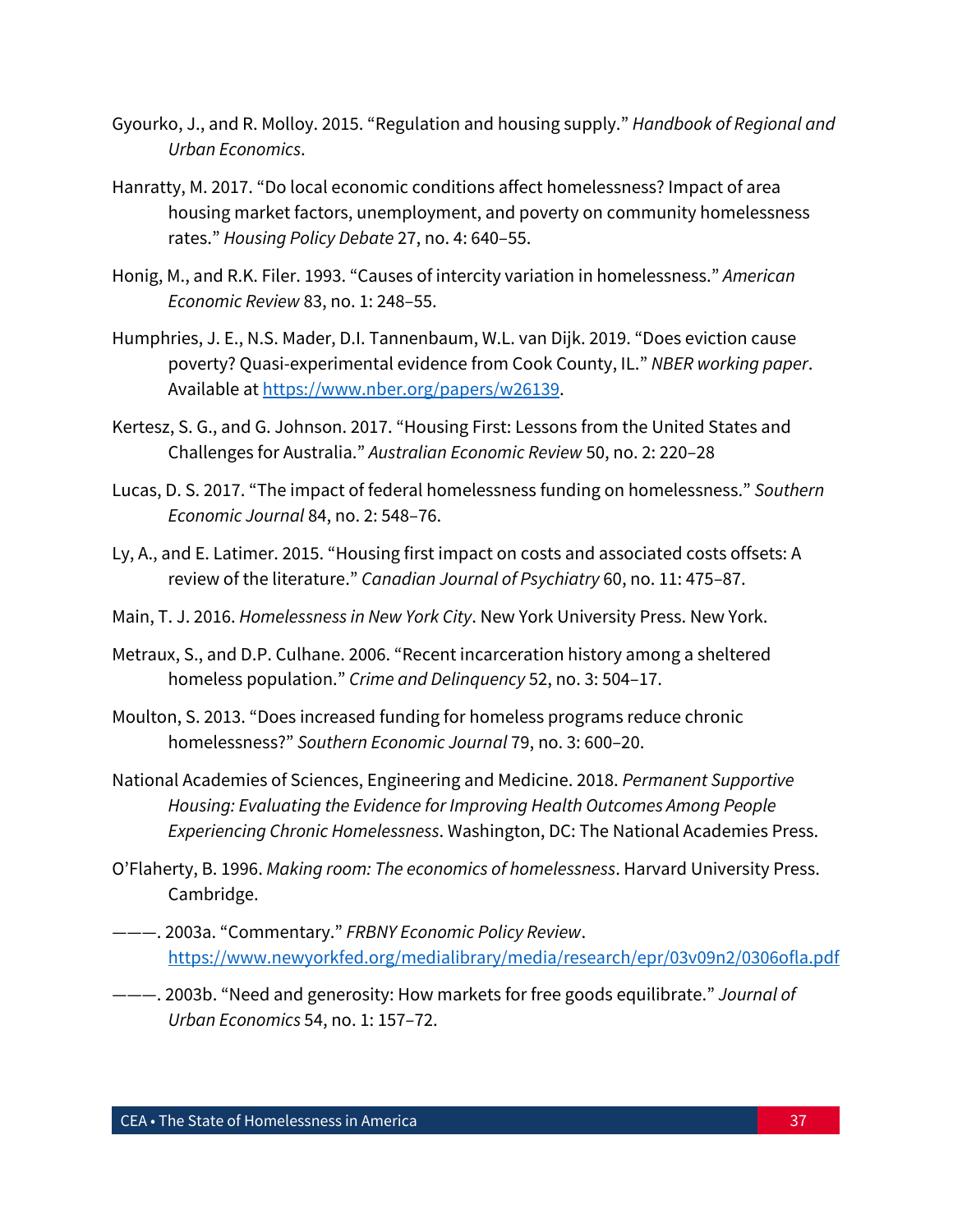- ———. 2004. "Wrong person and wrong place: for homelessness, the conjunction is what matters." *Journal of Housing Economics* 13, no. 1: 1–15.
- ———. 2010. "Homelessness as bad luck: Implications for research and policy." In *How to house the homeless*, edited by Ellen, I. G., and O'Flaherty, B. Russell Sage Foundation. New York.
- ———. 2019. "Homelessness research: A guide for economists (and friends)." *Journal of Housing Economics* 44: 1–25.
- O'Flaherty, B., and T. Wu. 2006. "Fewer subsidized exits and a recession: How New York City's family homeless shelter population became immense." *Journal of Housing Economics*  15, no. 2: 99–125.
- Popov, I. 2017. "Homeless programs and social insurance." Working paper. [https://www.igor](https://www.igor-popov.com/uploads/8/7/4/8/87480912/popov_homelessprograms.pdf)[popov.com/uploads/8/7/4/8/87480912/popov\\_homelessprograms.pdf.](https://www.igor-popov.com/uploads/8/7/4/8/87480912/popov_homelessprograms.pdf)
- Quigley, J. M, and S. Raphael. 2005. "Regulation and the high cost of housing in California." *American Economic Review* 95, no. 2: 323–28.
- Quigley, J. M., S. Raphael, S., and E. Smolensky. 2001. "Homeless in America, Homeless in California." *Review of Economics and Statistics* 83, no. 1: 37–51.
- Quigley, J. M., and L.A. Rosenthal. 2005. "The effects of land use regulation on the price of housing: What do we know? What can we learn?" *Cityscape* 8, no. 1: 69–137.
- Raphael, S. 2010. "Housing market regulation and homelessness." In *How to house the homeless*, edited by Ellen, I. G., and O'Flaherty, B. Russell Sage Foundation. New York.
- Rolston, H., J. Geyer, G. Locke, and Abt Associates. 2013. "Final report: Evaluation of the Homebase Community Prevention program." *Department of Homeless Services*: New York.
- Roncarati, J. S., T.P. Baggett, J.J. O'Connell, S.W. Hwang, E.F. Cook, N. Krieger, and G. Sorenson. 2018. "Mortality among unsheltered homeless adults in Boston, Massachusetts, 2000-2009." *JAMA Internal Medicine* 178, no. 9: 1242–48.
- Rossi, P. H. 1989. *Down and out in America: The origins of homelessness*. University of Chicago Press. Chicago.
- Saiz, A. 2010. "The geographic determinants of housing supply." *Quarterly Journal of Economics* 125, no. 3: 125–96.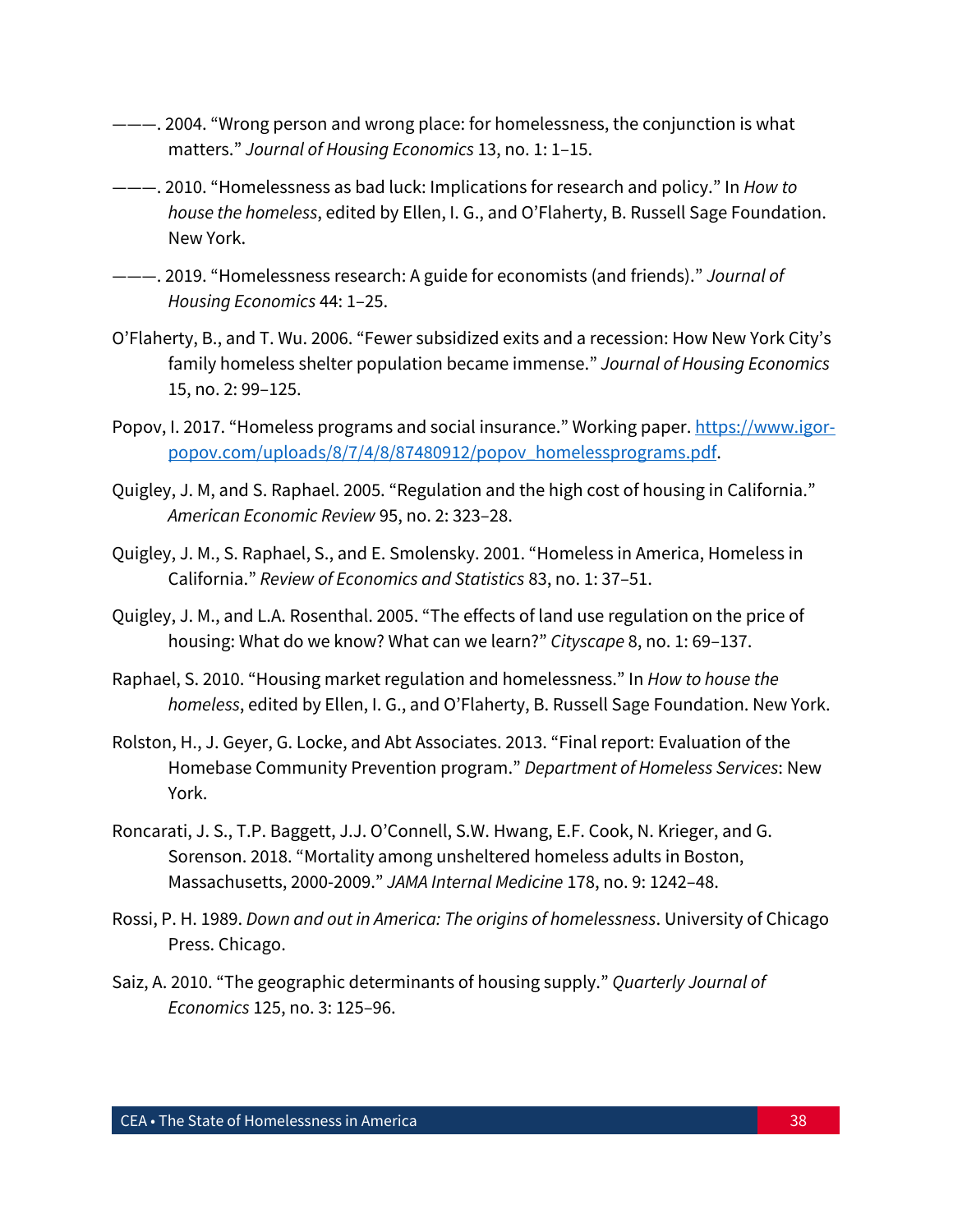- U.S. Department of Housing and Urban Development (HUD). 2010. "The 2009 Annual Homeless Assessment Report." [https://www.huduser.gov/publications/pdf/5thHomelessAssessmentReport.pdf.](https://www.huduser.gov/publications/pdf/5thHomelessAssessmentReport.pdf)
- ———. 2018a. "The 2017 Annual Homeless Assessment Report (AHAR) to Congress: Part 2: Estimates of Homelessness in the United States." [https://files.hudexchange.info/resources/documents/2017-AHAR-Part-2.pdf.](https://files.hudexchange.info/resources/documents/2017-AHAR-Part-2.pdf)
- ———. 2018b. "The 2018 Annual Homeless Assessment Report (AHAR) to Congress: Part 1: Point-in-time estimates of homelessness." [https://files.hudexchange.info/resources/documents/2018-AHAR-Part-1.pdf.](https://files.hudexchange.info/resources/documents/2018-AHAR-Part-1.pdf)